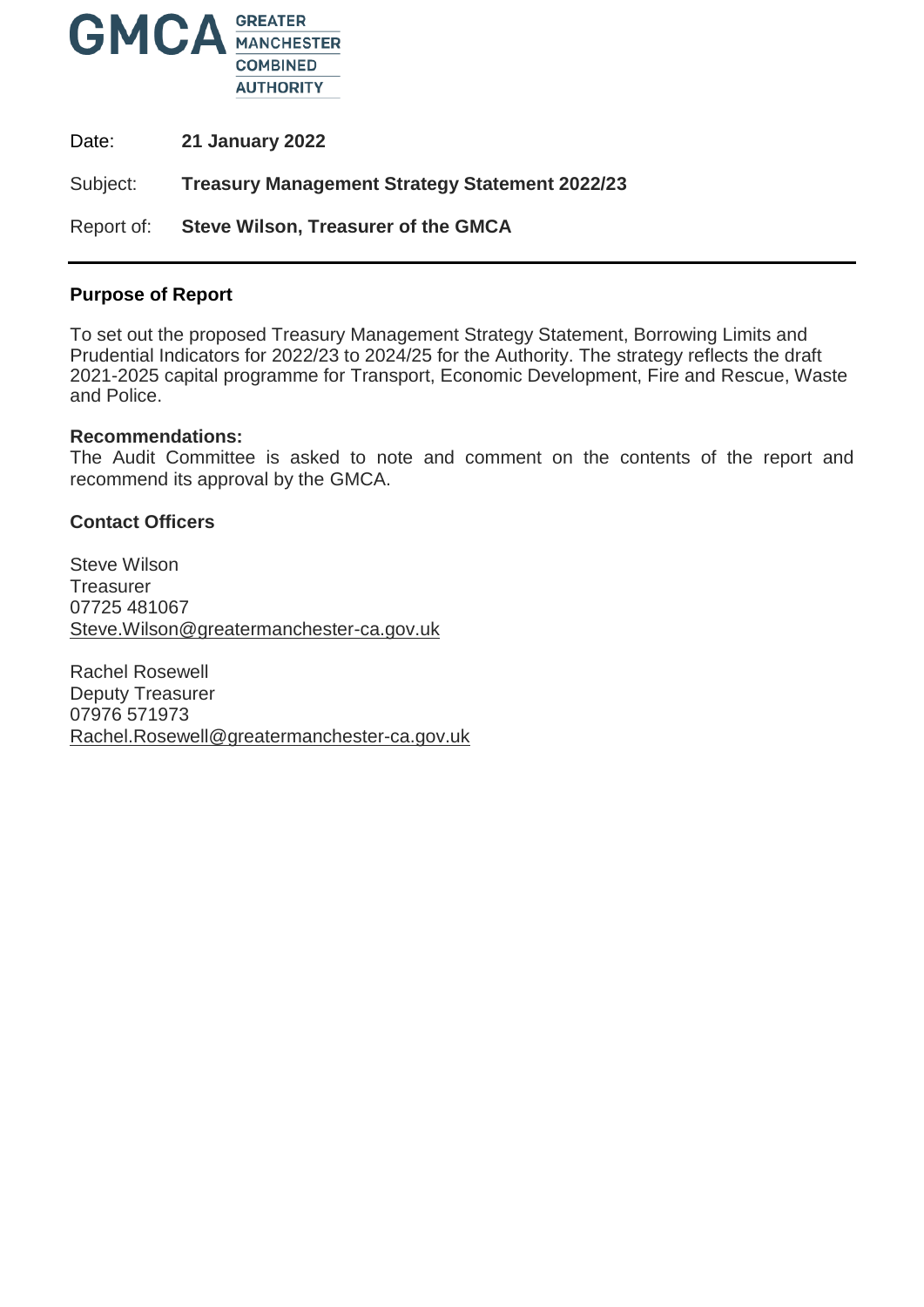#### **Equalities Impact, Carbon and Sustainability Assessment:** N/A

#### **Risk Management**

There are considerable risks to the security of the GMCA's resources if appropriate Treasury Management strategies and policies are not adopted and followed. The GMCA has established good practice in relation to Treasury Management.

### **Legal Considerations**

This report fulfils the statutory requirements to have the necessary prudential indicators to be included in a Treasury Management Strategy.

# **Financial Consequences – Revenue**

Financial revenue consequences are contained within the body of the report

# **Financial Consequences – Capital**

Financial capital consequences are contained within the body of the report

# **Number of attachments to the report:** None

### **Comments/recommendations from Overview & Scrutiny Committee**  N/A

# **Background Papers**

Treasury Management Strategy Statement and Annual Investment Strategy 2021/22, GMCA 12<sup>th</sup> February 2021 Treasury Management Report, Audit Committee 30<sup>th</sup> November 2021

### **Tracking/ Process**

Does this report relate to a major strategic decision, as set out in the GMCA Constitution? No

#### **Exemption from call in**

Are there any aspects in this report which means it should be considered to be exempt from call in by the relevant Scrutiny Committee on the grounds of urgency? No

# **GM Transport Committee**

N/A

# **Overview and Scrutiny Committee**

N/A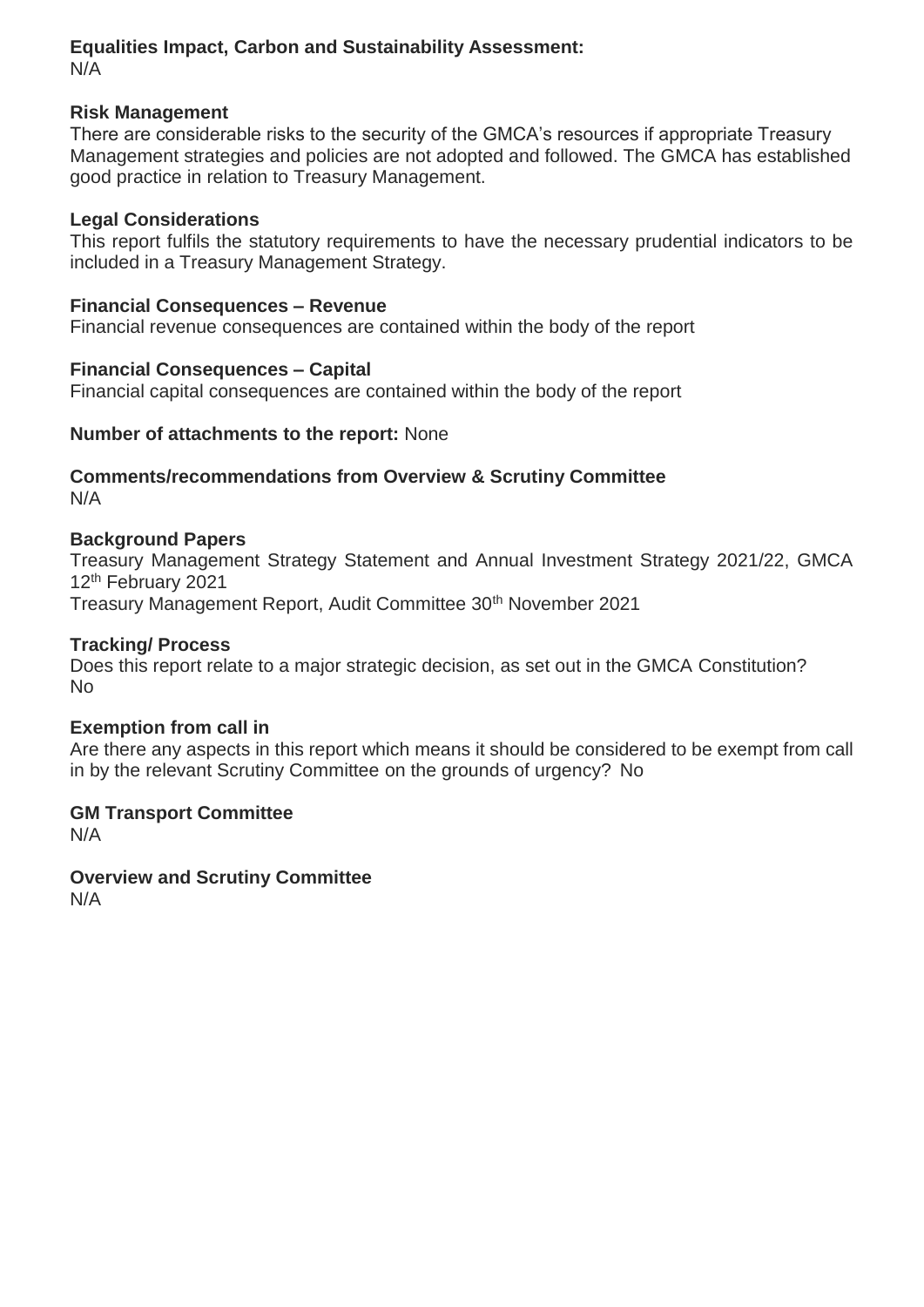# **1. INTRODUCTION AND BACKGROUND**

- 1.1 The purpose of this report is to set out the proposed Treasury Management Strategy Statement, Borrowing Limits and Prudential Indicators for 2022/23 to 2024/25 for the Authority. The strategy reflects the draft 2021-2025 capital programme for Transport, Economic Development, Fire and Rescue, Waste and Police. This report should be read alongside the Capital Strategy 2022-2023 which is also on this agenda.
- 1.2 The strategy for 2022/23 covers two main areas:

Capital issues

- a) the capital expenditure plans and the associated prudential indicators;
- b) the Minimum Revenue Provision (MRP) policy.

Treasury management issues

- a) the current treasury position;
- b) treasury indicators which limit the treasury risk and activities of the Authority;
- c) prospects for interest rates;
- d) the borrowing strategy;
- e) policy on borrowing in advance of need;
- f) debt rescheduling;
- g) the investment strategy;
- h) creditworthiness policy; and
- i) the policy on use of external service providers.
- 1.3 These elements cover the requirements of the Local Government Act 2003, Department for Levelling Up, Housing and Communities (DLUHC) Investment Guidance, DLUHC MRP Guidance, the CIPFA Prudential Code and the CIPFA Treasury Management Code.
- 1.4 The Authority is required to operate a balanced budget, which broadly means that cash raised during the year will meet cash expenditure. Part of the treasury management operation is to ensure that this cash flow is adequately planned, with cash being available when it is needed. Surplus monies are invested in low-risk counterparties or instruments commensurate with the GMCA's low risk appetite, providing adequate liquidity initially before considering investment return.
- 1.5 The second main function of the treasury management service is the funding of the GMCA's capital plans. These capital plans provide a guide to the borrowing need of the authority, essentially the longer-term cash flow planning, to ensure that the authority can meet its capital spending obligations. This management of longer-term cash may involve arranging long or short-term loans or using longer-term cash flow surpluses. On occasion, when it is prudent and economic, any debt previously drawn may be restructured to meet Authority risk or cost objectives**.**
	- 1.6 The contribution the treasury management function makes to the Authority is critical, as the balance of debt and investment operations ensure liquidity or the ability to meet spending commitments as they fall due, either on day-to-day revenue or for larger capital projects. The treasury operations will see a balance of the interest costs of debt and the investment income arising from cash deposits affecting the available budget. Since cash balances generally result from reserves and balances, it is paramount to ensure adequate security of the sums invested, as a loss of principal will in effect result in a loss to the General Fund Balance.
	- 1.7 Whilst any commercial initiatives or loans to third parties will impact on the treasury function, these activities are generally classed as non-treasury activities, (arising usually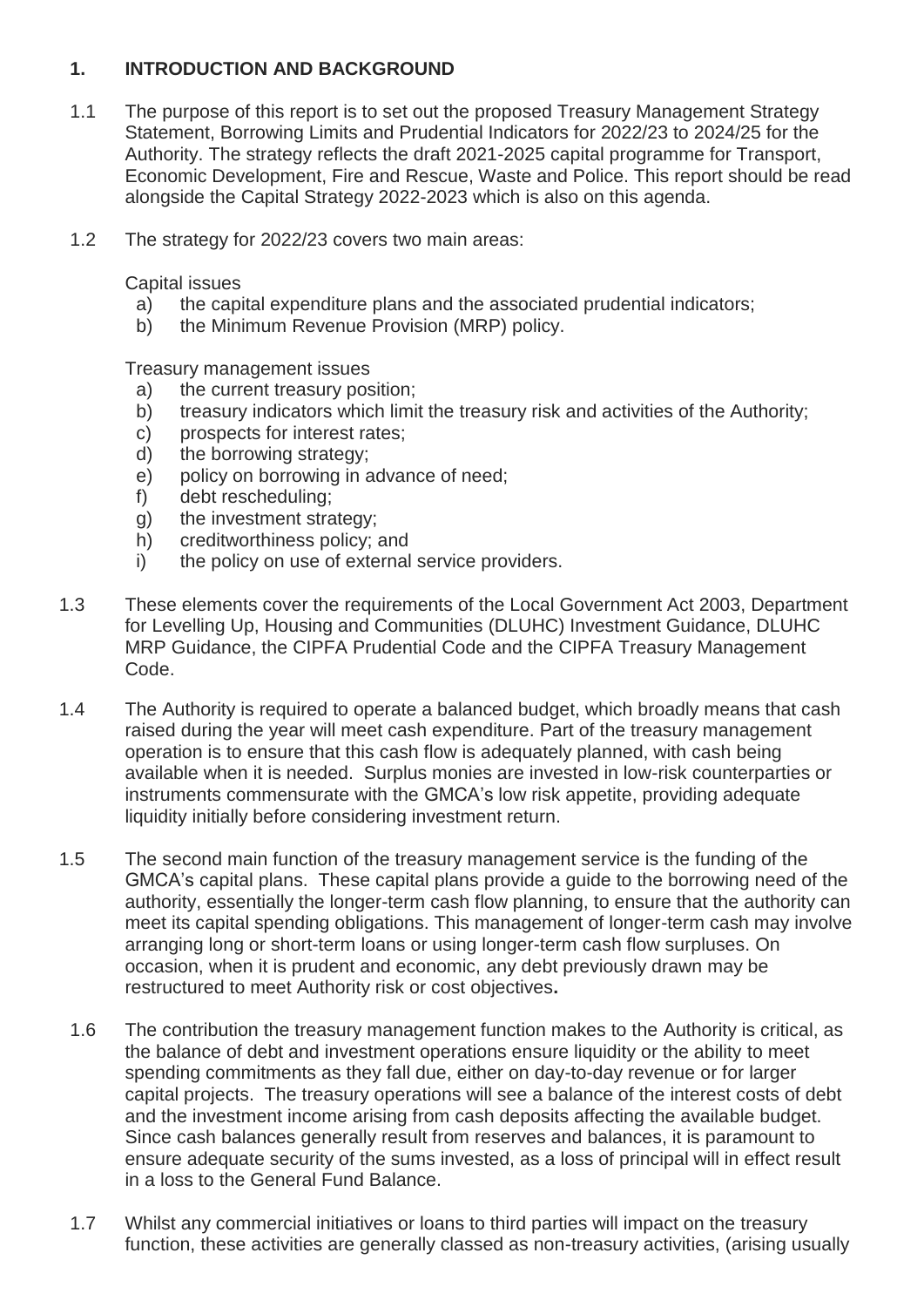from capital expenditure), and are separate from the day-to-day treasury management activities.

- 1.8 GMCA uses Link Group, Treasury solutions as its external treasury management advisors. The Authority recognises that responsibility for treasury management decisions remains with the organisation at all times and will ensure that undue reliance is not placed upon the services of external service providers. All decisions will be undertaken with regards to all available information, including, but not solely, the treasury advisers.
- 1.9 It is recognised that there is value in employing external providers of treasury management services in order to acquire access to specialist skills and resources. The Authority will ensure that the terms of their appointment and the methods by which their value will be assessed are properly agreed and documented and subjected to regular review.
- 1.10 Daily treasury management activity is currently provided by Manchester City Council. This will be brought into the GMCA Finance Team from 1st April 2022 following the implementation of a new structure during 2021/22.

# **2. CIPFA CODES OF PRACTICE**

- 2.1 The Chartered Institute of Public Finance and Accountancy (CIPFA) 2017 Prudential and Treasury Management Codes require all local authorities to prepare a capital strategy report which will provide the following:
	- a) a high-level long-term overview of how capital expenditure, capital financing and treasury management activity contribute to the provision of services
	- b) an overview of how the associated risk is managed
	- c) the implications for future financial sustainability.
- 2.2 CIPFA defines treasury management as:

"The management of the local authority's borrowing, investments and cash flows, its banking, money market and capital market transactions; the effective control of the risks associated with those activities; and the pursuit of optimum performance consistent with those risks."

- 2.3 The aim of the capital strategy is to ensure that all elected Members on the full Authority fully understand the overall long-term policy objectives and resulting capital strategy requirements, governance procedures and risk appetite.
- 2.4 The Authority is currently required to receive and approve, as a minimum, three main treasury reports each year, which incorporate a variety of policies, estimates and actuals.
	- a) Prudential and treasury indicators and treasury strategy (this report) The first, and most important report is forward looking and covers:
		- i. the capital plans, (including prudential indicators);
		- ii. a minimum revenue provision (MRP) policy, (how residual capital expenditure is charged to revenue over time);
		- iii. the treasury management strategy, (how the investments and borrowings are to be organised), including treasury indicators; and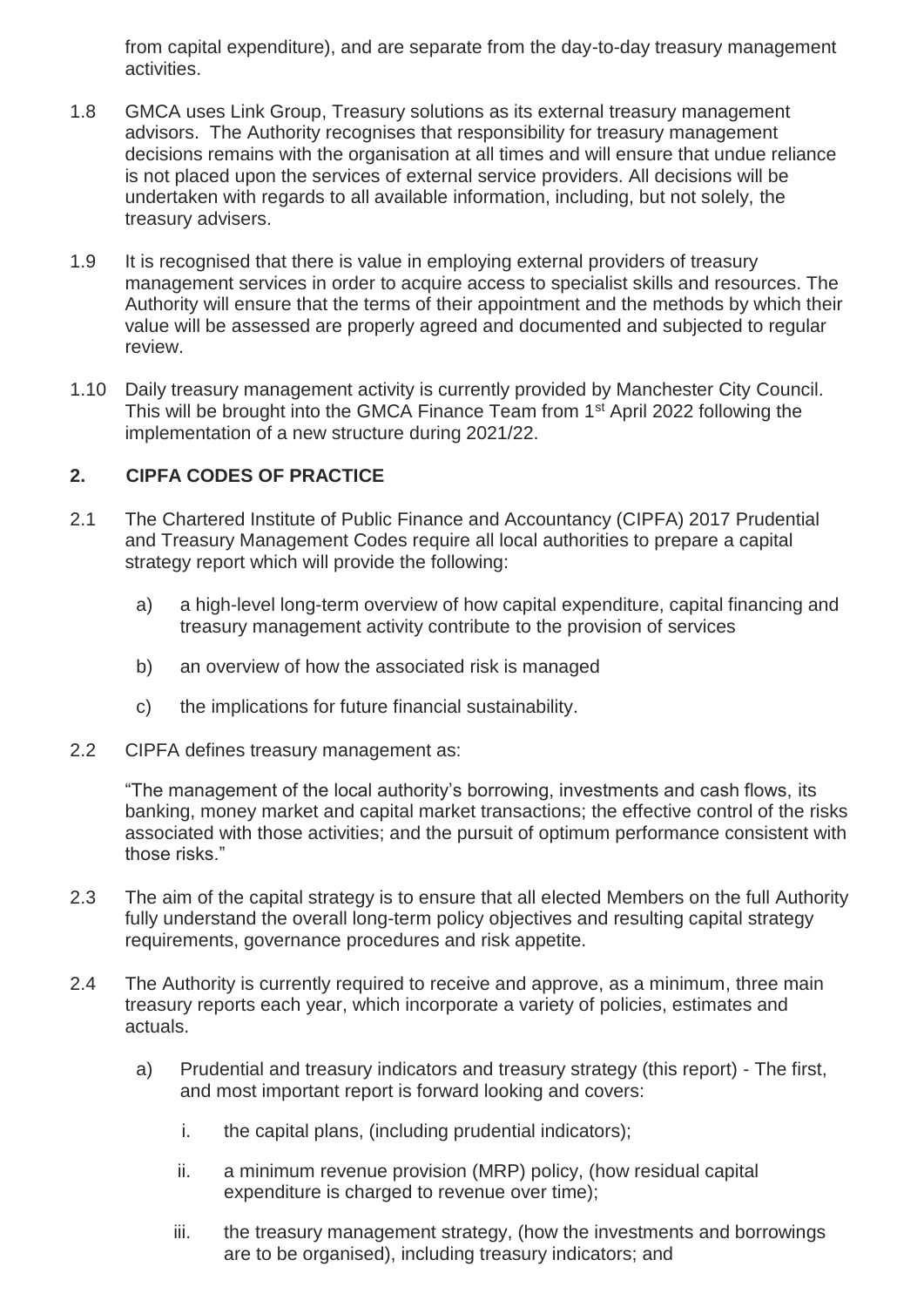- iv. an investment strategy, (the parameters on how investments are to be managed).
- b) A mid-year treasury management report This is primarily a progress report and will update members on the capital position, amending prudential indicators as necessary, and whether any policies require revision.
- c) An annual treasury report This is a backward-looking review document and provides details of a selection of actual prudential and treasury indicators and actual treasury operations compared to the estimates within the strategy.
- 2.5 The above reports are required to be adequately scrutinised before being recommended to the Authority. This role is undertaken by the Audit Committee.

# Recent changes to the codes of practice

- 2.6 CIPFA published revised code of practices on 20 December 2021 with formal adoption required by the 2023/24 financial year. The Authority must have regard to the revisions when it prepares the Treasury Management Strategy Statement and Annual Investment Strategy and other related reports which are taken to GMCA for approval.
- 2.7 The revised codes will have the following implications:
	- a) a requirement for the authority to adopt a new debt liability benchmark treasury indicator to support the financing risk management of the capital financing requirement;
	- b) clarify what CIPFA expects a local authority to borrow for and what they do not view as appropriate. This will include the requirement to set a proportionate approach to commercial and service capital investment;
	- c) address Environmental, Social, Governance (ESG) issues within the Capital Strategy;
	- d) require implementation of a policy to review commercial property, with a view to divest where appropriate;
	- e) create new Investment Practices to manage risks associated with non-treasury investment (similar to the current Treasury Management Practices (TMP));
	- f) ensure that any long-term treasury investment is supported by a business model;
	- g) a requirement to effectively manage liquidity and longer-term cash flow requirements;
	- h) amendment to TMP1 to address ESG policy within the treasury management risk framework;
	- i) amendment to the knowledge and skills register for individuals involved in the treasury management function - to be proportionate to the size and complexity of the treasury management conducted by each authority;
	- j) a new requirement to clarify reporting requirements for service and commercial investment, (especially where supported by borrowing/leverage).
- 2.8 All investments and investment income must be attributed to one of the following three purposes: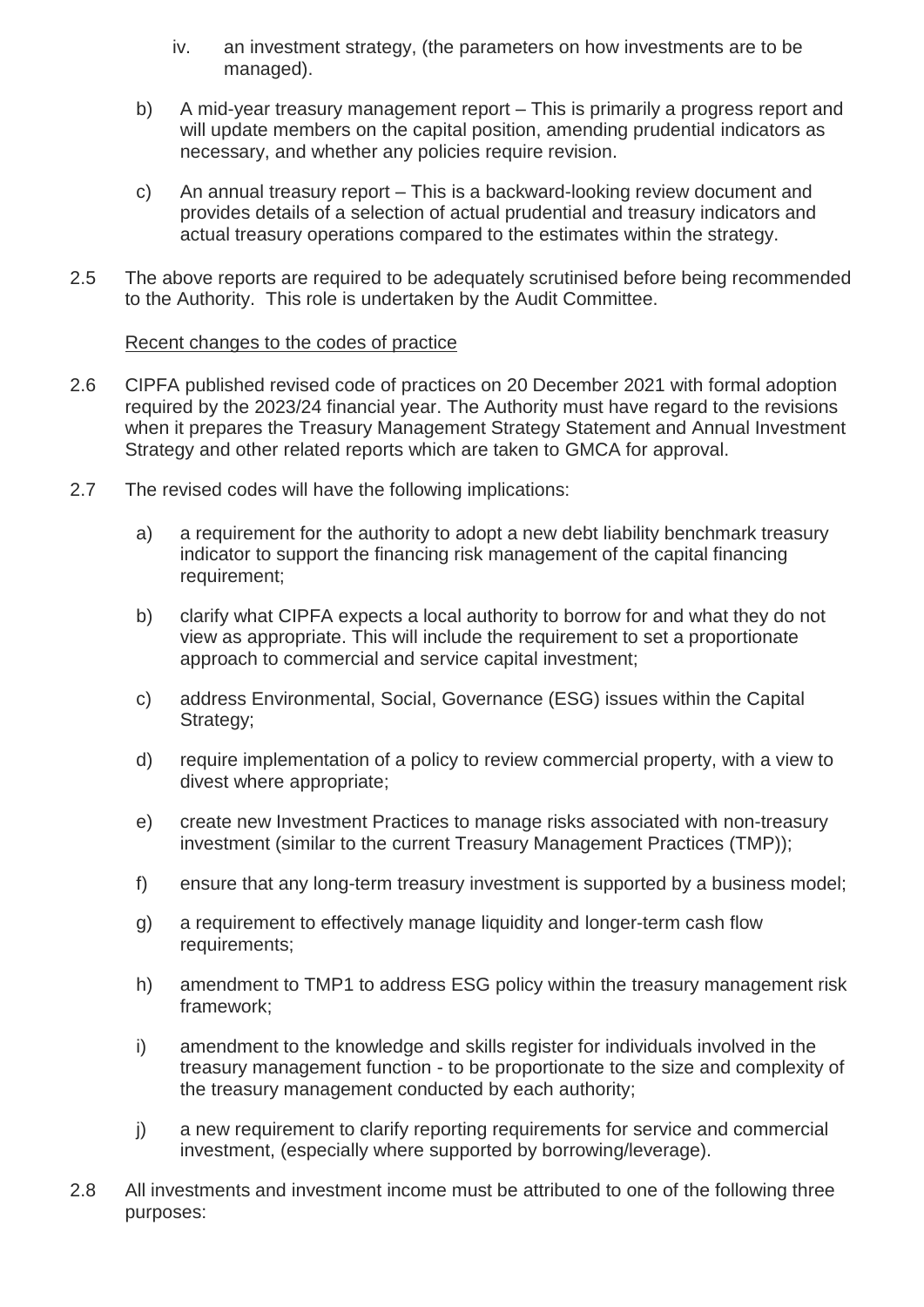# *a) Treasury management*

Arising from the organisation's cash flows or treasury risk management activity, this type of investment represents balances which are only held until the cash is required for use. Treasury investments may also arise from other treasury risk management activity which seeks to prudently manage the risks, costs or income relating to existing or forecast debt or treasury investments.

# *b) Service delivery*

Investments held primarily and directly for the delivery of public services including housing, regeneration and local infrastructure. Returns on this category of investment which are funded by borrowing are permitted only in cases where the income is "either related to the financial viability of the project in question or otherwise incidental to the primary purpose".

# *c) Commercial return*

Investments held primarily for financial return with no treasury management or direct service provision purpose. Risks on such investments should be proportionate to a council's financial capacity – i.e., that 'plausible losses' could be absorbed in budgets or reserves without unmanageable detriment to local services. An authority must not borrow to invest primarily for financial return.

- 2.9 The Treasury Management Strategy Statement and Annual Investment Strategy deals solely with treasury management investments, the categories of service delivery and commercial investments is included as part of the capital strategy report. However, as investments in commercial property have implications for cash balances managed by the treasury team, it will be for each authority to determine whether they feel it is relevant to add a high-level summary of the impact that commercial investments have, or may have, if it is planned to liquidate such investments within the three-year time horizon of this report, (or a longer time horizon if that is felt appropriate). The GMCA does not currently have any commercial investments and no proposals for any have been brought forward.
- 2.10 Members will be updated on how all these changes will impact GMCA's current approach and any changes required will be formally adopted within the 2023/24 TMSS Strategy report to Audit Committee and GMCA early in 2023.

# **3. THE CAPITAL PRUDENTIAL INDICATORS 2022/23 – 2024/25**

3.1 The Authority's capital expenditure plans are the key driver of treasury management activity. The output of the capital expenditure plans is reflected in the prudential indicators, which are designed to assist Members' overview and confirm capital expenditure plans.

#### Capital expenditure and financing

3.2 This prudential indicator is a summary of the Authority's capital expenditure plans, both those agreed previously, and those forming part of this budget cycle. Members are asked to approve the capital expenditure forecasts:

| <b>Capital expenditure</b>               | 2021/22         | 2022/23         | 2023/24         | 2024/25         |
|------------------------------------------|-----------------|-----------------|-----------------|-----------------|
| Em                                       | <b>Estimate</b> | <b>Estimate</b> | <b>Estimate</b> | <b>Estimate</b> |
| <b>Transport</b>                         | 209.823         | 277.630         | 249.561         | 124.582         |
| Economic Development and<br>Regeneration | 236,510         | 170.859         | 133,800         | 124.300         |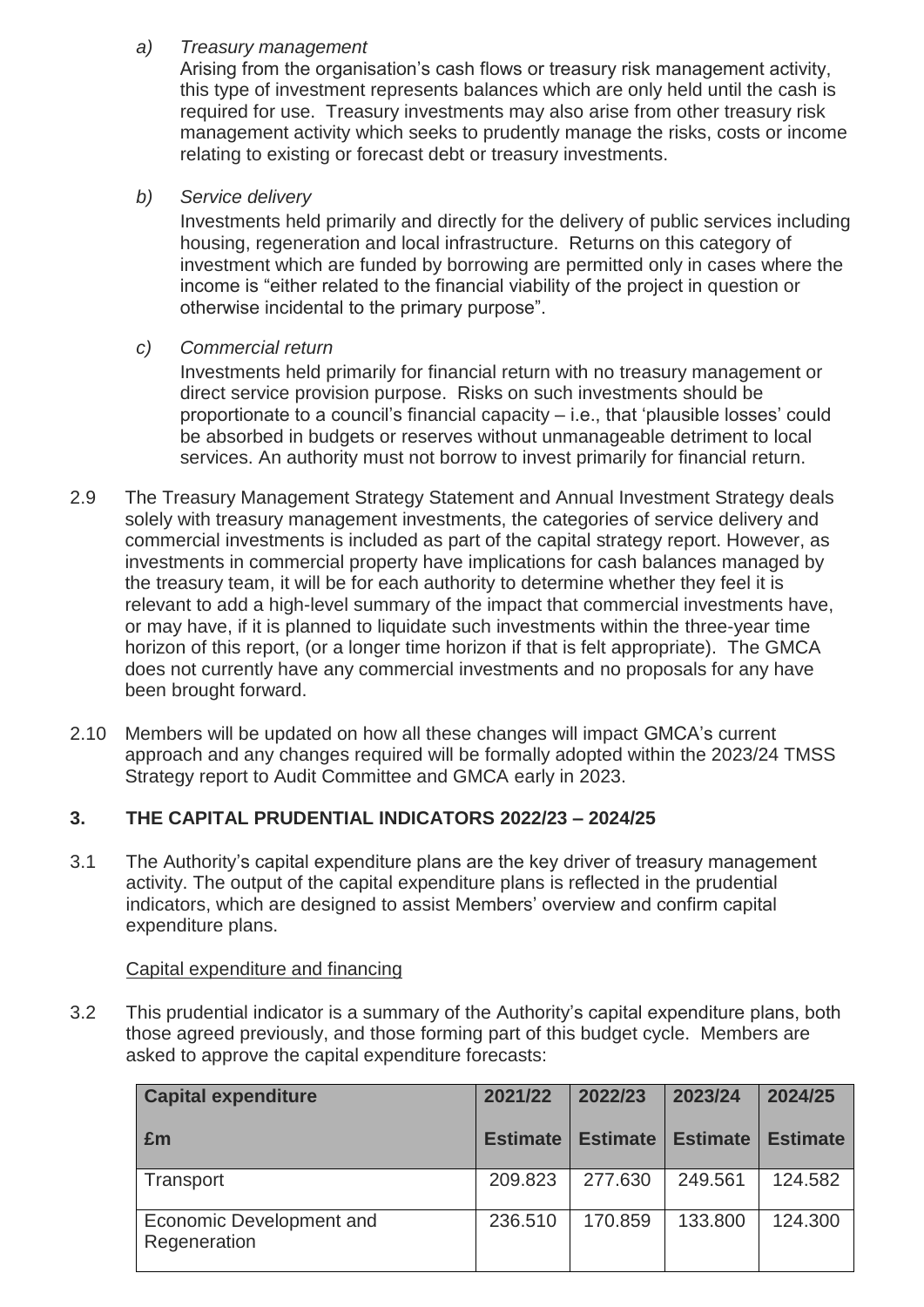| <b>Fire and Rescue Service</b>       | 13.483  | 19.847  | 13.860  | 13.919  |
|--------------------------------------|---------|---------|---------|---------|
| <b>Waste &amp; Resources Service</b> | 24.339  | 10.354  | 6.070   | 2.520   |
| <b>Police Service</b>                | 57.601  | 17.013  | 37.551  | 18.726  |
| <b>Total</b>                         | 541.756 | 495.703 | 440.842 | 284.047 |

3.3 The table below summarises the above capital expenditure plans and how these plans are being financed by capital or revenue resources. Any shortfall of resources results in a funding borrowing need.

| <b>Financing of capital expenditure</b> | 2021/22         | 2022/23         | 2023/24         | 2024/25         |
|-----------------------------------------|-----------------|-----------------|-----------------|-----------------|
| Em                                      | <b>Estimate</b> | <b>Estimate</b> | <b>Estimate</b> | <b>Estimate</b> |
| Capital receipts                        | 97.221          | 115,000         | 118,069         | 115,000         |
| Capital grants                          | 265.746         | 163.104         | 105.332         | 42.296          |
| <b>Revenue Contribution</b>             | 19.490          | 35.592          | 30.392          | 30.392          |
| Net financing need for the year         | 159.299         | 182.007         | 187.049         | 96,359          |

3.4 Other long-term liabilities - The above financing need excludes other long-term liabilities, such as Private Finance Initiative (PFI) and leasing arrangements that already include borrowing instruments.

The Authority's borrowing need - the Capital Financing Requirement (CFR)

- 3.5 The second prudential indicator is the Authority's CFR. The CFR is simply the total historic outstanding capital expenditure which has not yet been paid for from either revenue or capital resources. It is essentially a measure of the Authority's indebtedness and so its underlying borrowing need. Any capital expenditure above, which has not immediately been paid for through a revenue or capital resource, will increase the CFR.
- 3.6 The CFR does not increase indefinitely, as the minimum revenue provision (MRP) is a statutory annual revenue charge which broadly reduces the indebtedness in line with each asset's life, and so charges the economic consumption of capital assets as they are used.
- 3.7 The CFR includes any other long-term liabilities (for example, PFI schemes, finance leases). Whilst these increase the CFR, and therefore the Authority's borrowing requirement, these types of schemes include a borrowing facility by the PFI, Public-Private Partnership (PPP) lease provider and so the Authority is not required to separately borrow for these schemes. The Authority currently has £41m of such schemes within the CFR.
- 3.8 The Authority is asked to approve the CFR projections below:

| Em                     | 2021/22         | 2022/23                                    | 2023/24         | 2024/25         |
|------------------------|-----------------|--------------------------------------------|-----------------|-----------------|
|                        | <b>Estimate</b> | <b>Estimate</b>                            | <b>Estimate</b> | <b>Estimate</b> |
| <b>CFR</b>             |                 | $ 2,412.164 2,501.713 2,595.825 2,598.632$ |                 |                 |
| <b>Movement in CFR</b> | 71.658          | 89.549                                     | 94.112          | 2.807           |

| Movement in CFR represented by             |         |         |         |        |  |  |  |  |
|--------------------------------------------|---------|---------|---------|--------|--|--|--|--|
| Net financing need for the year<br>(above) | 159.299 | 182.007 | 187.049 | 96.359 |  |  |  |  |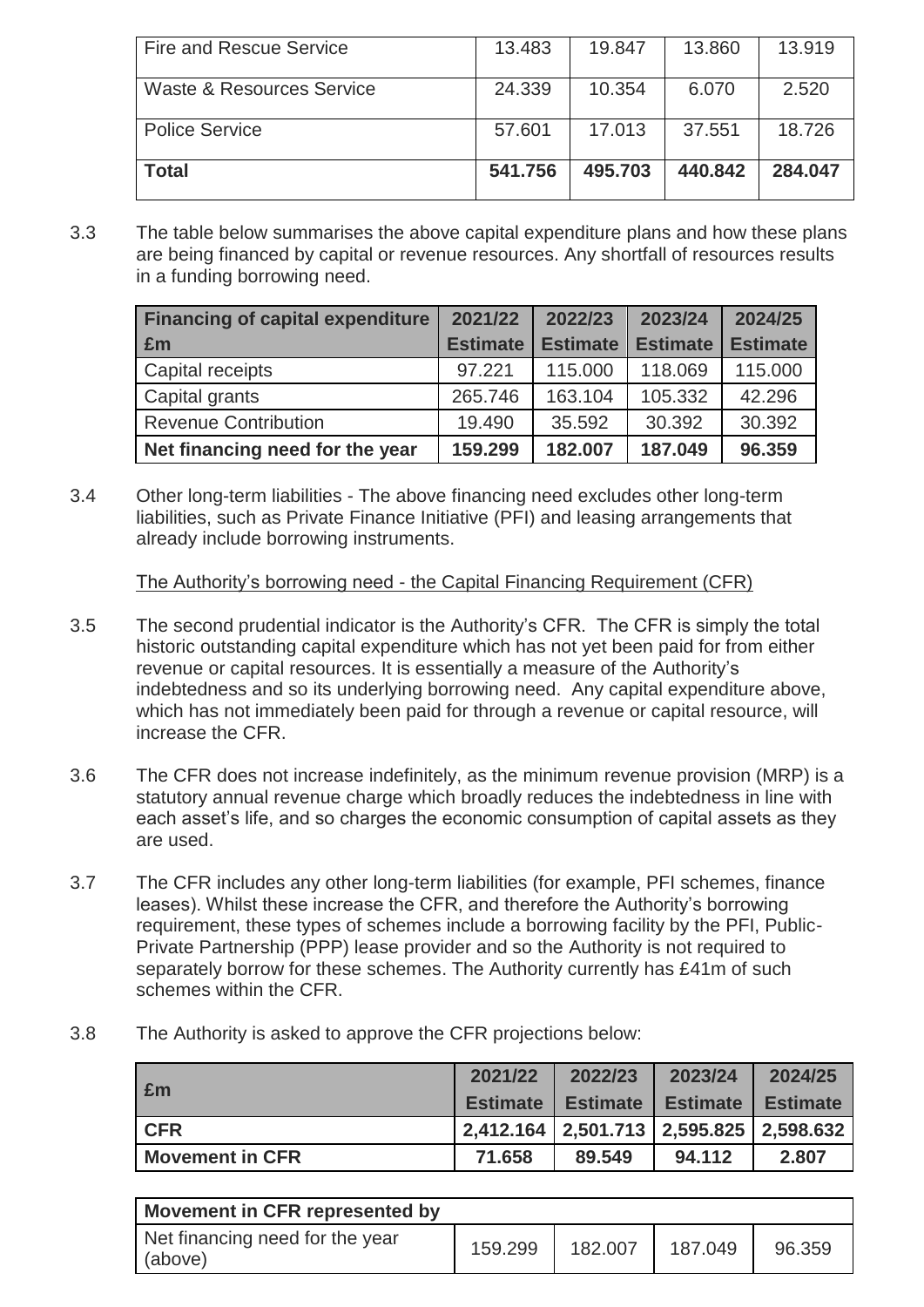| Less MRP/VRP and other financing<br>movements | (87.641) | (92.458) | $(92.937)$ (93.552) |       |
|-----------------------------------------------|----------|----------|---------------------|-------|
| <b>Movement in CFR</b>                        | 71.658   | 89.549   | 94.112              | 2.807 |

#### Minimum revenue provision (MRP) policy statement

- 3.9 The Authority is required to pay off an element of the accumulated General Fund capital spend known as the Capital Financing Requirement (CFR) through an annual revenue charge known as the Minimum Revenue Provision (MRP). The authority is also permitted to undertake additional voluntary payments if required, known as the Voluntary Revenue Provision (VRP).
- 3.10 DLUHC regulations have been issued which require the full Authority to approve an MRP Statement in advance of each year. A variety of options are provided to authorities, so long as there is a prudent provision.
- 3.11 A review of GMCA's MRP policy was recently undertaken by Link group, the objective of the review was to provide the Authority with an independent check that the MRP strategy and policy were fit for both the current and future spending plans. It also provides the necessary challenge to ensure that any potential options are not missed when considering the capital financing decisions for new capital expenditure ensuring that the provision remains prudent and compliant with statutory guidance. Further information on the review is provided in Annex 1.
- 3.12 It is recommended that GMCA approve the following MRP Statement:
	- a) For capital expenditure incurred before 1 April 2008 or which in the future will be Supported Capital Expenditure, the MRP policy will be:
		- MRP will be calculated using an Asset Life annuity basis over 50 years.
	- b) From 1 April 2008 for all unsupported borrowing (including PFI and finance leases) the MRP policy will be:
		- MRP will be calculated on an Asset Life annuity basis. The interest rate applied will be linked to PWLB interest rates and the useful life of the asset.
- 3.13 MRP overpayments A change introduced by the revised DLUHC MRP guidance was the allowance that any charges made over the statutory MRP, VRP or overpayments, can, if needed, be reclaimed in later years if deemed necessary or prudent. In order for these sums to be reclaimed for use in the budget, this policy must disclose the cumulative overpayment made each year. There were no general fund VRP overpayments up to 31 March 2021.

# **4. BORROWING**

4.1 The capital expenditure plans set out in Section 3 provide details of the service activity of the Authority. The treasury management function ensures that the Authority's cash is organised in accordance with the relevant professional codes, so that sufficient cash is available to meet this service activity and the Authority capital strategy. This will involve both the organisation of the cash flow and, where capital plans require, the organisation of appropriate borrowing facilities. The strategy covers the relevant treasury / prudential indicators, the current and projected debt positions and the annual investment strategy.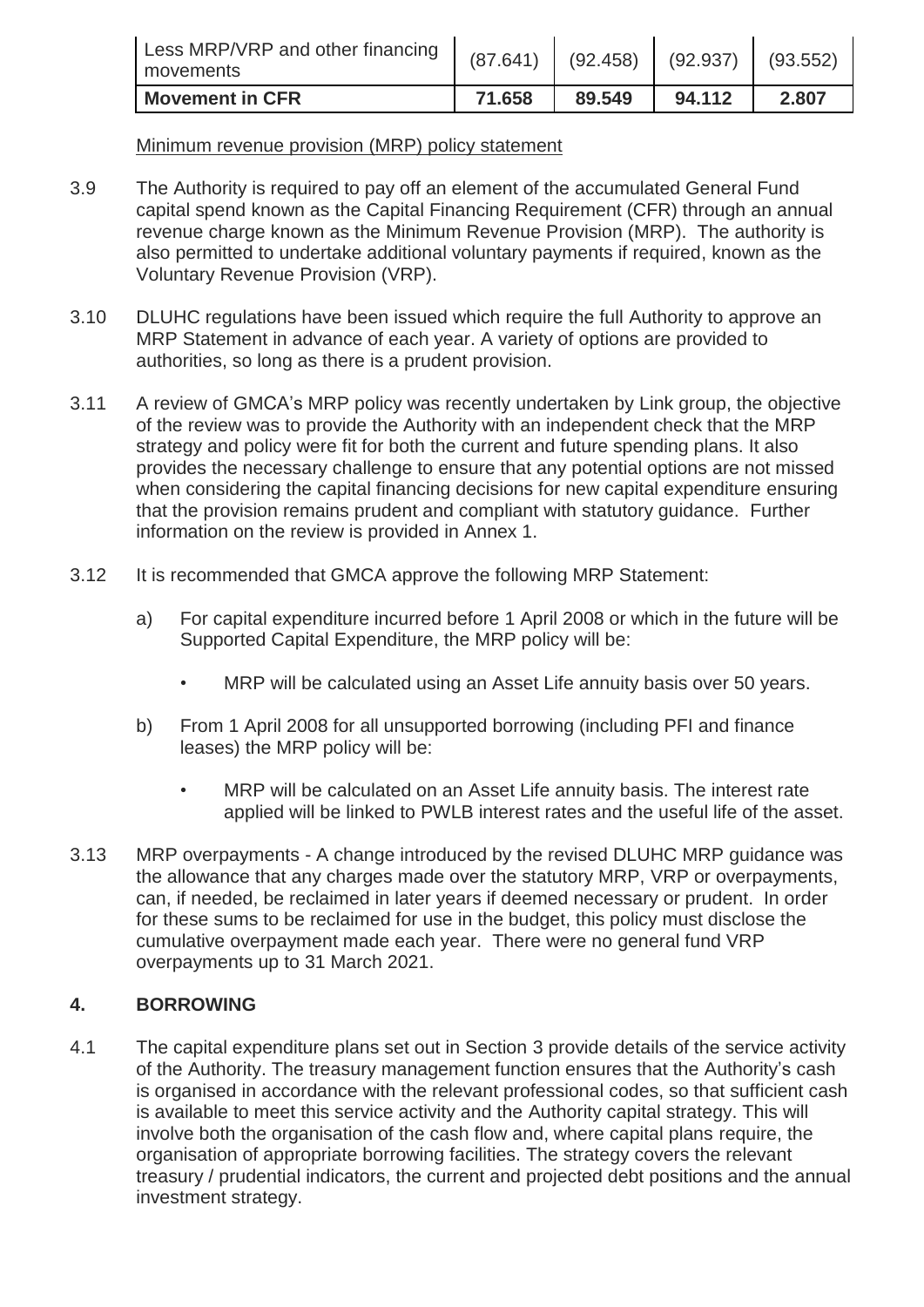#### Current portfolio position

4.2 The overall treasury management portfolio as at 31 March 2021 and for the position as at 13 January 2022 are shown below for both borrowing and investments.

|                                      | 31-Mar-21   | 13-Jan-22 |
|--------------------------------------|-------------|-----------|
|                                      | £m          | £m        |
| <b>Treasury Investments</b>          |             |           |
| <b>Banks</b>                         | 88.797      | 16.400    |
| <b>Local Authorities</b>             | 50.013      | 187.500   |
| DMADF (HM Treasury)                  |             | 222.100   |
| <b>Money Markey Funds</b>            |             | 87.430    |
| <b>Total treasury investments</b>    | 138.810     | 513.430   |
|                                      |             |           |
| <b>Treasury External Borrowing</b>   |             |           |
| <b>PWLB</b>                          | 567.494     | 548,008   |
| <b>Market</b>                        | 627.492     | 619.926   |
| <b>LOBOs</b>                         | 50,000      | 50.000    |
| <b>HCA/HIF</b>                       | 210.438     | 190.128   |
| <b>TfGM</b>                          | 61.780      | 44.454    |
| <b>Total external borrowing</b>      | 1,517.204   | 1,452.516 |
| Net treasury investments/(borrowing) | (1,378.394) | (939.086) |

4.3 The Authority's forward projections for borrowing are summarised below. The table shows the actual external debt, against the underlying capital borrowing need, (the CFR), highlighting any over or under borrowing.

|                                      | 2021/22         | 2022/23         | 2023/24         | 2024/25         |
|--------------------------------------|-----------------|-----------------|-----------------|-----------------|
| £m                                   | <b>Estimate</b> | <b>Estimate</b> | <b>Estimate</b> | <b>Estimate</b> |
| <b>External Debt</b>                 |                 |                 |                 |                 |
| Debt at 1 April                      | 1,517.204       | 1,376.864       | 1,346.185       | 1,313.671       |
| Expected change in Debt              | (140.340)       | (30.679)        | (32.514)        | (40.172)        |
| Other long-term liabilities (OLTL)   | 44.418          | 40.759          | 36.677          | 32.998          |
| Expected change in OLTL              | (3.659)         | (4.082)         | (3.679)         | (4.353)         |
| Actual gross debt at 31 March        | 1,417.623       | 1,382.862       | 1,346.669       | 1,302.145       |
| <b>Capital Financing Requirement</b> | 2,412.164       | 2,501.713       | 2,595.825       | 2,598.632       |
| Under / (over) borrowing             | 994.541         | 1,118.851       | 1,249.156       | 1,296.488       |

- 4.4 Within the range of prudential indicators there are a number of key indicators to ensure that the Authority operates its activities within well-defined limits. One of these is that the Authority needs to ensure that its gross debt does not, except in the short term, exceed the total of the CFR in the preceding year plus the estimates of any additional CFR for 2022/23 and the following two financial years. This allows some flexibility for limited early borrowing for future years but ensures that borrowing is not undertaken for revenue or speculative purposes.
- 4.5 The Treasurer reports that the Authority complied with this prudential indicator in the current year and does not envisage difficulties for the future. This view takes into account current commitments, existing plans, and the proposals in this budget report.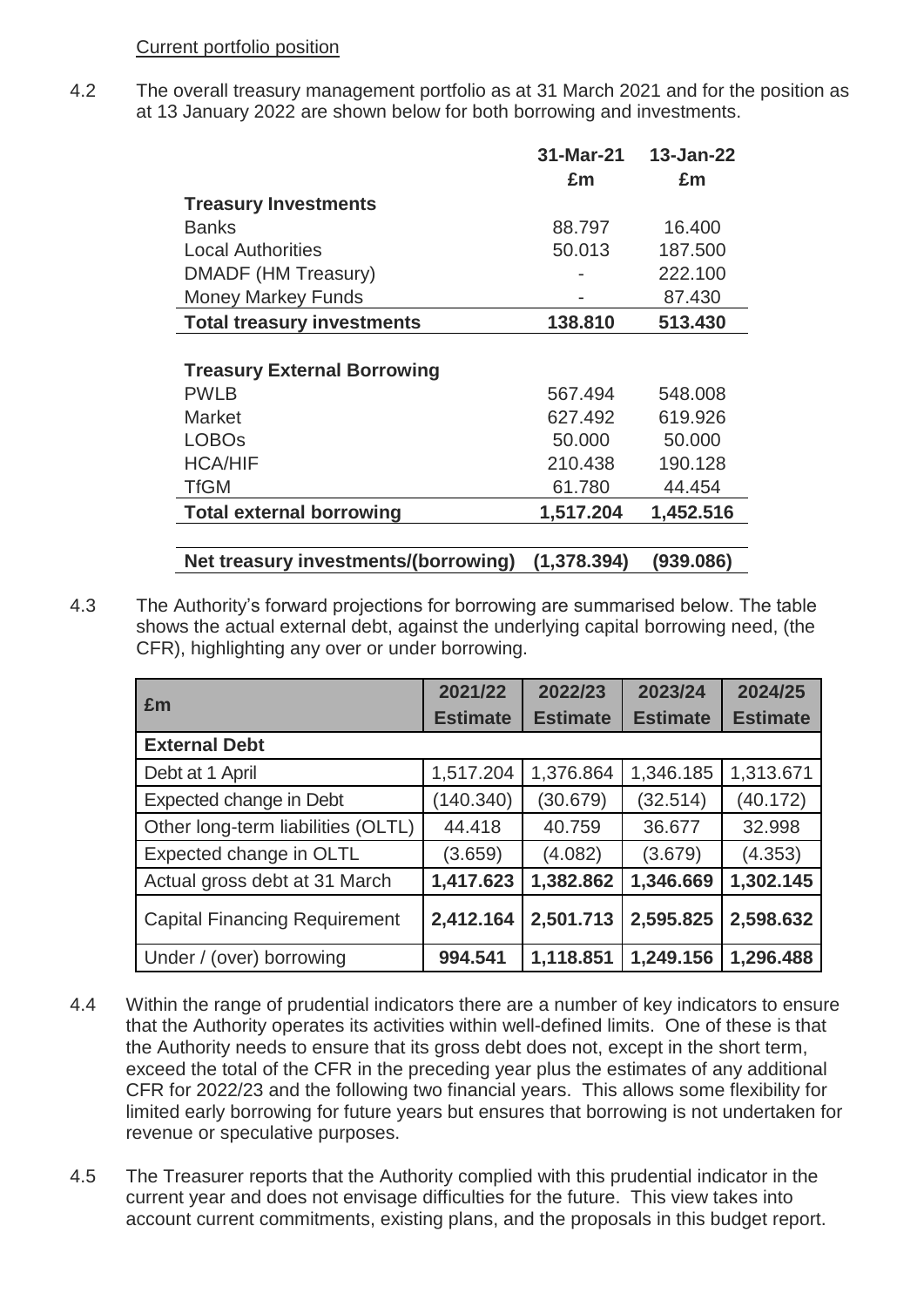# Treasury Indicators: limits to borrowing activity

4.6 **The operational boundary**. This is the limit beyond which external debt is not normally expected to exceed. In most cases, this would be a similar figure to the CFR, but may be lower or higher depending on the levels of actual debt and the ability to fund underborrowing by other cash resources.

|                                | 2021/22         | 2022/23                                                                                                                                 | 2023/24 | 2024/25   |
|--------------------------------|-----------------|-----------------------------------------------------------------------------------------------------------------------------------------|---------|-----------|
| <b>Operational boundary £m</b> | <b>Estimate</b> | <b>Estimate</b><br><b>Estimate</b><br><b>Estimate</b><br>2,626.799<br>2,725.617<br>34.648<br>38.511<br>42.797<br>2,764.127<br>2,669.596 |         |           |
| Debt                           | 2,532.773       |                                                                                                                                         |         | 2,728.564 |
| Other long-term liabilities    | 46.639          |                                                                                                                                         |         |           |
| Total                          | 2.579.411       |                                                                                                                                         |         | 2,763.212 |

- 4.7 **The authorised limit for external debt**. This is a key prudential indicator and represents a control on the maximum level of borrowing. This represents a legal limit beyond which external debt is prohibited, and this limit needs to be set or revised by the full Authority. It reflects the level of external debt which, while not desired, could be afforded in the short term, but is not sustainable in the longer term.
	- a) This is the statutory limit determined under section 3 (1) of the Local Government Act 2003. The Government retains an option to control either the total of all councils' plans, or those of a specific council, although this power has not yet been exercised.
	- b) The Authority is asked to approve the following authorised limit:

| <b>Authorised limit £m</b>  | 2021/22   | 2022/23                                       | 2023/24         | 2024/25         |
|-----------------------------|-----------|-----------------------------------------------|-----------------|-----------------|
|                             |           | <b>Estimate   Estimate</b>                    | <b>Estimate</b> | <b>Estimate</b> |
| <b>Debt</b>                 | 2,653.381 | $\mid$ 2,751.885 $\mid$ 2,855.408             |                 | 2,858.496       |
| Other long-term liabilities | 48.860    | 44.835                                        | 40.345          | 36.298          |
| Total                       |           | 2,702.241   2,796.720   2,895.753   2,894.793 |                 |                 |

#### Prospects for interest rates

4.8 The Authority has appointed Link Group as its treasury advisor and part of their service is to assist the Authority to formulate a view on interest rates. Link provided the following forecasts on 20 December 2021. These are forecasts for certainty rates, gilt yields plus 80 bps.

|                             | Link Group Interest Rate View 20 December 2021 |                  |           |                  |                  |                  |           |                  |                  |                  |           |                  |                  |                  |
|-----------------------------|------------------------------------------------|------------------|-----------|------------------|------------------|------------------|-----------|------------------|------------------|------------------|-----------|------------------|------------------|------------------|
|                             | <b>Dec</b><br>21                               | <b>Mar</b><br>22 | Jun<br>22 | <b>Sep</b><br>22 | <b>Dec</b><br>22 | <b>Mar</b><br>23 | Jun<br>23 | <b>Sep</b><br>23 | <b>Dec</b><br>23 | <b>Mar</b><br>24 | Jun<br>24 | <b>Sep</b><br>24 | <b>Dec</b><br>24 | <b>Mar</b><br>25 |
| <b>BANK</b><br><b>RATE</b>  | 0.25                                           | 0.25             | 0.50      | 0.50             | 0.50             | 0.75             | 0.75      | 0.75             | 1.00             | 1.00             | 1.00      | 1.00             | 1.00             | 1.25             |
| 3 month<br>ave<br>earning   | 0.20                                           | 0.30             | 0.50      | 0.50             | 0.60             | 0.70             | 0.80      | 0.90             | 1.00             | 1.00             | 1.00      | 1.00             | 1.00             | 1.00             |
| 6 month<br>ave<br>earning   | 0.40                                           | 0.50             | 0.60      | 0.60             | 0.70             | 0.80             | 0.90      | 1.00             | 1.00             | 1.10             | 1.10      | 1.10             | 1.10             | 1.10             |
| 12 month<br>ave<br>earnings | 0.70                                           | 0.70             | 0.70      | 0.70             | 0.80             | 0.90             | 1.00      | 1.10             | 1.10             | 1.20             | 1.20      | 1.20             | 1.20             | 1.20             |
| 5 yr<br><b>PWLB</b>         | 1.40                                           | 1.50             | 1.50      | 1.60             | 1.60             | 1.70             | 1.80      | 1.80             | 1.80             | 1.90             | 1.90      | 1.90             | 2.00             | 2.00             |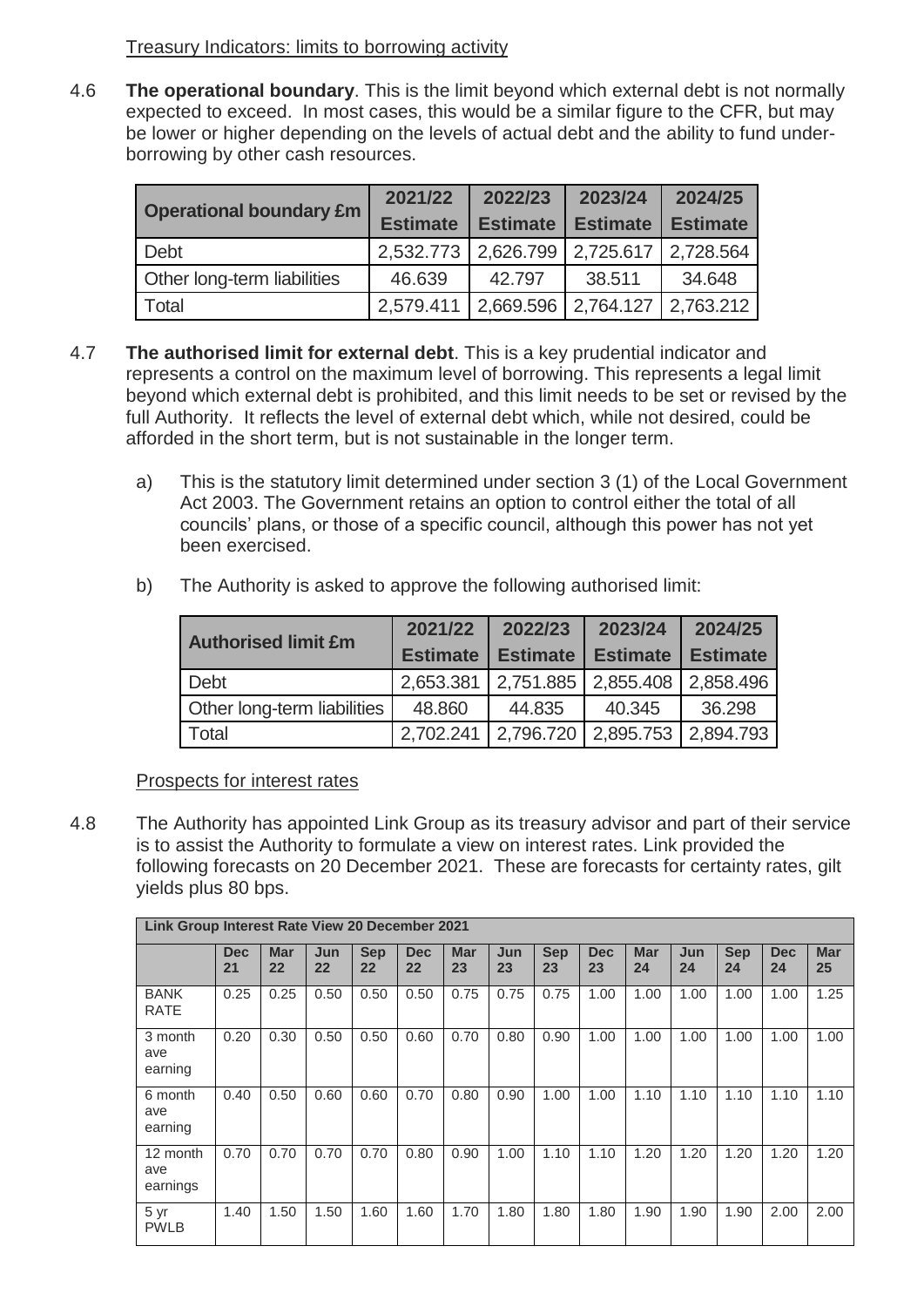| 10 <sub>yr</sub><br><b>PWLB</b> | 1.60 | 70.، | .80  | 1.80 | .90  | 1.90 | 2.00 | 2.00 | 2.00 | 2.10 | 2.10 | 2.10 | 2.20 | 2.30 |
|---------------------------------|------|------|------|------|------|------|------|------|------|------|------|------|------|------|
| 25 <sub>yr</sub><br><b>PWLB</b> | 1.80 | .90  | 2.00 | 2.10 | 2.10 | 2.20 | 2.20 | 2.20 | 2.30 | 2.30 | 2.40 | 2.40 | 2.50 | 2.50 |
| 50 yr<br><b>PWLB</b>            | 1.50 | 1.70 | .80  | 1.90 | .90  | 2.00 | 2.00 | 2.00 | 2.10 | 2.10 | 2.20 | 2.20 | 2.30 | 2.30 |

- 4.9 Over the last two years, the coronavirus outbreak has done huge economic damage to the UK and to economies around the world. After the Bank of England took emergency action in March 2020 to cut Bank Rate to 0.10%, it left Bank Rate unchanged at its subsequent meetings until raising it to 0.25% at its meeting on 16 December 2021.
- 4.10 As shown in the forecast table above, the forecast for Bank Rate now includes four increases, one in December 2021 to 0.25%, then quarter 2 of 2022 to 0.50%, quarter 1 of 2023 to 0.75%, quarter 1 of 2024 to 1.00% and, finally, one in quarter 1 of 2025 to 1.25%.

#### Significant risks to the forecasts

- a) Mutations of the virus render current vaccines ineffective, and tweaked vaccines to combat these mutations are delayed, or cannot be administered fast enough to prevent further lockdowns. 25% of the population not being vaccinated is also a significant risk to the NHS being overwhelmed and lockdowns being the only remaining option.
- b) Labour and supply shortages prove more enduring and disruptive and depress economic activity.
- c) The Monetary Policy Committee (MPC) acts too quickly, or too far, over the next three years to raise Bank Rate and causes UK economic growth, and increases in inflation, to be weaker than we currently anticipate.
- d) The MPC tightens monetary policy too late to ward off building inflationary pressures.
- e) The Government acts too quickly to cut expenditure to balance the national budget.
- f) UK / EU trade arrangements if there was a major impact on trade flows and financial services due to complications or lack of co-operation in sorting out significant remaining issues.
- g) Longer term US treasury yields rise strongly and pull gilt yields up higher than forecast.
- h) Major stock markets e.g., in the US, become increasingly judged as being overvalued and susceptible to major price corrections. Central banks become increasingly exposed to the "moral hazard" risks of having to buy shares and corporate bonds to reduce the impact of major financial market selloffs on the general economy.
- i) Geopolitical risks, for example in Ukraine, Iran, North Korea, but also in Europe and Middle Eastern countries; on-going global power influence struggles between Russia/China/US. These could lead to increasing safe-haven flows.
- 4.11 The balance of risks to the UK economy: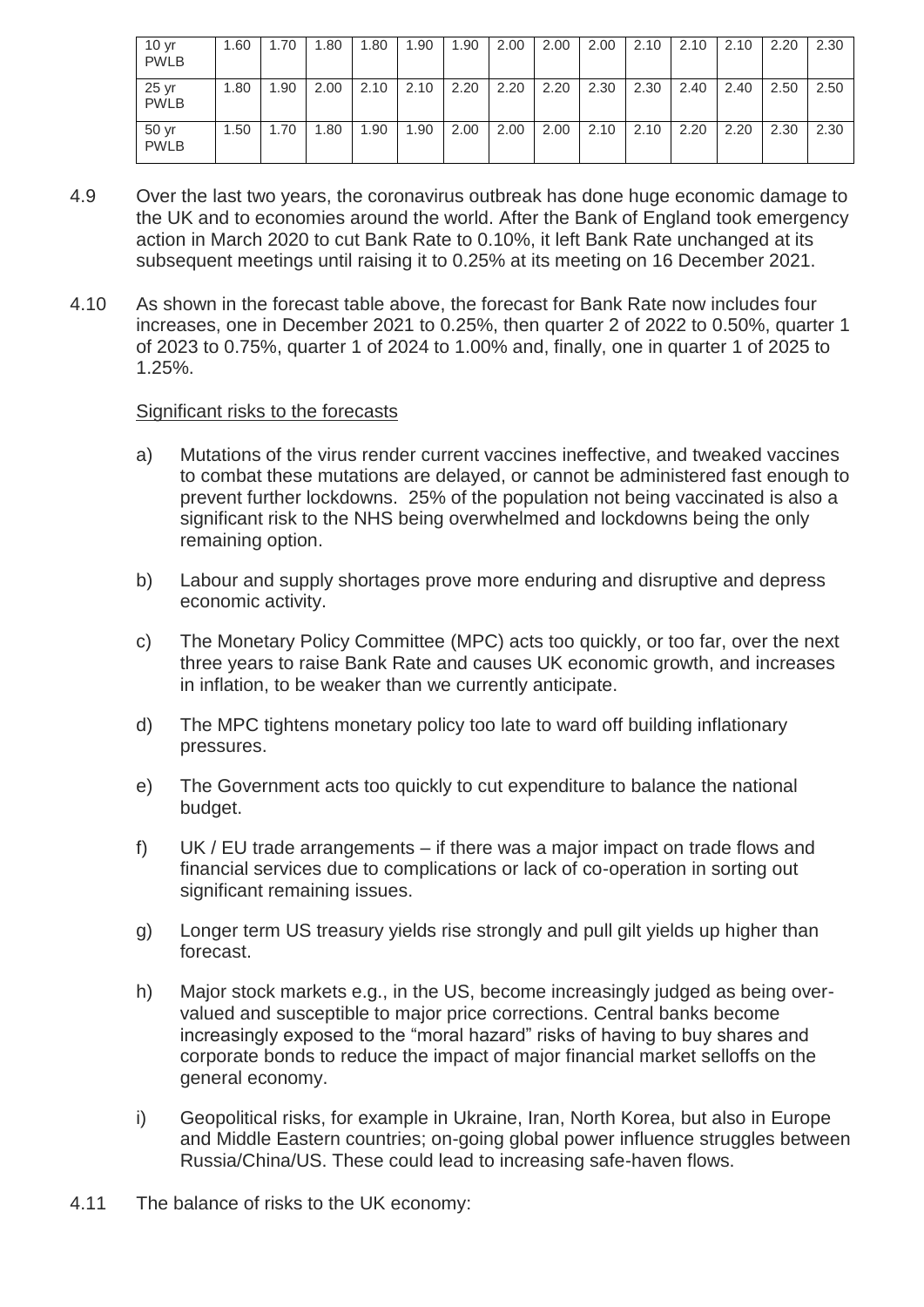a) The overall balance of risks to economic growth in the UK is now to the downside, including risks from Covid and its variants - both domestically and their potential effects worldwide.

#### Forecasts for Bank Rate

- 4.12 It is not expected that Bank Rate will go up fast after the initial rate rise as the supply potential of the economy is not likely to have taken a major hit during the pandemic: it should, therefore, be able to cope well with meeting demand after supply shortages subside over the next year, without causing inflation to remain elevated in the mediumterm, or to inhibit inflation from falling back towards the MPC's 2% target after the spike up to around 5%. The forecast includes four increases in Bank Rate over the threeyear forecast period to March 2025, ending at 1.25%. However, it is likely that these forecasts will need changing within a relatively short timeframe for the following reasons:
	- a) We do not know how severe an impact Omicron could have on the economy and whether there will be another lockdown or similar and, if there is, whether there would be significant fiscal support from the Government for businesses and jobs.
	- b) There were already increasing grounds for viewing the economic recovery as running out of steam during the autumn and now into the winter. And then along came Omicron to pose a significant downside threat to economic activity. This could lead into stagflation, or even into recession, which would then pose a dilemma for the MPC as to whether to focus on combating inflation or supporting economic growth through keeping interest rates low.
	- c) Will some current key supply shortages spill over into causing economic activity in some sectors to take a significant hit?
	- d) Rising gas and electricity prices in October 2021 and April 2022 and increases in other prices caused by supply shortages and increases in taxation in April 2022, are already going to deflate consumer spending power without the MPC having to take any action on Bank Rate to cool inflation.
	- e) On the other hand, consumers are sitting on over £160bn of excess savings left over from the pandemic so when will they spend this sum, in part or in total.
	- f) It looks as if the economy coped well with the end of furlough on 30 September 2021. It is estimated that there were around 1 million people who came off furlough then and there was not a huge spike up in unemployment. The other side of the coin is that vacancies have been hitting record levels so there is a continuing acute shortage of workers. This is a potential danger area if this shortage drives up wages which then feed through into producer prices and the prices of services i.e., a second-round effect that the MPC would have to act against if it looked like gaining significant momentum.
	- g) We also recognise there could be further nasty surprises on the Covid front beyond the Omicron mutation.
	- h) If the UK invokes article 16 of the Brexit deal over the dislocation in trading arrangements with Northern Ireland, this has the potential to end up in a no-deal Brexit.
- 4.13 In summary, with the high level of uncertainty prevailing on several different fronts, we expect to have to revise our forecasts again - in line with whatever the new news is.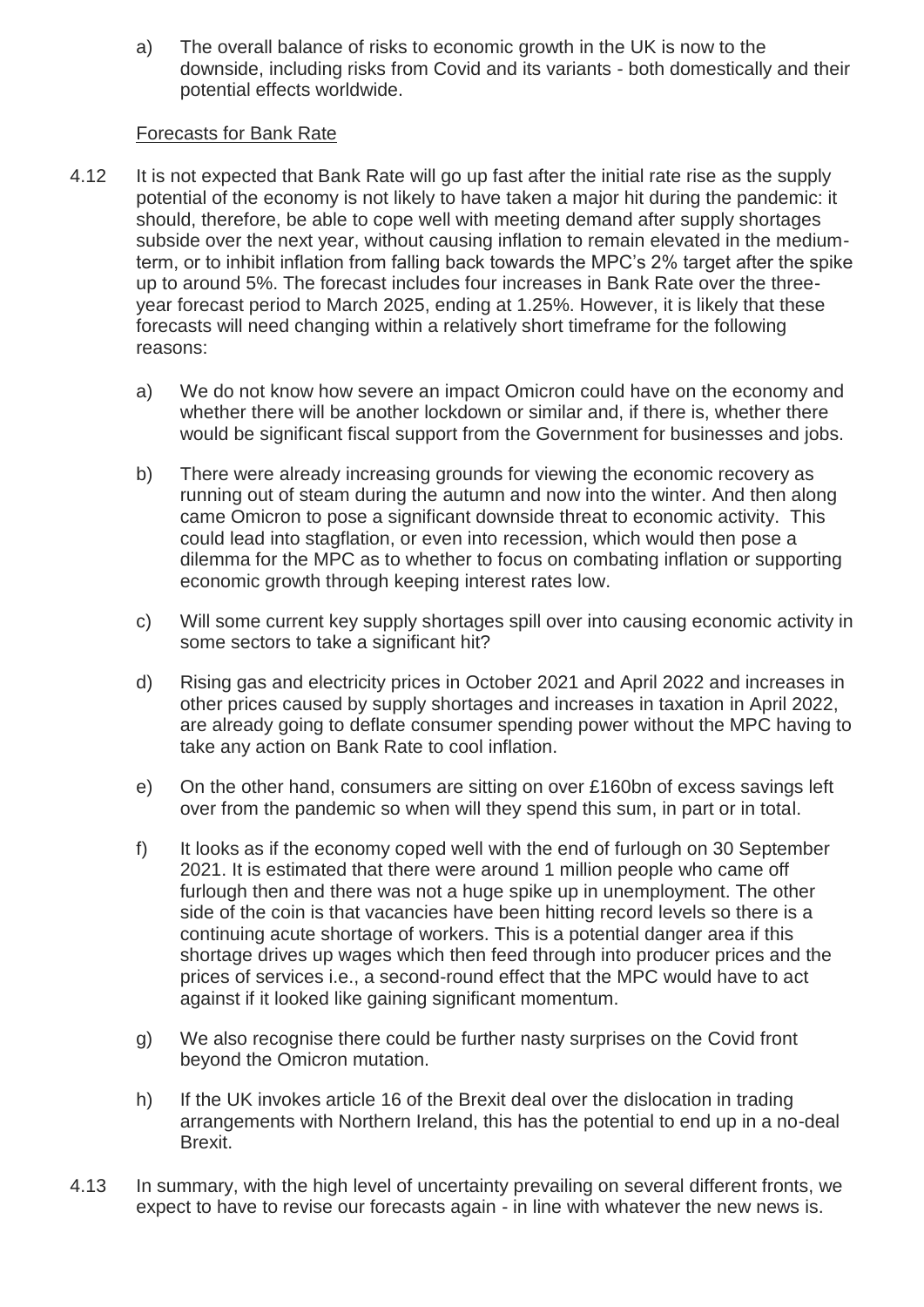4.14 It should also be borne in mind that Bank Rate being cut to 0.25% and then to 0.10%, were emergency measures to deal with the Covid crisis hitting the UK in March 2020. At any time, the MPC could decide to simply take away such emergency cuts on no other grounds than they are no longer warranted, and as a step forward in the return to normalisation. In addition, any Bank Rate under 1% is both highly unusual and highly supportive of economic growth.

# Forecasts for Public Works Loan Board (PWLB) rates and gilt and treasury yields

- 4.15 Since the start of 2021, we have seen a lot of volatility in gilt yields, and hence PWLB rates. As the interest forecast table for PWLB certainty rates above shows, there is forecast to be a steady, but slow, rise in both Bank Rate and gilt yields during the forecast period to March 2025, though there will doubtless be a lot of unpredictable volatility during this forecast period.
- 4.16 While monetary policy in the UK will have a major impact on gilt yields, there is also a need to consider the potential impact that rising treasury yields in America could have on our gilt yields. **As an average since 2011, there has been a 75% correlation between movements in US 10-year treasury yields and UK 10-year gilt yields. This is a significant UPWARD RISK exposure to our forecasts for longer term PWLB rates. However, gilt yields and treasury yields do not always move in unison.**
- 4.17 **US treasury yields**. During the first part of 2021, US President Biden's, and the Democratic party's, determination to push through a \$1.9trn (equivalent to 8.8% of Gross Domestic Product (GDP)) fiscal boost for the US economy as a recovery package from the Covid pandemic was what unsettled financial markets. However, this was in addition to the \$900bn support package already passed in December 2020. This was then followed by additional Democratic ambition to spend \$1trn on infrastructure, (which was eventually passed by both houses later in 2021), and an even larger sum on an American families plan over the next decade; this is still caught up in Democrat / Republican haggling. Financial markets were alarmed that all this stimulus was happening at a time when:
	- a) A fast vaccination programme had enabled a rapid opening up of the economy during 2021.
	- b) The economy was growing strongly during the first half of 2021 although it has weakened overall during the second half.
	- c) It started from a position of little spare capacity due to less severe lockdown measures than in many other countries.
	- d) And the Fed was still providing substantial stimulus through monthly Quantitative Easing (QE) purchases during 2021.
- 4.18 It was not much of a surprise that a combination of these factors would eventually cause an excess of demand in the economy which generated strong inflationary pressures. This has eventually been recognised by the Fed at its December meeting with an aggressive response to damp inflation down during 2022 and 2023.
- 4.19 At its 3 November 2021 Fed meeting, the Fed decided to make a start on tapering its \$120bn per month of QE purchases so that they ended in June 2022. However, at its 15 December 2021 meeting it doubled the pace of tapering so that they will end all purchases in February 2022. These purchases are currently acting as downward pressure on treasury yields and so it would be expected that Treasury yields will rise over the taper period and after the taper ends, all other things being equal. The Fed also forecast that it expected there would be three rate rises in 2022 of 0.25% from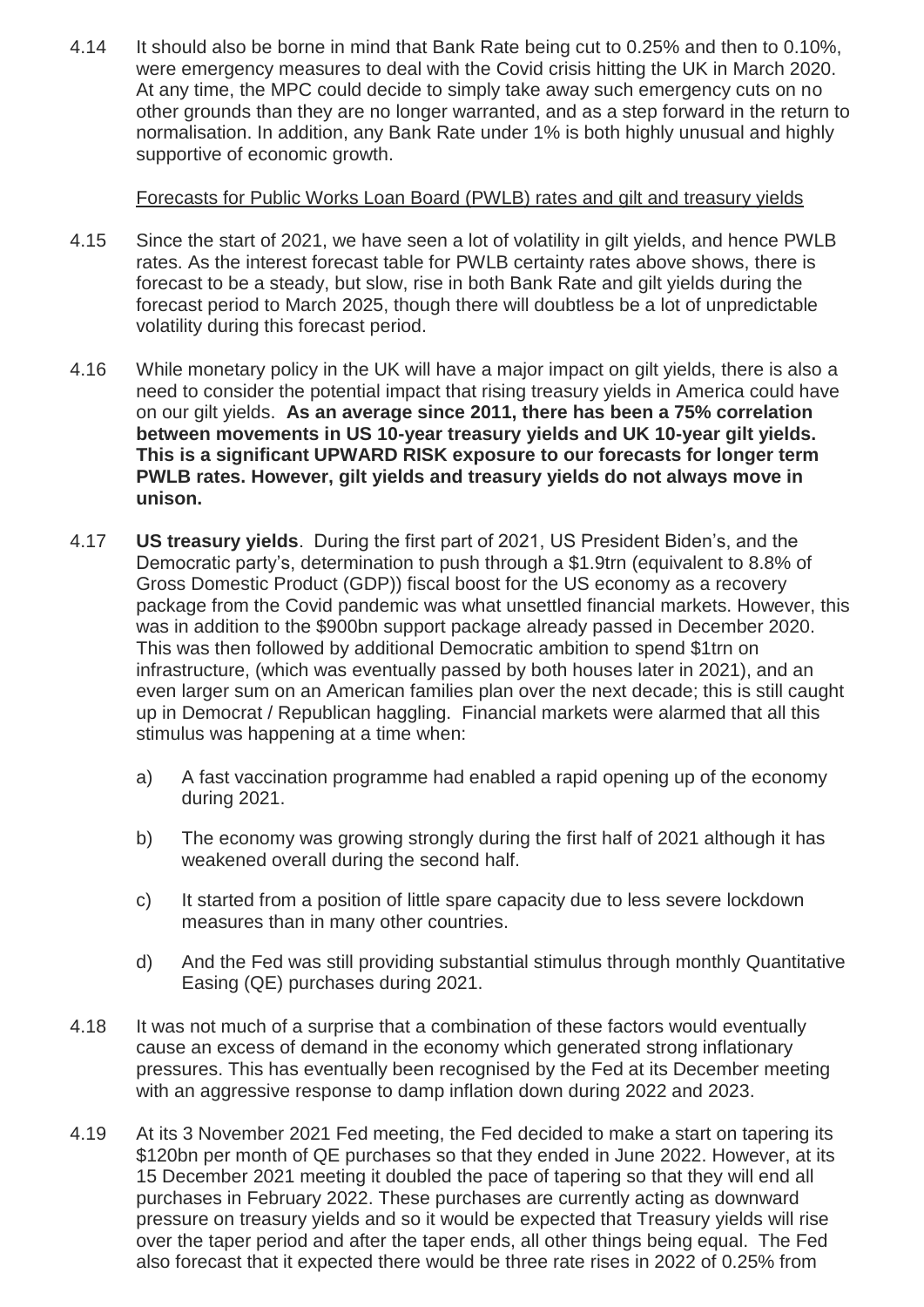near zero currently, followed by three in 2023 and two in 2024, taking rates back above 2% to a neutral level for monetary policy.

- 4.20 There are also possible **DOWNSIDE RISKS** from the huge sums of cash that the UK populace have saved during the pandemic; when savings accounts earn little interest, it is likely that some of this cash mountain could end up being invested in bonds and so push up demand for bonds and support their prices i.e., this would help to keep their yields down. How this will interplay with the Bank of England eventually getting round to not reinvesting maturing gilts and then later selling gilts, will be interesting to monitor.
- 4.21 There is likely to be exceptional volatility and unpredictability in respect of gilt yields and PWLB rates due to the following factors:
	- a) How strongly will changes in gilt yields be correlated to changes in US treasury yields (see below). Over 10 years since 2011 there has been an average 75% correlation between movements in US treasury yields and gilt yields. However, from time to time these two yields can diverge. Lack of spare economic capacity and rising inflationary pressures are viewed as being much greater dangers in the US than in the UK. This could mean that central bank rates will end up rising earlier and higher in the US than in the UK if inflationary pressures were to escalate; the consequent increases in treasury yields could well spill over to cause (lesser) increases in gilt yields. There is, therefore, an upside risk to forecasts for gilt yields due to this correlation. The Link Group forecasts have included a risk of a 75% correlation between the two yields.
	- b) Will the Fed take action to counter increasing treasury yields if they rise beyond a yet unspecified level?
	- c) Would the MPC act to counter increasing gilt yields if they rise beyond a yet unspecified level?
	- d) How strong will inflationary pressures actually turn out to be in both the US and the UK and so put upward pressure on treasury and gilt yields?
	- e) How will central banks implement their new average or sustainable level inflation monetary policies?
	- f) How well will central banks manage the withdrawal of QE purchases of their national bonds i.e., without causing a panic reaction in financial markets as happened in the "taper tantrums" in the US in 2013?
	- g) Will exceptional volatility be focused on the short or long-end of the yield curve, or both?
- 4.22 As the US financial markets are, by far, the biggest financial markets in the world, any upward trend in treasury yields will invariably impact and influence financial markets in other countries. Inflationary pressures and erosion of surplus economic capacity look much stronger in the US compared to those in the UK, which would suggest that Fed rate increases eventually needed to suppress inflation, are likely to be faster and stronger than Bank Rate increases in the UK. This is likely to put upward pressure on treasury yields which could then spill over into putting upward pressure on UK gilt yields.
- 4.23 The forecasts are also predicated on an assumption that there is no break-up of the Eurozone or EU within the forecasting period, despite the major challenges that are looming up, and that there are no major ructions in international relations, especially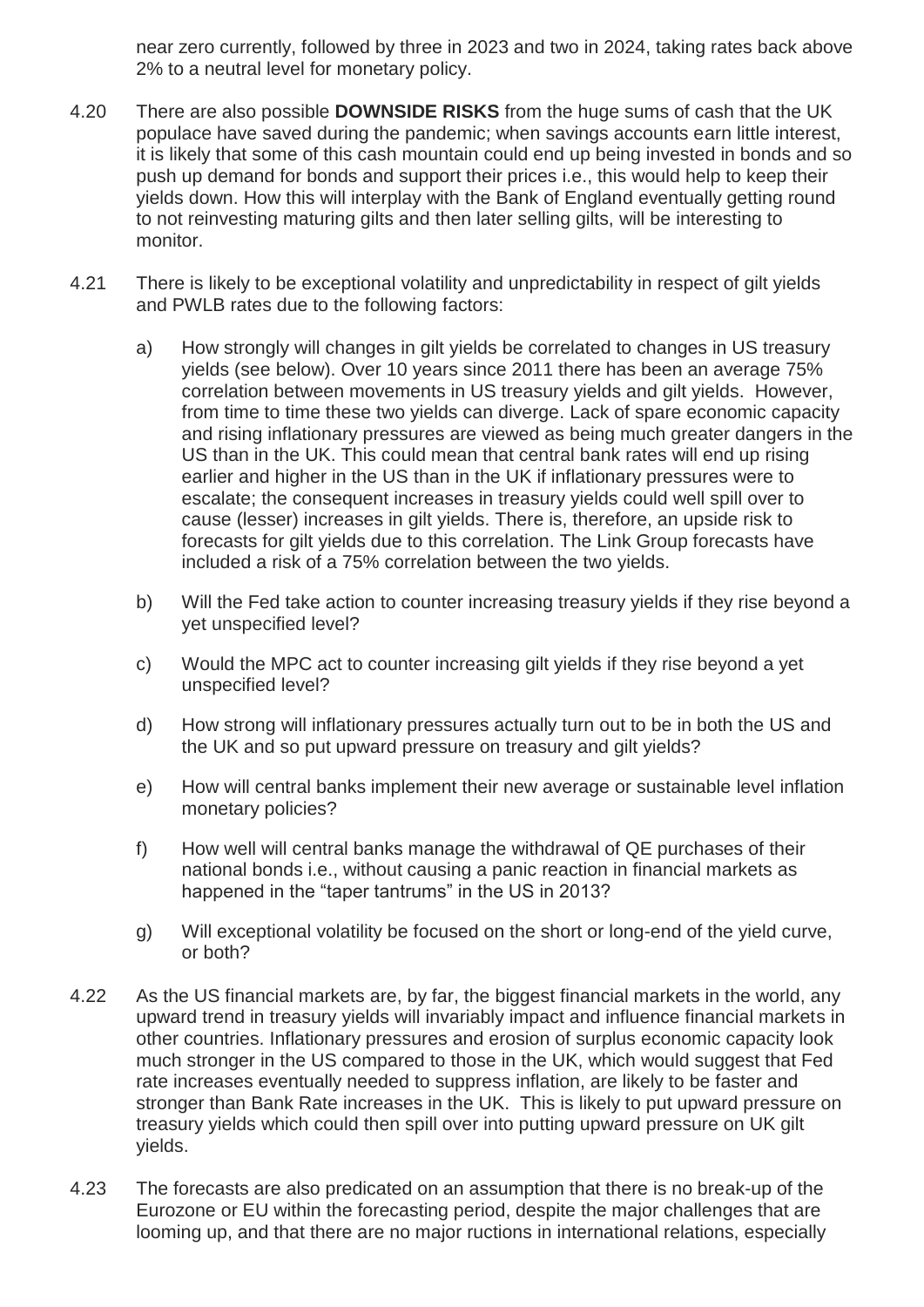between the US and Russia, China / North Korea and Iran, which have a major impact on international trade and world GDP growth.

- 4.24 The balance of risks to medium to long term PWLB rates:
	- a) There is a balance of upside risks to forecasts for medium to long term PWLB rates.

# A new era for local authority investing – a fundamental shift in central bank monetary policy

- 4.25 One of the key results of the pandemic has been a fundamental rethinking and shift in monetary policy by major central banks like the Fed, the Bank of England and the ECB, to tolerate a higher level of inflation than in the previous two decades when inflation was the prime target to bear down on so as to stop it going above a target rate. There is now also a greater emphasis on other targets for monetary policy than just inflation, especially on 'achieving broad and inclusive "maximum" employment in its entirety' in the US, before consideration would be given to increasing rates.
	- a) The Fed in America has gone furthest in adopting a monetary policy based on a clear goal of allowing the inflation target to be symmetrical, (rather than a ceiling to keep under), so that inflation averages out the dips down and surges above the target rate, over an unspecified period of time.
	- b) The Bank of England has also amended its target for monetary policy so that inflation should be 'sustainably over 2%' before starting on raising Bank Rate and the ECB now has a similar policy.
	- c) For local authorities, this means that investment interest rates and very short term PWLB rates will not be rising as quickly or as high as in previous decades when the economy recovers from a downturn and the recovery eventually runs out of spare capacity to fuel continuing expansion.
	- d) Labour market liberalisation since the 1970s has helped to break the wage-price spirals that fuelled high levels of inflation and has now set inflation on a lower path which makes this shift in monetary policy practicable. In addition, recent changes in flexible employment practices, the rise of the gig economy and technological changes, will all help to lower inflationary pressures.
	- e) Governments will also be concerned to see interest rates stay lower as every rise in central rates will add to the cost of vastly expanded levels of national debt; (in the UK this is £21bn for each 1% rise in rates). On the other hand, higher levels of inflation will help to erode the real value of total public debt.

#### Investment and borrowing rates

- a) **Investment returns** are expected to improve in 2022/23. However, while markets are pricing in a series of Bank Rate hikes, actual economic circumstances may see the MPC fall short of these elevated expectations.
- b) **Borrowing interest rates** fell to historically very low rates as a result of the COVID crisis and the quantitative easing operations of the Bank of England and still remain at historically low levels. The policy of avoiding new borrowing by running down spare cash balances has served local authorities well over the last few years.
- c) On 25 November 2020, the Chancellor announced the conclusion to the review of margins over gilt yields for PWLB rates which had been increased by 100 bps in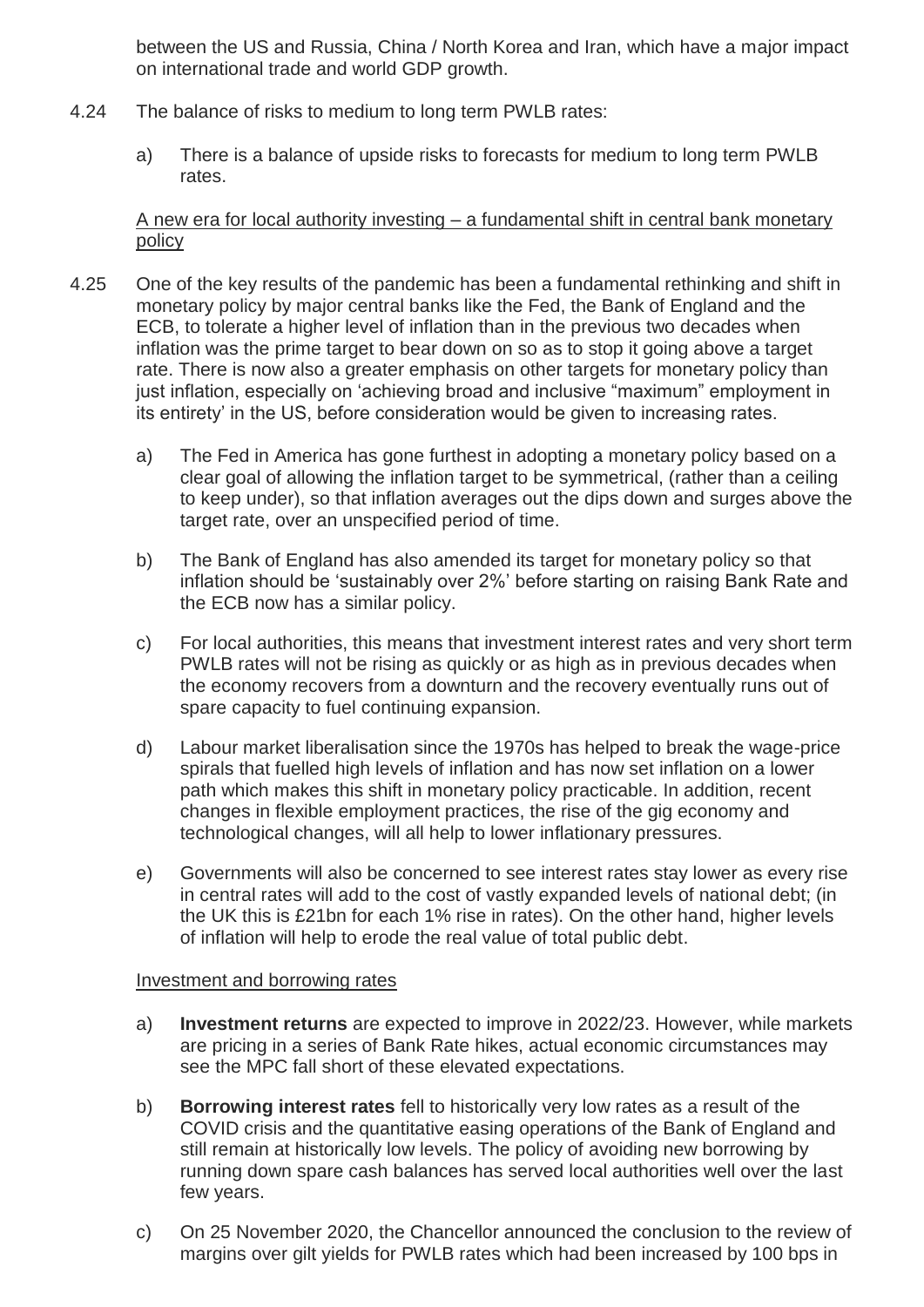October 2019. The standard and certainty margins were reduced by 100 bps but a prohibition was introduced to deny access to borrowing from the PWLB for any local authority which had purchase of assets for yield in its three-year capital programme. The current margins over gilt yields are as follows: -.

- i. PWLB Standard Rate is gilt plus 100 basis points (G+100bps)
- ii. PWLB Certainty Rate is gilt plus 80 basis points (G+80bps)
- iii. PWLB HRA Standard Rate is gilt plus 100 basis points (G+100bps)
- iv. PWLB HRA Certainty Rate is gilt plus 80bps (G+80bps)
- v. Local Infrastructure Rate is gilt plus 60bps (G+60bps)
- d) Borrowing for capital expenditure. Our long-term (beyond 10 years), forecast for Bank Rate is 2.00%. As some PWLB certainty rates are currently below 2.00%, there remains value in considering long-term borrowing from the PWLB where appropriate. Temporary borrowing rates are likely, however, to remain near Bank Rate and may also prove attractive as part of a balanced debt portfolio. In addition, there are also some cheap alternative sources of long-term borrowing if an authority is seeking to avoid a "cost of carry" but also wishes to mitigate future re-financing risk.
- e) While this Authority will not be able to avoid borrowing in the longer term to finance new capital expenditure, to replace maturing debt and the rundown of reserves and grants received in advance, there will be a cost of carry, (the difference between higher borrowing costs and lower investment returns), to any new borrowing that causes a temporary increase in cash balances.

#### Borrowing Strategy

- 4.26 The Authority is currently maintaining an under-borrowed position. This means that the capital borrowing need, (the CFR), has not been fully funded with loan debt as cash supporting the Authority's reserves, balances and cash flow has been used as a temporary measure. This strategy is prudent as investment returns are low and counterparty risk is still an issue that needs to be considered.
- 4.27 Against this background and the risks within the economic forecast, caution will be adopted with the 2022/23 treasury operations. The Treasurer will monitor interest rates in financial markets and adopt a pragmatic approach to changing circumstances:
	- a) if it was felt that there was a significant risk of a sharp FALL in borrowing rates, then borrowing will be postponed.
	- b) if it was felt that there was a significant risk of a much sharper RISE in borrowing rates than that currently forecast, perhaps arising from an acceleration in the rate of increase in central rates in the USA and UK, an increase in world economic activity, or a sudden increase in inflation risks, then the portfolio position will be re-appraised. Most likely, fixed rate funding will be drawn whilst interest rates are lower than they are projected to be in the next few years.
- 4.28 Any decisions will be reported to the appropriate decision-making body at the next available opportunity.

#### Policy on borrowing in advance of need

4.29 The Authority will not borrow more than or in advance of its needs purely in order to profit from the investment of the extra sums borrowed. Any decision to borrow in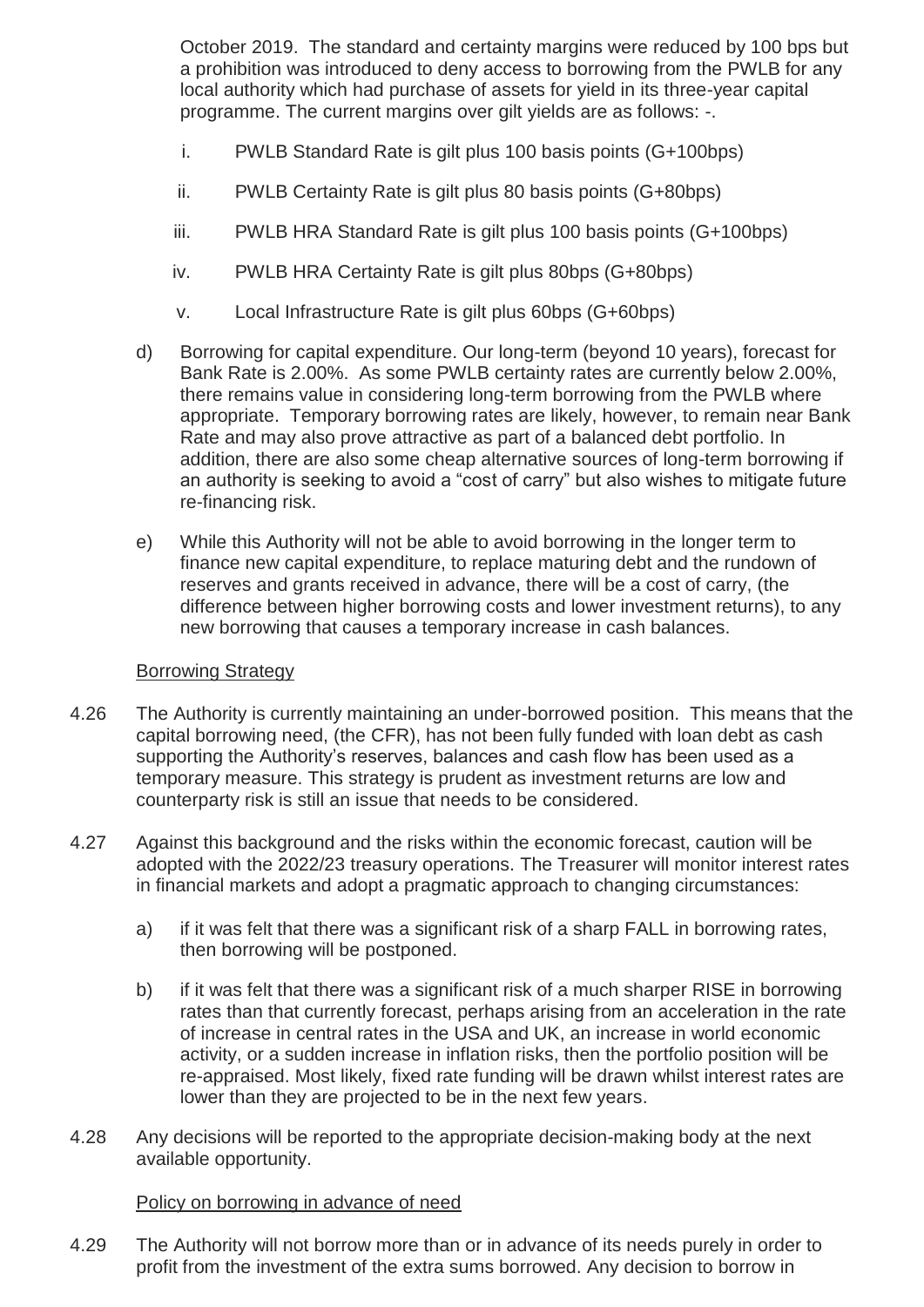advance will be within forward approved CFR estimates and will be considered carefully to ensure that value for money can be demonstrated and that the Authority can ensure the security of such funds.

4.30 Risks associated with any borrowing in advance activity will be subject to prior appraisal and subsequent reporting through the mid-year or annual reporting mechanism.

#### Debt Rescheduling

- 4.31 Rescheduling of current borrowing in our debt portfolio is unlikely to occur as there is still a very large difference between premature redemption rates and new borrowing rates, even though the general margin of PWLB rates over gilt yields was reduced by 100 bps in November 2020.
- 4.32 If rescheduling was done, it will be reported to the Audit Committee, at the earliest meeting following its action.

New financial institutions as a source of borrowing and / or types of borrowing

- 4.33 Currently the PWLB Certainty Rate is set at gilts + 80 basis points for borrowing. However, consideration may still need to be given to sourcing funding from the following sources for the following reasons:
	- a) Local authorities (primarily shorter dated maturities out to 3 years or so still cheaper than the Certainty Rate).
	- b) Financial institutions (primarily insurance companies and pension funds but also some banks, out of forward dates where the objective is to avoid a "cost of carry" or to achieve refinancing certainty over the next few years).
	- c) The Municipal Bonds Agency and UK Infrastructure Bank should they be proven as suitable alternatives.
- 4.34 Our advisors will keep us informed as to the relative merits of each of these alternative funding sources.

#### **5. ANNUAL INVESTMENT STRATEGY**

#### Investment policy – management of risk

- 5.1 The DLUHC this was formerly the Ministry of Housing, Communities and Local Government (MHCLG) and CIPFA have extended the meaning of 'investments' to include both financial and non-financial investments. This report deals solely with treasury (financial) investments, (as managed by the treasury management team). Non-financial investments, essentially the purchase of income yielding assets, are covered in the Capital Strategy, (a separate report).
- 5.2 The Authority's investment policy has regard to the following:
	- a) DLUHC's Guidance on Local Government Investments ("the Guidance")
	- b) CIPFA Treasury Management in Public Services Code of Practice and Cross Sectoral Guidance Notes 2017 ("the Code")
	- c) CIPFA Treasury Management Guidance Notes 2018.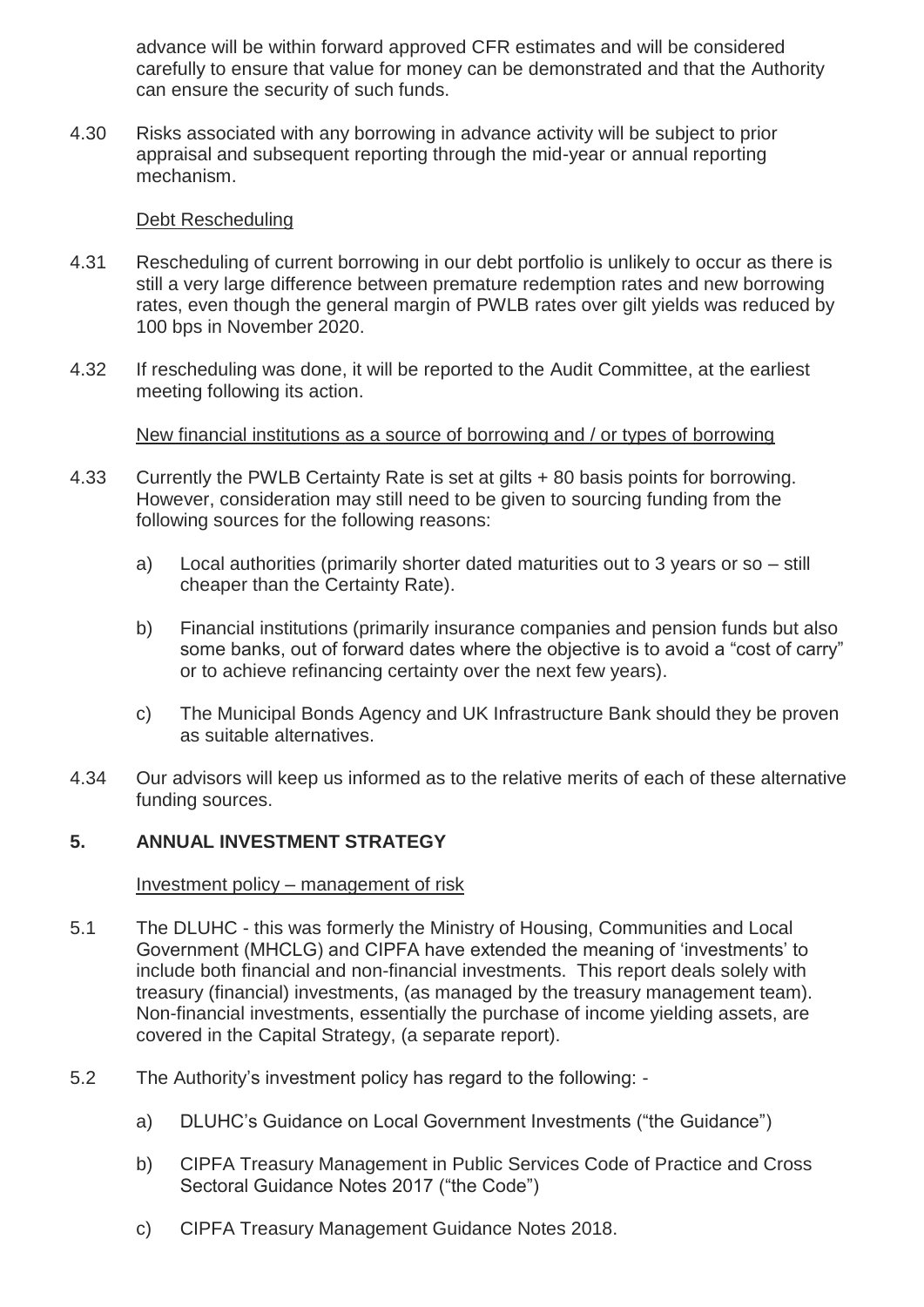- 5.3 The Authority's investment priorities will be security first, portfolio liquidity second and then yield, (return). The Authority will aim to achieve the optimum return (yield) on its investments commensurate with proper levels of security and liquidity and with the Authority's risk appetite. In the current economic climate, it is considered appropriate to keep investments short term to cover cash flow needs. However, where appropriate (from an internal as well as external perspective), the Authority will also consider the value available in periods up to 12 months with high credit rated financial institutions, as well as wider range fund options.
- 5.4 The above guidance from the DLUHC and CIPFA places a high priority on the management of risk. This Authority has adopted a prudent approach to managing risk and defines its risk appetite by the following means:
	- a) Minimum acceptable credit criteria are applied in order to generate a list of highly creditworthy counterparties. This also enables diversification and thus avoidance of concentration risk. The key ratings used to monitor counterparties are the short term and long-term ratings.
	- b) Other information: ratings will not be the sole determinant of the quality of an institution; it is important to continually assess and monitor the financial sector on both a micro and macro basis and in relation to the economic and political environments in which institutions operate. The assessment will also take account of information that reflects the opinion of the markets. To achieve this consideration the Authority will engage with its advisors to maintain a monitor on market pricing such as "credit default swaps" and overlay that information on top of the credit ratings.
	- c) Other information sources used will include the financial press, share price and other such information pertaining to the financial sector in order to establish the most robust scrutiny process on the suitability of potential investment counterparties.
	- d) This Authority has defined the list of types of investment instruments that the treasury management team are authorised to use. See Appendix D.
		- i. Specified investments are those with a high level of credit quality and subject to a maturity limit of one year or have less than a year left to run to maturity if originally, they were classified as being non-specified investments solely due to the maturity period exceeding one year.
		- ii. Non-specified investments are those with less high credit quality, may be for periods in excess of one year, and/or are more complex instruments which require greater consideration by members and officers before being authorised for use.
	- e) The Authority has determined that it will not use non specified investments.
	- f) Lending limits, (amounts and maturity), for each counterparty will be set through applying the matrix table in paragraph 4.2.6.
	- g) Transaction limits are set for each type of investment in 4.2.6.
	- h) This Authority will not invest for periods longer than 365 days.
	- i) Investments will only be placed with counterparties from countries with a specified minimum sovereign rating, (see paragraph 4.3.1).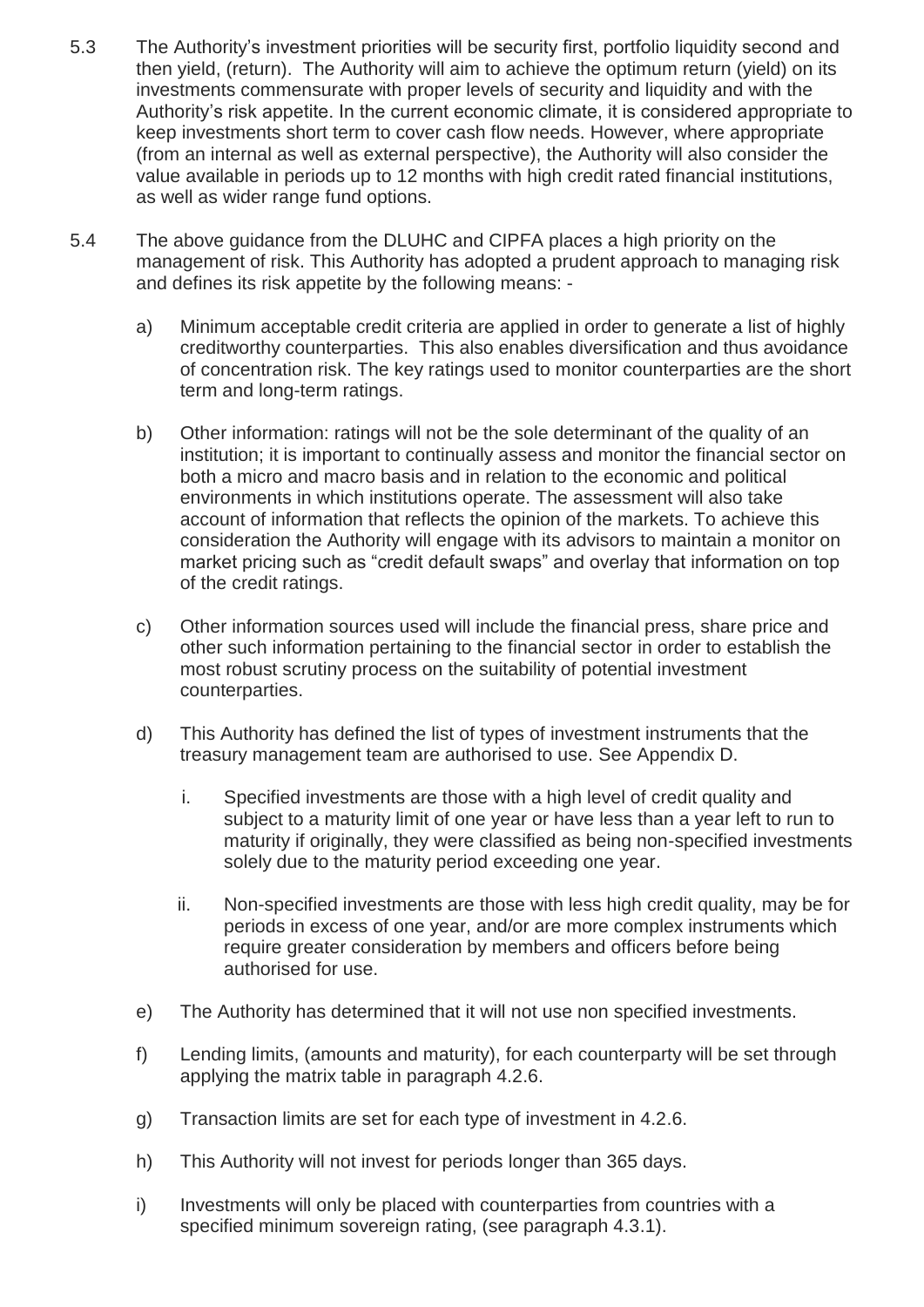- j) This Authority has engaged external consultants, (see paragraph 1.6.1), to provide expert advice on how to optimise an appropriate balance of security, liquidity and yield, given the risk appetite of this authority in the context of the expected level of cash balances and need for liquidity throughout the year.
- k) All investments will be denominated in sterling.
- l) As a result of the change in accounting standards for 2022/23 under IFRS 9, this Authority will consider the implications of investment instruments which could result in an adverse movement in the value of the amount invested and resultant charges at the end of the year to the General Fund. (In November 2018, the MHCLG, concluded a consultation for a temporary override to allow English local authorities time to adjust their portfolio of all pooled investments by announcing a statutory override to delay implementation of IFRS 9 for five years ending 31 March 2023.
- 5.5 However, this Authority will also pursue value for money in treasury management and will monitor the yield from investment income against appropriate benchmarks for investment performance, (see paragraph 4.5). Regular monitoring of investment performance will be carried out during the year.

# Creditworthiness policy

- 5.6 This Authority applies the creditworthiness service provided by the Link Group. This service employs a sophisticated modelling approach utilising credit ratings from the three main credit rating agencies - Fitch, Moody's and Standard & Poor's. The credit ratings of counterparties are supplemented with the following overlays:
	- a) "watches" and "outlooks" from credit rating agencies;
	- b) Credit Default Swap (CDS) spreads that may give early warning of changes in credit ratings;
	- c) sovereign ratings to select counterparties from only the most creditworthy countries.
- 5.7 This modelling approach combines credit ratings, and any assigned Watches and Outlooks in a weighted scoring system which is then combined with an overlay of CDS spreads. The end product of this is a series of colour coded bands which indicate the relative creditworthiness of counterparties. These colour codes are used by the Authority to determine the suggested duration for investments. The Authority will, therefore, use counterparties within the following durational bands:
	- a) Yellow 5 years (UK Government debt or equivalent)
	- b) Dark pink 5 years for Ultra-Short Dated Bond Funds with a credit score of 1.25
	- c) Light pink 5 years for Ultra-Short Dated Bond Funds with a credit score of 1.5
	- d) Purple 2 years
	- e) Blue 1 year (only applies to nationalised or semi nationalised UK Banks)
	- f) Orange 1 year
	- g) Red 6 months
	- h) Green 100 days
	- i) No colour not to be used
- 5.8 The Link creditworthiness service uses a wider array of information other than just primary ratings. Furthermore, by using a risk weighted scoring system, it does not give undue preponderance to just one agency's ratings.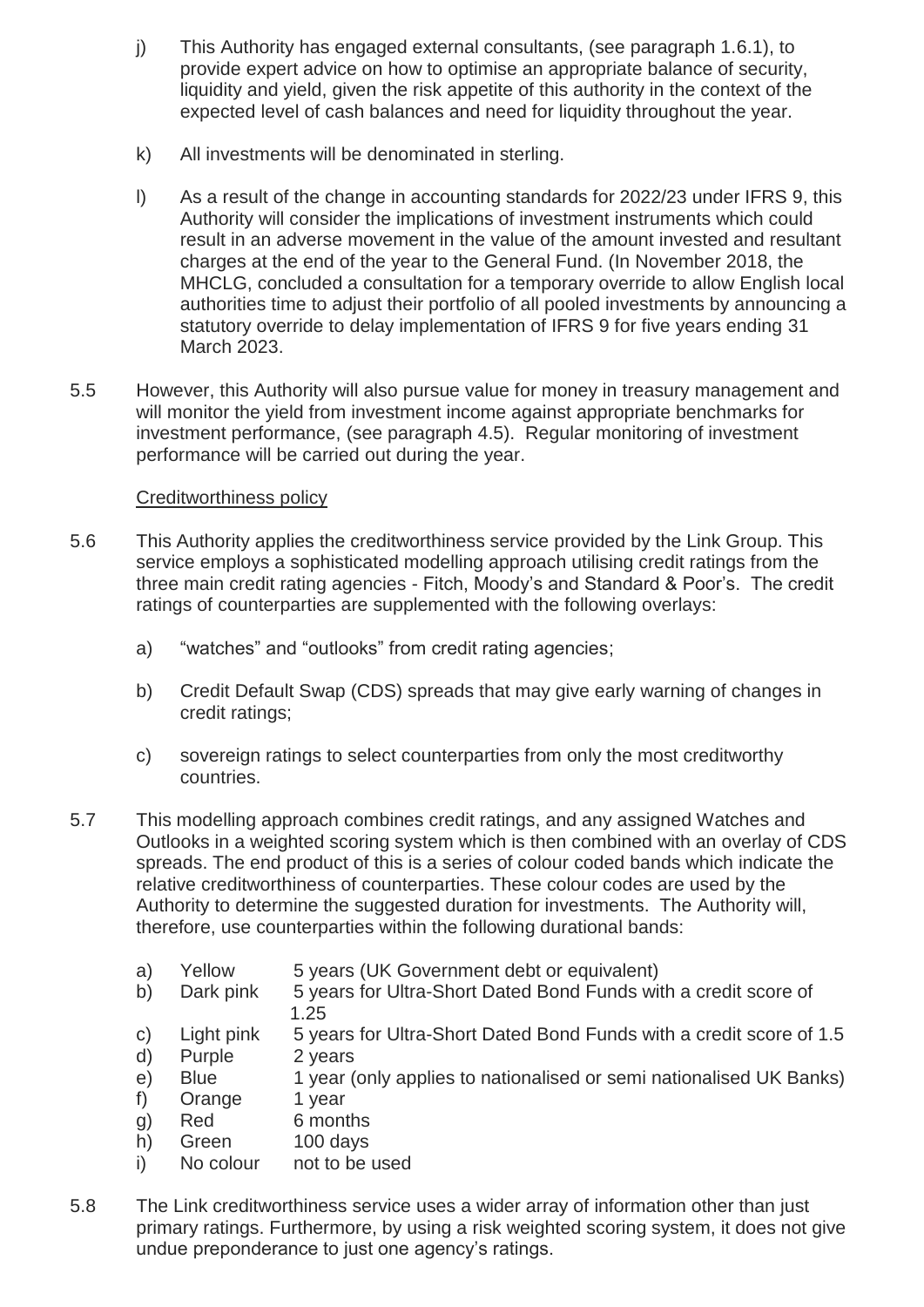- 5.9 Typically, the minimum credit ratings criteria the Authority use will be a short-term rating (Fitch or equivalents) of F1 and a long-term rating of A-. There may be occasions when the counterparty ratings from one rating agency are marginally lower than these ratings but may still be used. In these instances, consideration will be given to the whole range of ratings available, or other topical market information, to support their use.
- 5.10 All credit ratings will be monitored weekly. The Authority is alerted to changes to ratings of all three agencies through its use of the Link creditworthiness service.
	- a) if a downgrade results in the counterparty / investment scheme no longer meeting the Authority's minimum criteria, its further use as a new investment will be withdrawn immediately.
	- b) in addition to the use of credit ratings the Authority will be advised of information in movements in CDS spreads against the iTraxx European Financials benchmark and other market data on a daily basis via its Passport website, provided exclusively to it by Link. Extreme market movements may result in downgrade of an institution or removal from the Authority's lending list.
- 5.11 Sole reliance will not be placed on the use of this external service. In addition, this Authority will also use market data and market information, as well as information on any external support for banks to help support its decision-making process.

| Up to 5yrs | Up to 5yrs | Up to 5vrs | Up to 2vrs | Up to 1vr |  | Up to 1yr Up to 6mths Up to 100days No Colour |  |
|------------|------------|------------|------------|-----------|--|-----------------------------------------------|--|

|                                                                   | <b>Colour (and long-term)</b><br>rating where<br>applicable) | Max % of total<br>investments / £ limit per<br>institution | <b>Time</b><br>limit |
|-------------------------------------------------------------------|--------------------------------------------------------------|------------------------------------------------------------|----------------------|
| <b>Banks</b>                                                      | yellow                                                       | 100% / £25m                                                | 5yrs                 |
| <b>Banks</b>                                                      | purple                                                       | 100% / £25m                                                | 2 yrs                |
| <b>Banks</b>                                                      | orange                                                       | 100% / £25m                                                | 1 yr                 |
| Banks – part nationalised                                         | blue                                                         | 100% / £25m                                                | 1 yr                 |
| <b>Banks</b>                                                      | red                                                          | 100% / £25m                                                | 6 mths               |
| <b>Banks</b>                                                      | green                                                        | 100% / £25m                                                | 100<br>days          |
| <b>Banks</b>                                                      | No colour                                                    | Not to be used                                             |                      |
| Limit 3 category $-$<br>Authority's banker (where<br>"No Colour") | No colour                                                    | 100% / £25m                                                | 1 day                |
| <b>DMADF</b>                                                      | UK sovereign rating                                          | unlimited                                                  | 6<br>months          |
| Local authorities                                                 | n/a                                                          | 100% / £25m                                                | 1 year               |
| <b>Money Market Funds</b>                                         | AAA                                                          | 100% / £25m                                                | liquid               |

**Creditworthiness** 

5.12 Significant levels of downgrades to Short- and Long-Term credit ratings have not materialised since the crisis in March 2020. In the main, where they did change, any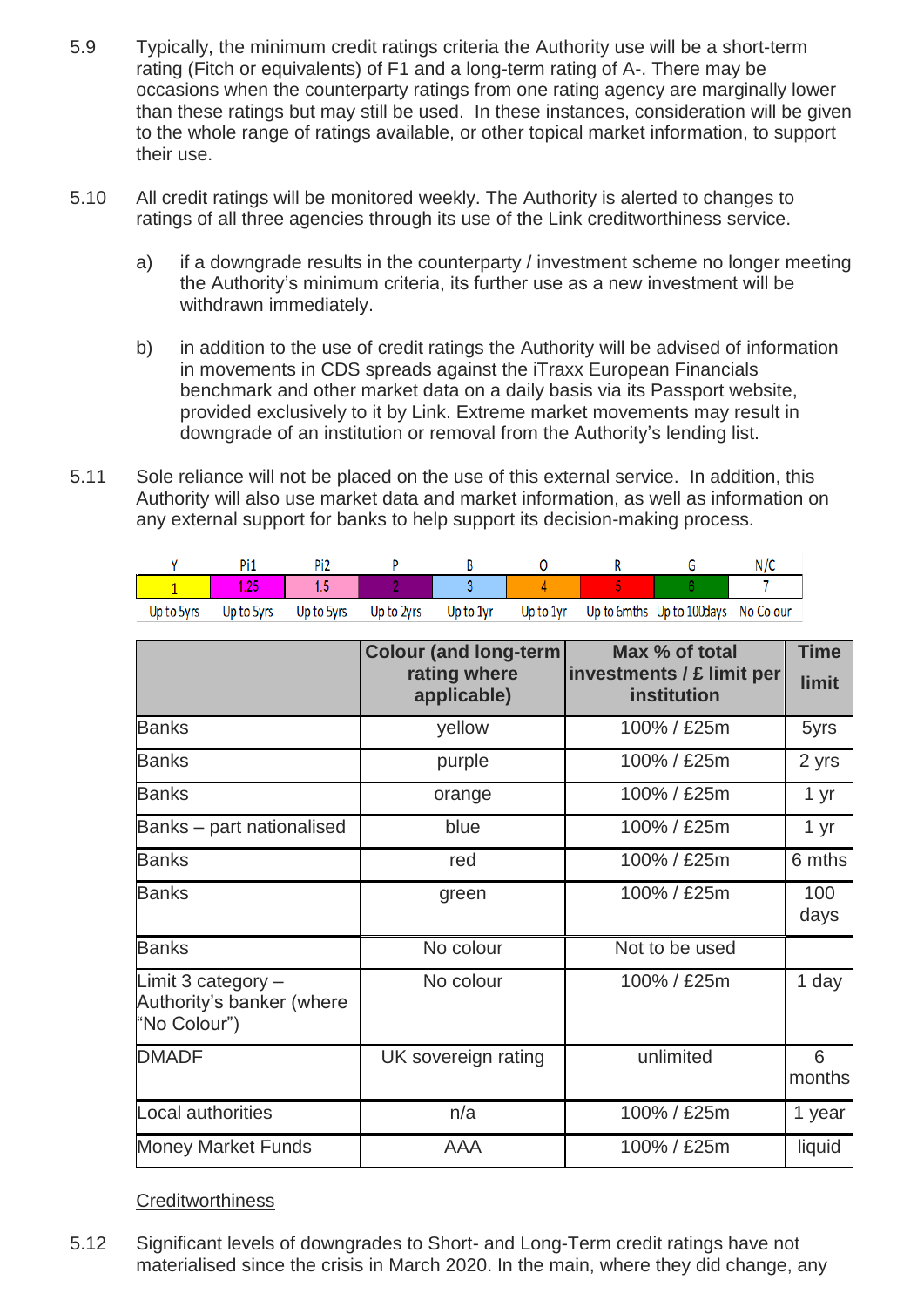alterations were limited to Outlooks. However, as economies are beginning to reopen, there have been some instances of previous lowering of Outlooks being reversed.

### CDS prices

5.13 Although bank CDS prices, (these are market indicators of credit risk), spiked upwards at the end of March / early April 2020 due to the heightened market uncertainty and ensuing liquidity crisis that affected financial markets, they have returned to more average levels since then. However, sentiment can easily shift, so it will remain important to undertake continual monitoring of all aspects of risk and return in the current circumstances. Link monitor CDS prices as part of their creditworthiness service to local authorities and the Authority has access to this information via its Linkprovided Passport portal.

# Other limits

- 5.14 Due care will be taken to consider the exposure of the Authority's total investment portfolio to non-specified investments, countries, groups and sectors.
	- a) **Non-specified treasury management investment limit**. The Authority has determined that it will not invest for periods longer than 12 months.
	- b) **Country limit**. The Authority has determined that it will only use approved counterparties from the UK and from countries with a minimum sovereign credit rating of AA- from Fitch. The list of countries that qualify using this credit criteria as at the date of this report are shown in Appendix E. This list will be added to, or deducted from, by officers should ratings change in accordance with this policy.

#### Investment strategy

- 5.15 **In-house funds**. Investments will be made with reference to the core balance and cash flow requirements and the outlook for short-term interest rates (i.e., rates for investments up to 12 months). Greater returns are usually obtainable by investing for longer periods. While most cash balances are required in order to manage the ups and downs of cash flow, where cash sums can be identified that could be invested for longer periods, the value to be obtained from longer term investments will be carefully assessed.
	- a) If it is thought that Bank Rate is likely to rise significantly within the time horizon being considered, then consideration will be given to keeping most investments as being short term or variable.
	- b) Conversely, if it is thought that Bank Rate is likely to fall within that time period, consideration will be given to locking in higher rates currently obtainable, for longer periods.

#### Investment returns expectations

- 5.16 The current forecast shown in paragraph 4.8, includes a forecast for a first increase in Bank Rate in May 2022, though it could come in February 2022.
- 5.17 The suggested budgeted investment earnings rates for returns on investments placed for periods up to about three months during each financial year, (based on a first increase in Bank Rate in quarter 2 of 2022), are as follows: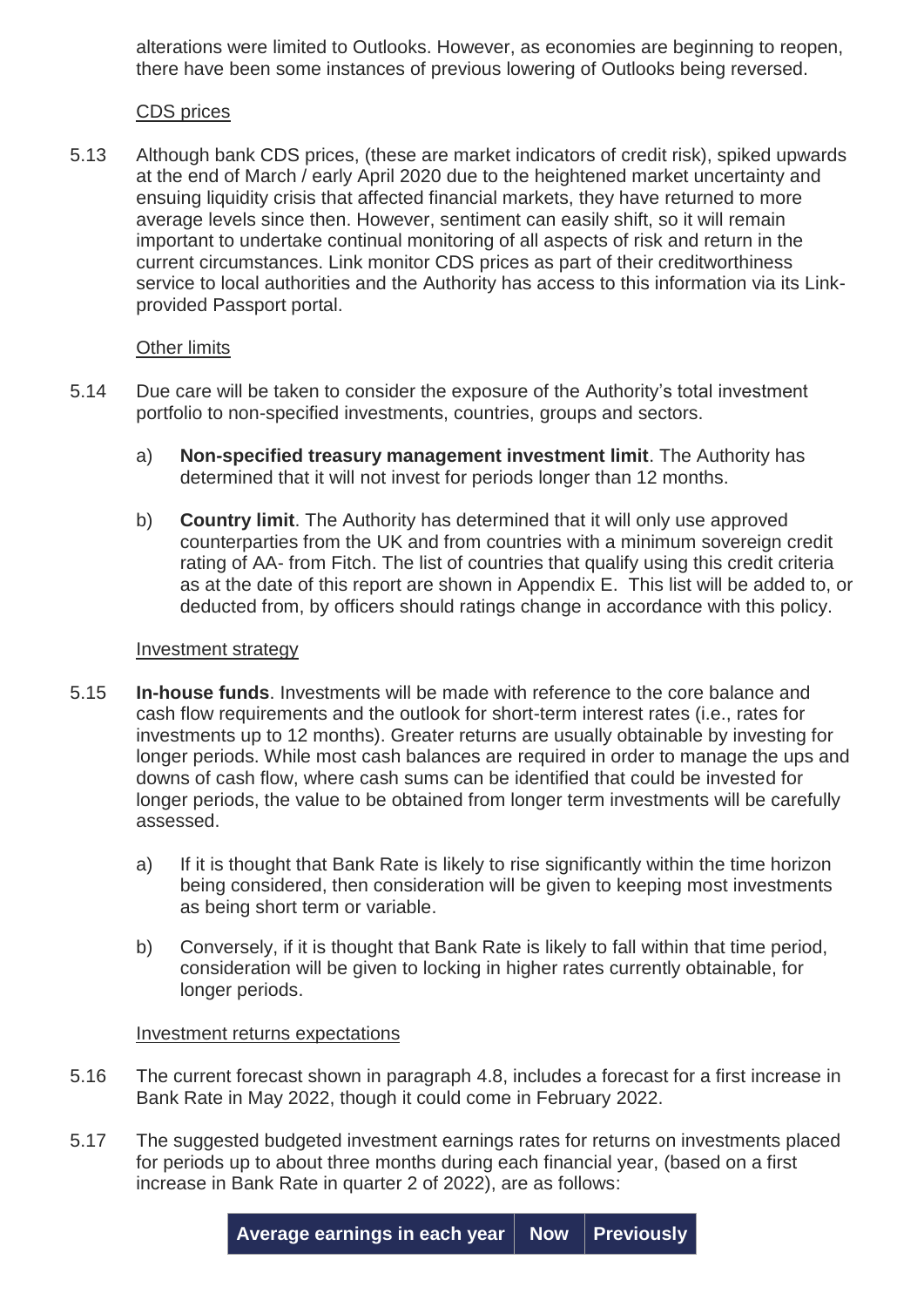| 2022/23               | 0.50% | 0.50% |
|-----------------------|-------|-------|
| 2023/24               | 0.75% | 0.75% |
| 2024/25               | 1.00% | 1.00% |
| 2025/26               | 1.25% | 1.25% |
| Long term later years | 2.00% | 2.00% |

5.18 For its cash flow generated balances, the Authority will seek to utilise its business reserve instant access and notice accounts, money market funds and short-dated deposits, (overnight to 100 days), in order to benefit from the compounding of interest.

#### Investment performance / risk benchmarking

5.19 This Authority will use an investment benchmark to assess the investment performance of its investment portfolio of overnight, 7 day, 1, 3, 6 or 12 month compounded / SONIA

End of year investment report

5.20 At the end of the financial year, the Authority will report on its investment activity as part of its Annual Treasury Report.

# **6. APPENDICES**

- A Prudential and treasury indicators
- B Interest rate forecasts
- C Economic background
- D Treasury Management Practice 1
- E Approved countries for investments
- F Treasury management scheme of delegation
- G The treasury management role of the Section 151 Officer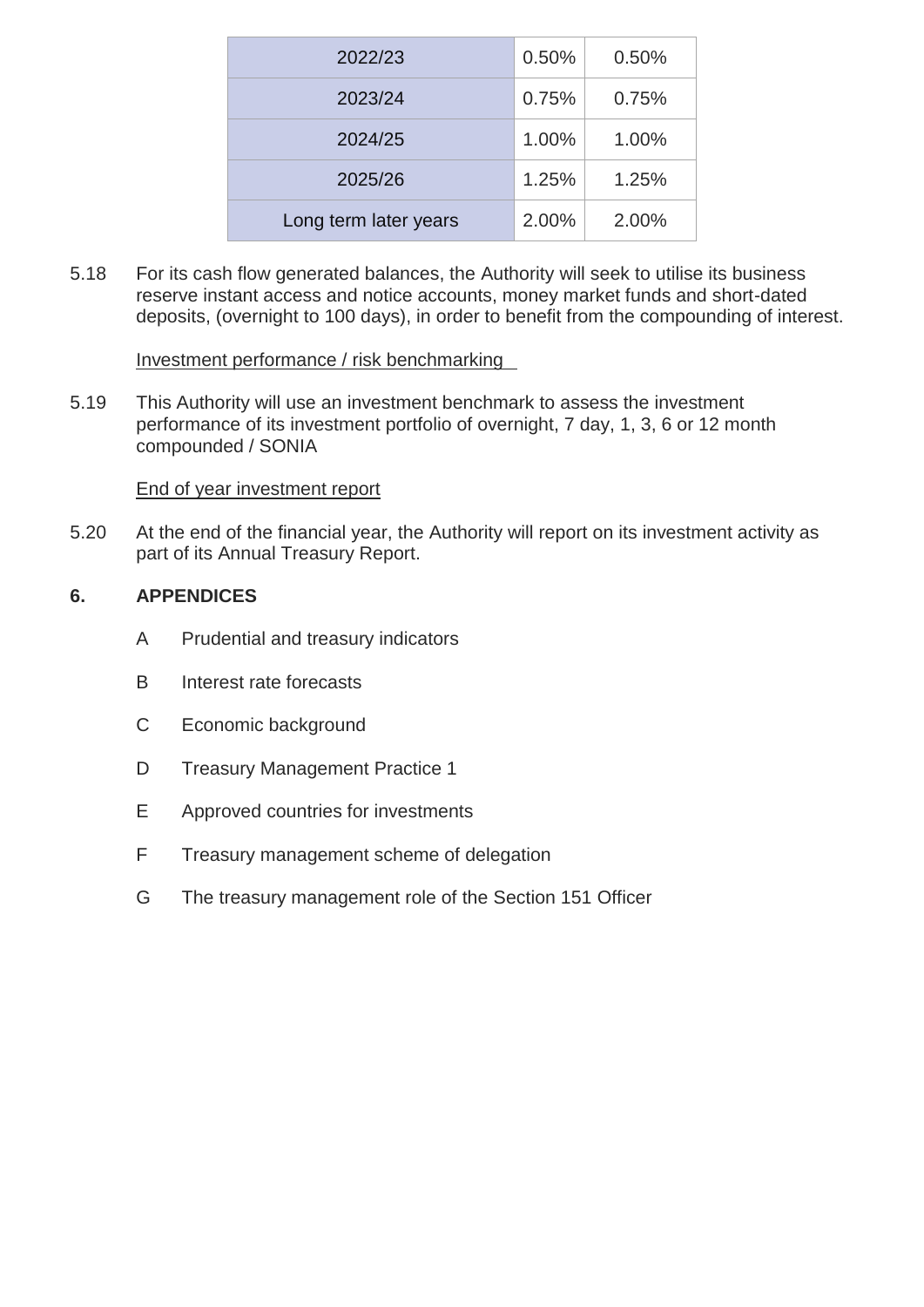# **APPENDIX A THE CAPITAL PRUDENTIAL AND TREASURY INDICATORS 2022/23 – 2024/25**

The Authority's capital expenditure plans are the key driver of treasury management activity. The output of the capital expenditure plans is reflected in the prudential indicators, which are designed to assist members' overview and confirm capital expenditure plans.

| <b>Capital expenditure</b>                      | 2021/22         | 2022/23         | 2023/24         | 2024/25         | <b>Total</b>    |
|-------------------------------------------------|-----------------|-----------------|-----------------|-----------------|-----------------|
| £m                                              | <b>Estimate</b> | <b>Estimate</b> | <b>Estimate</b> | <b>Estimate</b> | <b>Estimate</b> |
| Transport                                       | 209.823         | 277.630         | 249.561         | 124.582         | 861.596         |
| <b>Economic Development</b><br>and Regeneration | 236.510         | 170.859         | 133.800         | 124.300         | 665.469         |
| <b>Fire and Rescue Service</b>                  | 13.483          | 19.847          | 13.860          | 13.919          | 61.109          |
| <b>Waste &amp; Resources</b><br>Service         | 24.339          | 10.354          | 6.070           | 2.520           | 43.283          |
| <b>Police Service</b>                           | 57.601          | 17.013          | 37.551          | 18.726          | 130.891         |
| <b>Total</b>                                    | 541.756         | 495.703         | 440.842         | 284.047         | 1,762.348       |

# **1 Capital expenditure**

# **2 Affordability prudential indicators**

2.1 The previous sections cover the overall capital and control of borrowing prudential indicators, but within this framework prudential indicators are required to assess the affordability of the capital investment plans. These provide an indication of the impact of the capital investment plans on the Authority's overall finances. The Authority is asked to approve the following indicators:

# 2.2 **Ratio of financing costs to net revenue stream**

This indicator identifies the trend in the cost of capital, (borrowing and other long-term obligation costs net of investment income), against the net revenue stream.

| $\frac{0}{0}$                   |       | 2021/22 2022/23 2023/24 2024/25                  |       |       |
|---------------------------------|-------|--------------------------------------------------|-------|-------|
|                                 |       | <b>Estimate   Estimate   Estimate   Estimate</b> |       |       |
| <b>Ratio of Financing Costs</b> | 13.3% | 13.7%                                            | 13.7% | 13.6% |

The estimates of financing costs include current commitments and the proposals in this budget report.

#### 2.3 **Maturity structure of borrowing**

Maturity structure of borrowing. These gross limits are set to reduce the Authority's exposure to large, fixed rate sums falling due for refinancing, and are required for upper and lower limits.

The Authority is asked to approve the following treasury indicators and limits:

| Maturity structure of fixed interest rate borrowing 2022/23    |       |              |  |  |
|----------------------------------------------------------------|-------|--------------|--|--|
|                                                                | Lower | <b>Upper</b> |  |  |
| Under 12 months                                                | 0%    | 10%          |  |  |
| 12 months to 2 years                                           | $0\%$ | 10%          |  |  |
| 2 years to 5 years                                             | $0\%$ | 20%          |  |  |
| 5 years to 10 years                                            | $0\%$ | 50%          |  |  |
| 10 years and over                                              | $0\%$ | 75%          |  |  |
| Maturity structure of variable interest rate borrowing 2022/23 |       |              |  |  |
|                                                                | Lower | Jpper        |  |  |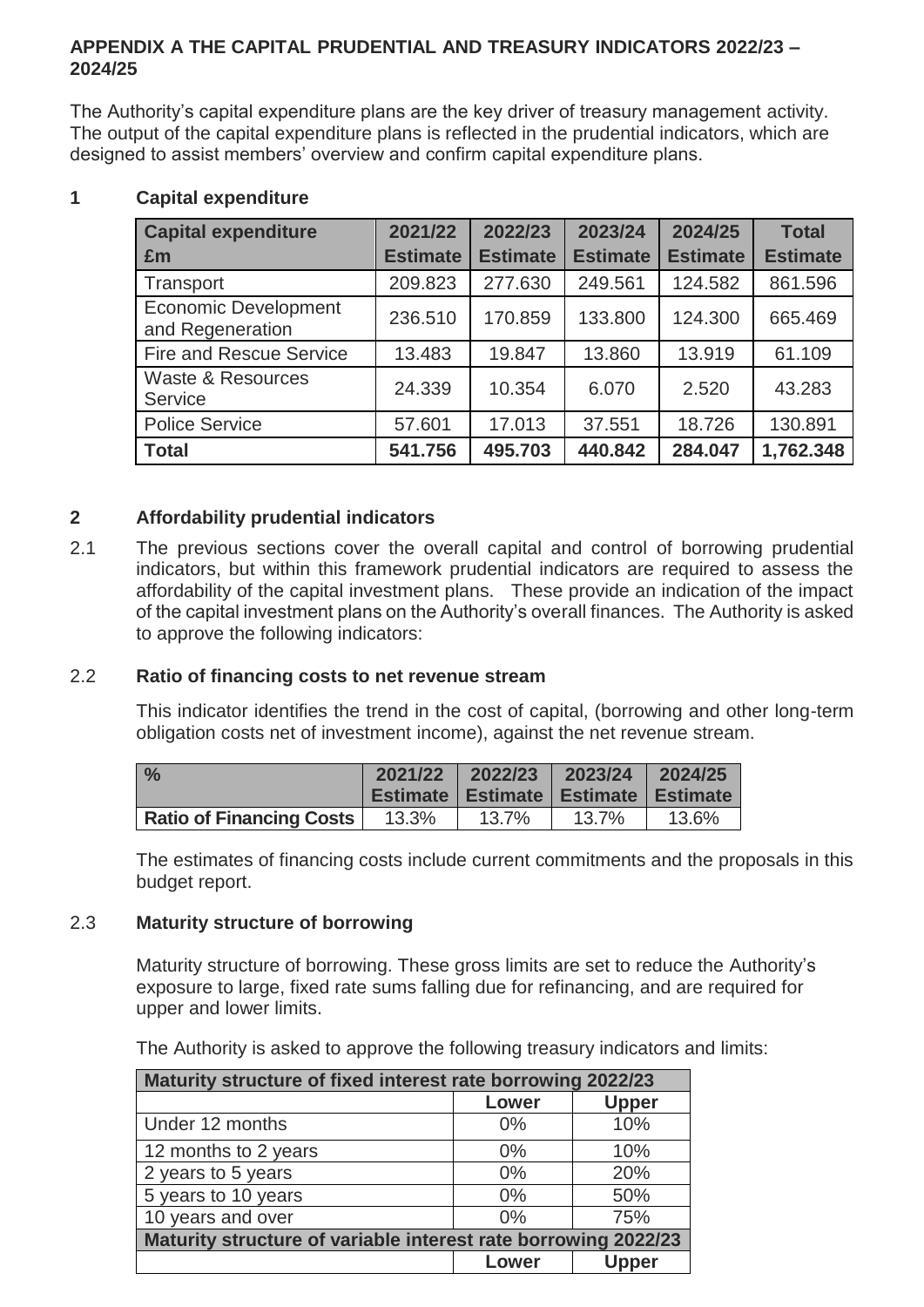| Under 12 months      | $0\%$ | በ% |
|----------------------|-------|----|
| 12 months to 2 years | $0\%$ | 0% |
| 2 years to 5 years   | 0%    | 0% |
| 5 years to 10 years  | 0%    | 0% |
| 10 years and over    | በ%    | ገ% |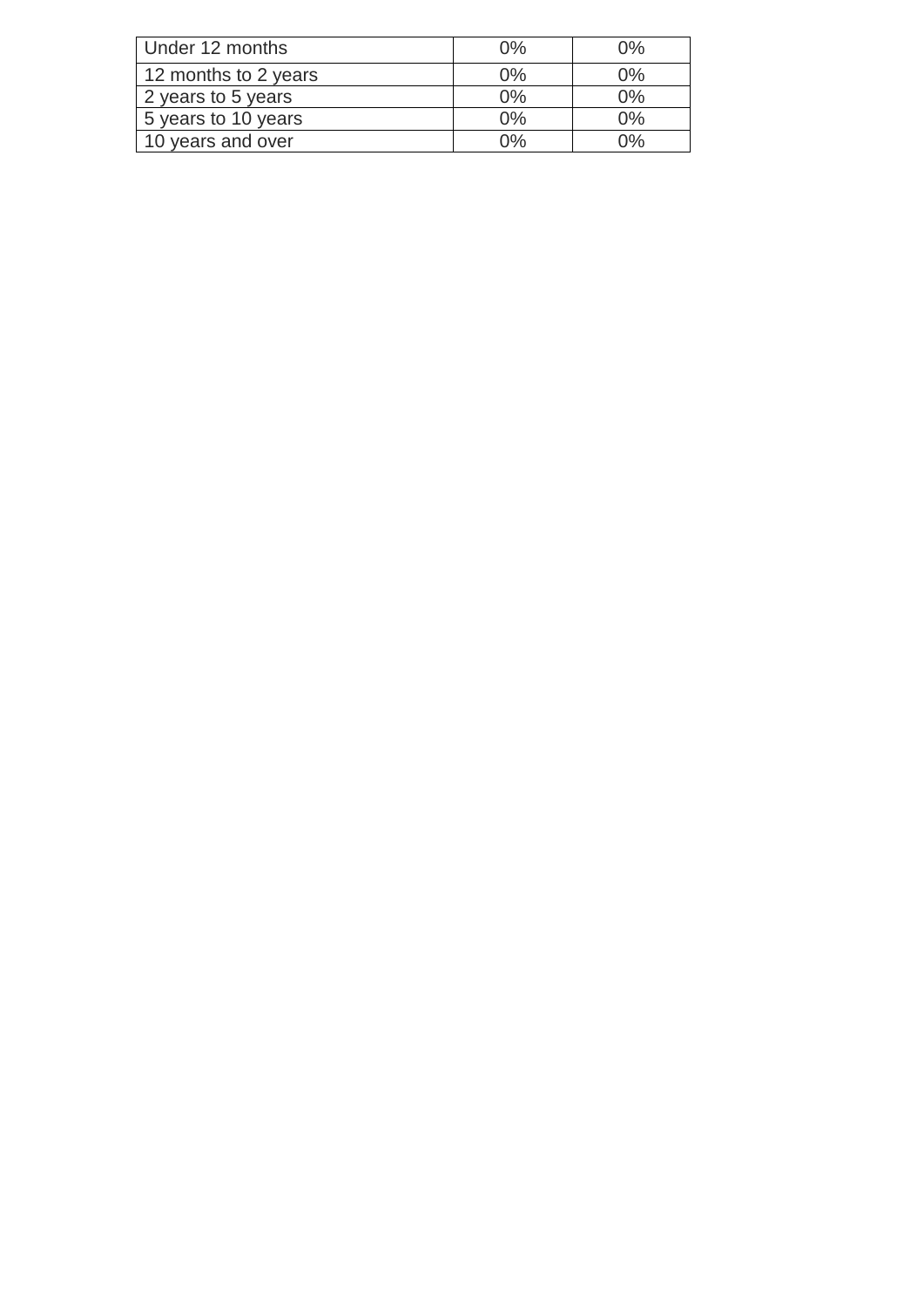# **APPENDIX B INTEREST RATE FORECASTS 2021-2025**

| <b>Link Group Interest Rate View</b> |               | 20.12.21      |               |               |               |               |               |               |               |                |                |                |               |               |
|--------------------------------------|---------------|---------------|---------------|---------------|---------------|---------------|---------------|---------------|---------------|----------------|----------------|----------------|---------------|---------------|
|                                      | <b>Dec-21</b> | <b>Mar-22</b> | <b>Jun-22</b> | <b>Sep-22</b> | <b>Dec-22</b> | <b>Mar-23</b> | <b>Jun-23</b> | <b>Sep-23</b> | <b>Dec-23</b> | Mar-24         | <b>Jun-24</b>  | <b>Sep-24</b>  | <b>Dec-24</b> | <b>Mar-25</b> |
| <b>BANK RATE</b>                     | 0.25          | 0.25          | 0.50          | 0.50          | 0.50          | 0.75          | 0.75          | 0.75          | 0.75          | 1.00           | 1.00           | 1.00           | 1.00          | 1.25          |
| 3 month ave earnings                 | 0.20          | 0.30          | 0.50          | 0.50          | 0.60          | 0.70          | 0.80          | 0.90          | 0.90          | 1.00           | 1.00           | 1.00           | 1.00          | 1.00          |
| 6 month ave earnings                 | 0.40          | 0.50          | 0.60          | 0.60          | 0.70          | 0.80          | 0.90          | 1.00          | 1.00          | 1.10           | 1.10           | 1.10           | 1.10          | 1.10          |
| 12 month ave earnings                | 0.70          | 0.70          | 0.70          | 0.70          | 0.80          | 0.90          | 1.00          | 1.10          | 1.10          | 1.20           | 1.20           | 1.20           | 1.20          | 1.20          |
| 5 yr PWLB                            | 1.40          | 1.50          | 1.50          | 1.60          | 1.60          | 1.70          | 1.80          | 1.80          | 1.80          | 1.90           | 1.90           | 1.90           | 2.00          | 2.00          |
| 10 yr PWLB                           | 1.60          | 1.70          | 1.80          | 1.80          | 1.90          | 1.90          | 2.00          | 2.00          | 2.00          | 2.10           | 2.10           | 2.10           | 2.20          | 2.30          |
| 25 yr PWLB                           | 1.80          | 1.90          | 2.00          | 2.10          | 2.10          | 2.20          | 2.20          | 2.20          | 2.30          | 2.30           | 2.40           | 2.40           | 2.50          | 2.50          |
| 50 yr PWLB                           | 1.50          | 1.70          | 1.80          | 1.90          | 1.90          | 2.00          | 2.00          | 2.00          | 2.10          | 2.10           | 2.20           | 2.20           | 2.30          | 2.30          |
| <b>Bank Rate</b>                     |               |               |               |               |               |               |               |               |               |                |                |                |               |               |
| <b>Link</b>                          | 0.25          | 0.25          | 0.50          | 0.50          | 0.50          | 0.75          | 0.75          | 0.75          | 0.75          | 1.00           | 1.00           | 1.00           | 1.00          | 1.25          |
| <b>Capital Economics</b>             | 0.25          | 0.25          | 0.50          | 0.75          | 0.75          | 0.75          | 0.75          | 1.00          | 1.00          | $\blacksquare$ | $\blacksquare$ |                |               |               |
| 5yr PWLB Rate                        |               |               |               |               |               |               |               |               |               |                |                |                |               |               |
| Link                                 | 1.40          | 1.50          | 1.50          | 1.60          | 1.60          | 1.70          | 1.80          | 1.80          | 1.80          | 1.90           | 1.90           | 1.90           | 2.00          | 2.00          |
| <b>Capital Economics</b>             | 1.40          | 1.40          | 1.50          | 1.50          | 1.60          | 1.70          | 1.70          | 1.80          | 1.90          | $\blacksquare$ | $\blacksquare$ | $\blacksquare$ |               |               |
| 10yr PWLB Rate                       |               |               |               |               |               |               |               |               |               |                |                |                |               |               |
| <b>Link</b>                          | 1.60          | 1.70          | 1.80          | 1.80          | 1.90          | 1.90          | 2.00          | 2.00          | 2.00          | 2.10           | 2.10           | 2.10           | 2.20          | 2.30          |
| <b>Capital Economics</b>             | 1.60          | 1.60          | 1.70          | 1.70          | 1.80          | 1.80          | 1.90          | 2.00          | 2.00          |                | $\blacksquare$ | $\blacksquare$ |               |               |
| 25yr PWLB Rate                       |               |               |               |               |               |               |               |               |               |                |                |                |               |               |
| <b>Link</b>                          | 1.80          | 1.90          | 2.00          | 2.10          | 2.10          | 2.20          | 2.20          | 2.20          | 2.30          | 2.30           | 2.40           | 2.40           | 2.50          | 2.50          |
| <b>Capital Economics</b>             | 1.80          | 1.80          | 1.90          | 1.90          | 2.00          | 2.10          | 2.10          | 2.20          | 2.30          | $\blacksquare$ | $\blacksquare$ | $\blacksquare$ |               |               |
| 50yr PWLB Rate                       |               |               |               |               |               |               |               |               |               |                |                |                |               |               |
| Link                                 | 1.50          | 1.70          | 1.80          | 1.90          | 1.90          | 2.00          | 2.00          | 2.00          | 2.10          | 2.10           | 2.20           | 2.20           | 2.30          | 2.30          |
| <b>Capital Economics</b>             | 1.40          | 1.50          | 1.60          | 1.70          | 1.80          | 1.90          | 2.00          | 2.20          | 2.30          |                |                |                |               |               |

PWLB forecasts shown below have taken into account the 20 basis point certainty rate reduction effective as of the 1 November 2012.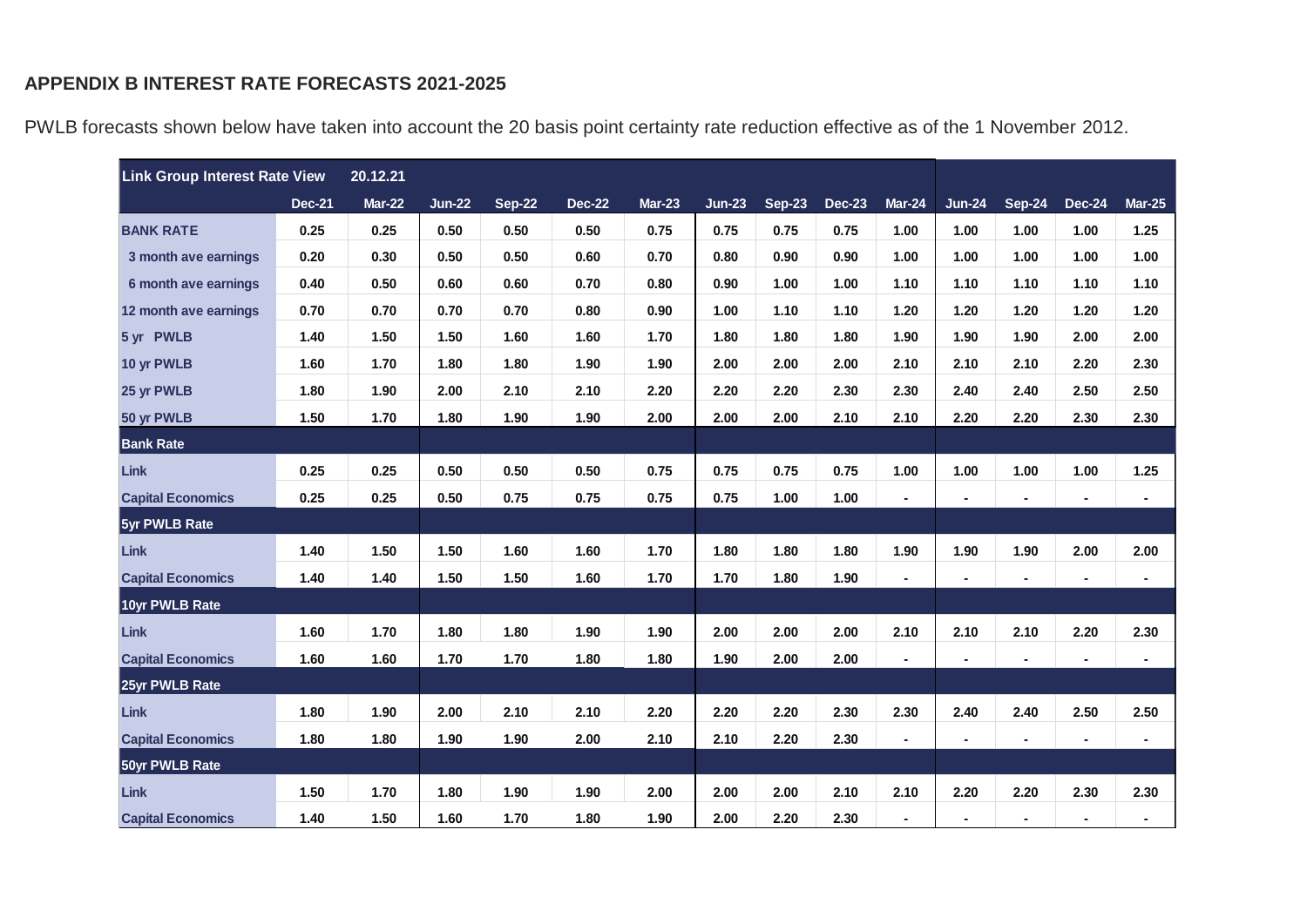# **APPENDIX C ECONOMIC BACKGROUND**

# **1 COVID-19 vaccines**

1.1 These were the game changer during 2021 which raised high hopes that life in the UK would be able to largely return to normal in the second half of the year. However, the bursting onto the scene of the Omicron mutation at the end of November 2021, rendered the initial two doses of all vaccines largely ineffective in preventing infection. This has dashed such hopes and raises the spectre again that a fourth wave of the virus could overwhelm hospitals in early 2022. What we now know is that this mutation is very fast spreading with the potential for total case numbers to double every two to three days, although it possibly may not cause so much severe illness as previous mutations. Rather than go for full lockdowns which heavily damage the economy, the government strategy this time is focusing on getting as many people as possible to have a third (booster) vaccination after three months from the previous last injection, as a booster has been shown to restore a high percentage of immunity to Omicron to those who have had two vaccinations. There is now a race on between how quickly boosters can be given to limit the spread of Omicron, and how quickly will hospitals fill up and potentially be unable to cope. In the meantime, workers have been requested to work from home and restrictions have been placed on large indoor gatherings and hospitality venues. With the household saving rate having been exceptionally high since the first lockdown in March 2020, there is plenty of pent-up demand and purchasing power stored up for services in sectors like restaurants, travel, tourism and hotels which had been hit hard during 2021, but could now be hit hard again by either, or both, of government restrictions and/or consumer reluctance to leave home. Growth will also be lower due to people being ill and not working, similar to the pingdemic in July 2021. The economy, therefore, faces significant headwinds although some sectors have learned how to cope well with Covid. However, the biggest impact on growth would come from another lockdown if that happened. The big question still remains as to whether any further mutations of this virus could develop which render all current vaccines ineffective, as opposed to how quickly vaccines can be modified to deal with them and enhanced testing programmes be implemented to contain their spread until tweaked vaccines become widely available.

# **2 A SUMMARY OVERVIEW OF THE FUTURE PATH OF BANK RATE**

- 2.1 In December 2021, the Bank of England became the first major western central bank to put interest rates up in this upswing in the current business cycle in western economies as recovery progresses from the Covid recession of 2020.
- 2.2 The next increase in Bank Rate could be in February 2022 or May 2022, dependent on how severe an impact there is from Omicron.
- 2.3 If there are lockdowns in January 2022, this could pose a barrier for the MPC to putting Bank Rate up again as early as 3 February 2022.
- 2.4 With inflation expected to peak at around 6% in April 2022, the MPC may want to be seen to be active in taking action to counter inflation on 5 May 2022, the release date for its Quarterly Monetary Policy Report.
- 2.5 The December 2021 MPC meeting was more concerned with combating inflation over the medium term than supporting economic growth in the short term.
- 2.6 Bank Rate increases beyond May 2022 are difficult to forecast as inflation is likely to drop sharply in the second half of 2022.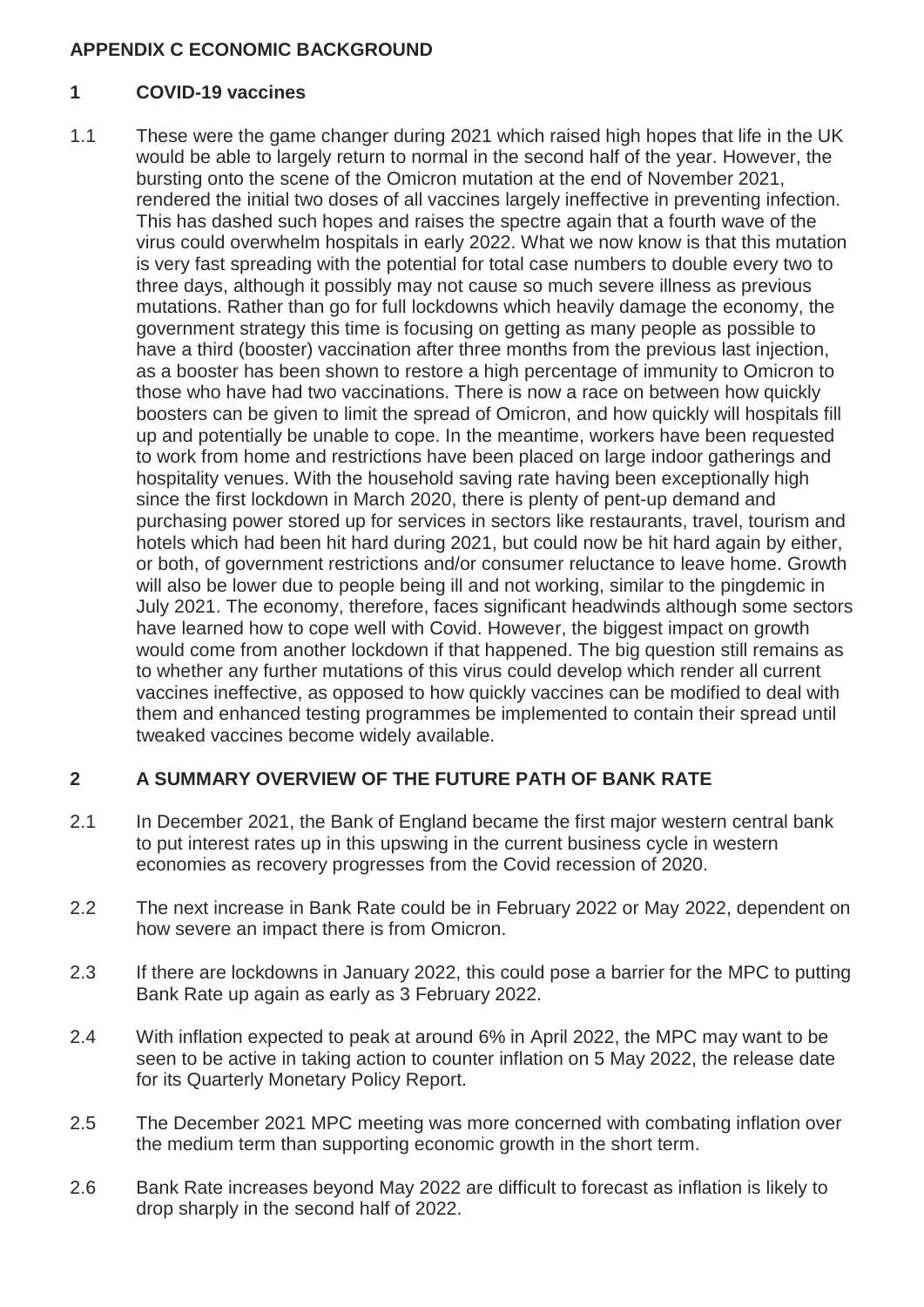- 2.7 However, the MPC will want to normalise Bank Rate over the next three years so that it has its main monetary policy tool ready to use in time for the next down-turn; all rates under 2% are providing stimulus to economic growth.
- 2.8 We have put year end 0.25% increases into Q1 of each financial year from 2023 to recognise this upward bias in Bank Rate - but the actual timing in each year is difficult to predict.
- 2.9 Covid remains a major potential downside threat in all three years as we ARE likely to get further mutations.
- 2.10 How quickly can science come up with a mutation proof vaccine, or other treatment, and for them to be widely administered around the world?
- 2.11 Purchases of gilts under QE ended in December 2021. Note that when Bank Rate reaches 0.50%, the MPC has said it will start running down its stock of QE.

#### **3. MPC MEETING 16 DECEMBER 2021**

- 3.1 The MPC voted 8-1 to raise Bank Rate by 0.15% from 0.10% to 0.25% and unanimously decided to make no changes to its programme of quantitative easing purchases due to finish in December 2021 at a total of £895bn.
- 3.2 The MPC disappointed financial markets by not raising Bank Rate at its November 2021 meeting. Until Omicron burst on the scene, most forecasters, therefore, viewed a Bank Rate increase as being near certain at this December 2021 meeting due to the way that inflationary pressures have been comprehensively building in both producer and consumer prices, and in wage rates. However, at the November 2021 meeting, the MPC decided it wanted to have assurance that the labour market would get over the end of the furlough scheme on 30 September 2021 without unemployment increasing sharply; their decision was, therefore, to wait until statistics were available to show how the economy had fared at this time.
- 3.3 On 10 December 2021 we learnt of the disappointing 0.1% m/m rise in GDP in October 2021 which suggested that economic growth had already slowed to a crawl even before the Omicron variant was discovered in late November 2021. Early evidence suggests growth in November 2021 might have been marginally better. Nonetheless, at such low rates of growth, the government's "Plan B" COVID-19 restrictions could cause the economy to contract in December 2021.
- 3.4 On 14 December 2021, the labour market statistics for the three months to October 2021 and the single month of October 2021 were released. The fallout after the furlough scheme was smaller and shorter than the Bank of England had feared. The single-month data were more informative and showed that Labour Force Survey (LFS) employment fell by 240,000, unemployment increased by 75,000 and the unemployment rate rose from 3.9% in September 2021 to 4.2%. However, the weekly data suggested this didn't last long as unemployment was falling again by the end of October 2021. What's more, the 49,700 fall in the claimant count and the 257,000 rise in the Pay As You Earn (PAYE) measure of company payrolls suggests that the labour market strengthened again in November 2021. The other side of the coin was a further rise in the number of vacancies from 1.182m to a record 1.219m in the three months to November 2021 which suggests that the supply of labour is struggling to keep up with demand, although the single-month figure for November 2021 fell for the first time since February 2021, from 1.307m to 1.227m.
- 3.5 These figures by themselves, would probably have been enough to give the MPC the assurance that it could press ahead to raise Bank Rate at this December 2021 meeting. However, the advent of Omicron potentially threw a spanner into the works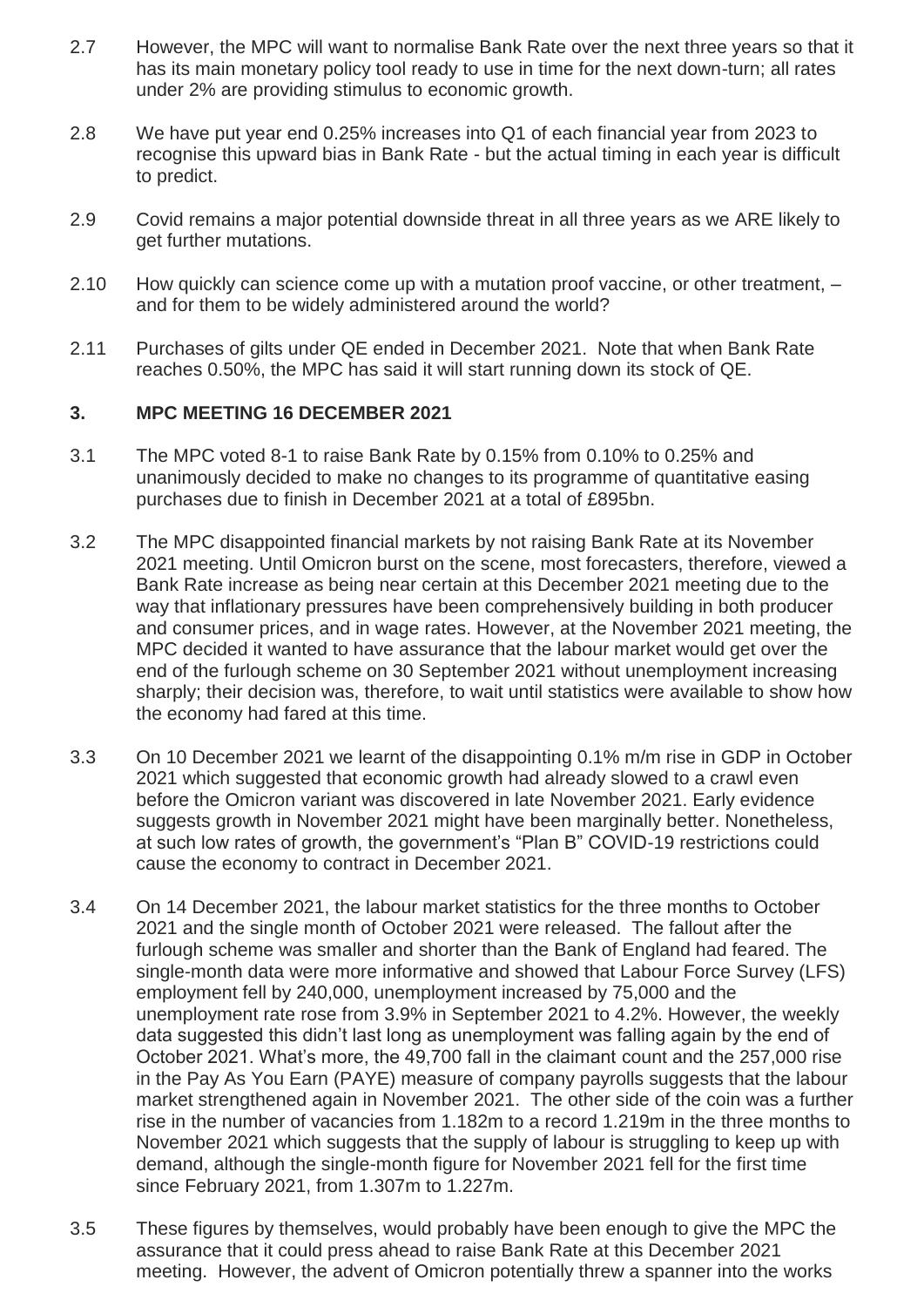as it poses a major headwind to the economy which, of itself, will help to cool the economy. The financial markets, therefore, swung round to expecting no change in Bank Rate.

- 3.6 On 15 December 2021 we had the Consumer Price Index (CPI) inflation figure for November 2021 which spiked up further from 4.2% to 5.1%, confirming again how inflationary pressures have been building sharply. However, Omicron also caused a sharp fall in world oil and other commodity prices; (gas and electricity inflation has generally accounted on average for about 60% of the increase in inflation in advanced western economies).
- 3.7 Other elements of inflation are also transitory e.g., prices of goods being forced up by supply shortages, and shortages of shipping containers due to ports being clogged have caused huge increases in shipping costs. But these issues are likely to clear during 2022, and then prices will subside back to more normal levels. Gas prices and electricity prices will also fall back once winter is passed and demand for these falls away.
- 3.8 Although it is possible that the Government could step in with some fiscal support for the economy, the huge cost of such support to date is likely to pose a barrier to incurring further major economy wide expenditure unless it is very limited and targeted on narrow sectors like hospitality, (as announced just before Christmas). The Government may well, therefore, effectively leave it to the MPC, and to monetary policy, to support economic growth – but at a time when the threat posed by rising inflation is near to peaking!
- 3.9 This is the adverse set of factors against which the MPC had to decide on Bank Rate. For the second month in a row, the MPC blind-sided financial markets, this time with a surprise increase in Bank Rate from 0.10% to 0.25%. What's more, the hawkish tone of comments indicated that the MPC is now concerned that inflationary pressures are indeed building and need concerted action by the MPC to counter. This indicates that there will be more increases to come with financial markets predicting 1% by the end of 2022. The 8-1 vote to raise the rate shows that there is firm agreement that inflation now poses a threat, especially after the CPI figure hit a 10-year high this week. The MPC commented that "there has been significant upside news" and that "there were some signs of greater persistence in domestic costs and price pressures".
- 3.10 On the other hand, it did also comment that "the Omicron variant is likely to weigh on near-term activity". But it stressed that at the November 2021 meeting it had said it would raise rates if the economy evolved as it expected and that now "these conditions had been met". It also appeared more worried about the possible boost to inflation form Omicron itself. It said that "the current position of the global and UK economies was materially different compared with prior to the onset of the pandemic, including elevated levels of consumer price inflation". It also noted the possibility that renewed social distancing would boost demand for goods again, (as demand for services would fall), meaning "global price pressures might persist for longer". (Recent news is that the largest port in the world in China has come down with an Omicron outbreak which is not only affecting the port but also factories in the region.)
- 3.11 On top of that, there were no references this month to inflation being expected to be below the 2% target in two years' time, which at November 2021's meeting the MPC referenced to suggest the markets had gone too far in expecting interest rates to rise to over 1.00% by the end of the year.
- 3.12 These comments indicate that there has been a material reappraisal by the MPC of the inflationary pressures since their last meeting and the Bank also increased its forecast for inflation to peak at 6% in April 2022, rather than at 5% as of a month ago. However, as the Bank retained its guidance that only a "modest tightening" in policy will be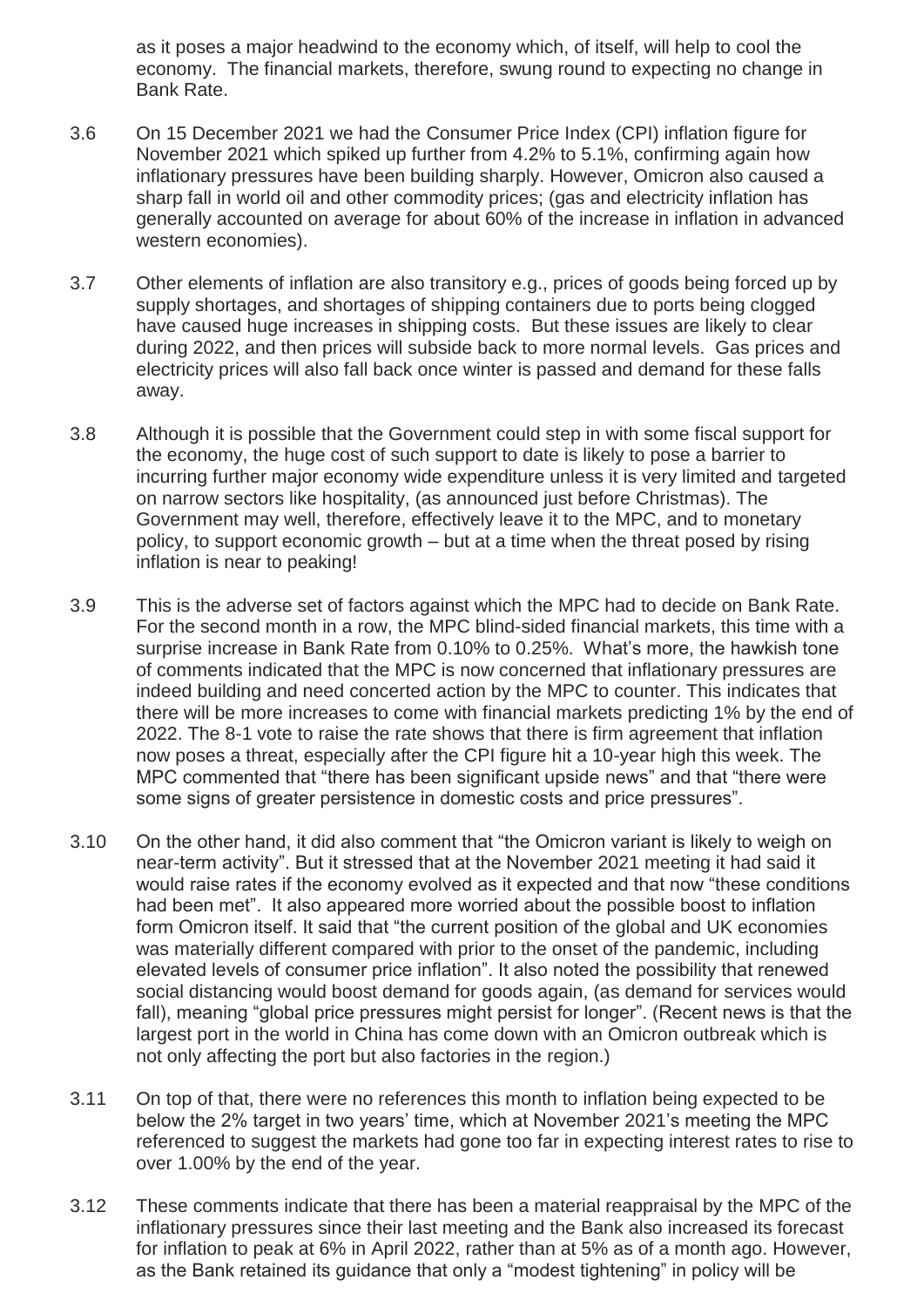required, it cannot be thinking that it will need to increase interest rates that much more. A typical policy tightening cycle has usually involved rates rising by 0.25% four times in a year. "Modest" seems slower than that. As such, the Bank could be thinking about raising interest rates two or three times next year to 0.75% or 1.00%.

- 3.13 In as much as a considerable part of the inflationary pressures at the current time are indeed transitory, and will naturally subside, and since economic growth is likely to be weak over the next few months, this would appear to indicate that this tightening cycle is likely to be comparatively short.
- 3.14 As for the timing of the next increase in Bank Rate, the MPC dropped the comment from November 2021's statement that Bank Rate would be raised "in the coming months". That may imply another rise is unlikely at the next meeting in February 2022 and that May 2022 is more likely. However, much could depend on how adversely, or not, the economy is affected by Omicron in the run up to the next meeting on 3 February 2022. Once 0.50% is reached, the Bank would act to start shrinking its stock of QE, (gilts purchased by the Bank would not be replaced when they mature).
- 3.15 The MPC's forward guidance on its intended monetary policy on raising Bank Rate versus selling (quantitative easing) holdings of bonds is as follows:
	- a) Raising Bank Rate as "the active instrument in most circumstances".
	- b) Raising Bank Rate to 0.50% before starting on reducing its holdings.
	- c) Once Bank Rate is at 0.50% it would stop reinvesting maturing gilts.
	- d) Once Bank Rate had risen to at least 1%, it would start selling its holdings.
- **4 US**
- 4.1 Shortages of goods and intermediate goods like semi-conductors, have been fuelling increases in prices and reducing economic growth potential. In November 2021, CPI inflation hit a near 40-year record level of 6.8% but with energy prices then falling sharply, this is probably the peak. The biggest problem for the Fed is the mounting evidence of a strong pick-up in cyclical price pressures e.g., in rent which has hit a decades high.
- 4.2 Shortages of labour have also been driving up wage rates sharply; this also poses a considerable threat to feeding back into producer prices and then into consumer prices inflation. It now also appears that there has been a sustained drop in the labour force which suggests the pandemic has had a longer-term scarring effect in reducing potential GDP. Economic growth may therefore be reduced to between 2 and 3% in 2022 and 2023 while core inflation is likely to remain elevated at around 3% in both years instead of declining back to the Fed's 2% central target.
- 4.3 Inflation hitting 6.8% and the feed through into second round effects, meant that it was near certain that the Fed's meeting of 15 December 2021 would take aggressive action against inflation. Accordingly, the rate of tapering of monthly \$120bn QE purchases announced at its 3 November 2021 meeting was doubled so that all purchases would now finish in February 2022. In addition, Fed officials had started discussions on running down the stock of QE held by the Fed. Fed officials also expected three rate rises in 2022 of 0.25% from near zero currently, followed by three in 2023 and two in 2024, taking rates back above 2% to a neutral level for monetary policy. The first increase could come as soon as March 2022 as the chairman of the Fed stated his view that the economy had made rapid progress to achieving the other goal of the Fed – "maximum employment". The Fed forecast that inflation would fall from an average of 5.3% in 2021 to 2.6% in 2023, still above its target of 2% and both figures significantly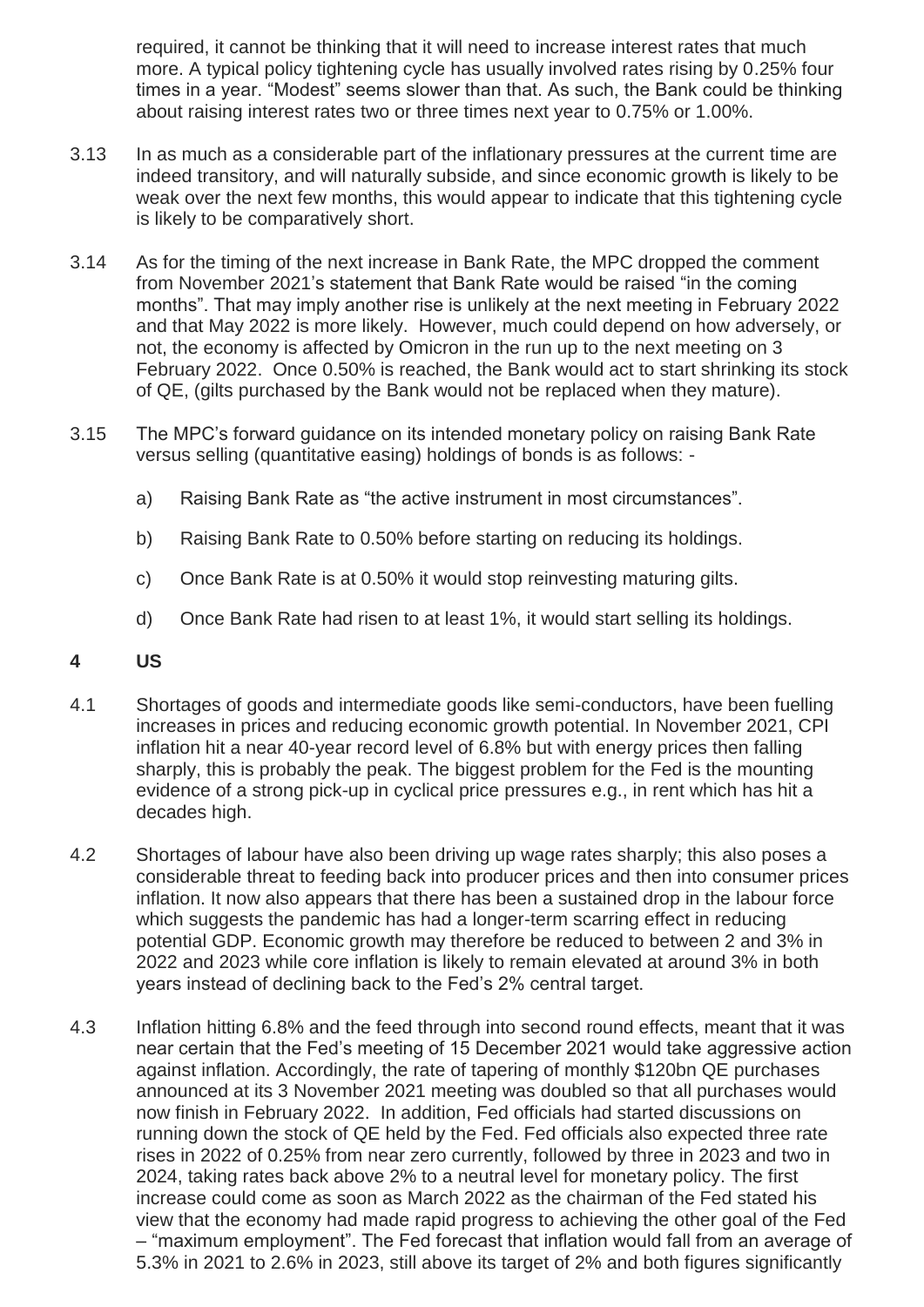up from previous forecasts. What was also significant was that this month the Fed dropped its description of the current level of inflation as being "transitory" and instead referred to "elevated levels" of inflation: the statement also dropped most of the language around the flexible average inflation target, with inflation now described as having exceeded 2 percent "for some time". It did not see Omicron as being a major impediment to the need to take action now to curtail the level of inflationary pressures that have built up, although Fed officials did note that it has the potential to exacerbate supply chain problems and add to price pressures.

# **5 EU**

- 5.1 The slow role out of vaccines initially delayed economic recovery in early 2021 but the vaccination rate then picked up sharply. After a contraction of -0.3% in Q1, Q2 came in with strong growth of 2%. With Q3 at 2.2%, the EU recovery was then within 0.5% of its pre Covid size. However, the arrival of Omicron is now a major headwind to growth in quarter 4 and the expected downturn into weak growth could well turn negative, with the outlook for the first two months of 2022 expected to continue to be very weak.
- 5.2 November 2021's inflation figures breakdown shows that the increase in price pressures is not just due to high energy costs and global demand-supply imbalances for durable goods as services inflation also rose. Headline inflation reached 4.9% in November 2021, with over half of that due to energy. However, oil and gas prices are expected to fall after the winter and so energy inflation is expected to plummet in 2022. Core goods inflation rose to 2.4% in November 2021, its second highest ever level, and is likely to remain high for some time as it will take a long time for the inflationary impact of global imbalances in the demand and supply of durable goods to disappear. Price pressures also increased in the services sector, but wage growth remains subdued and there are no signs of a trend of faster wage growth which might lead to persistently higher services inflation - which would get the ECB concerned. The upshot is that the euro-zone is set for a prolonged period of inflation being above the ECB's target of 2% and it is likely to average 3% in 2022, in line with the ECB's latest projection.
- 5.3 **ECB tapering**. The ECB has joined with the Fed by also announcing at its meeting on 16 December 2022 that it will be reducing its QE purchases - by half from October 2022, i.e., it will still be providing significant stimulus via QE purchases for over half of next year. However, as inflation will fall back sharply during 2022, it is likely that it will leave its central rate below zero, (currently -0.50%), over the next two years. The main struggle that the ECB has had in recent years is that inflation has been doggedly anaemic in sticking below the ECB's target rate despite all its major programmes of monetary easing by cutting rates into negative territory and providing QE support.
- 5.4 The ECB will now also need to consider the impact of Omicron on the economy, and it stated at its December 2021 meeting that it is prepared to provide further QE support if the pandemic causes bond yield spreads of peripheral countries, (compared to the yields of northern EU countries), to rise. However, that is the only reason it will support peripheral yields, so this support is limited in its scope.
- 5.5 The EU has entered into a period of political uncertainty where a new German government formed of a coalition of three parties with Olaf Scholz replacing Angela Merkel as Chancellor in December 2021, will need to find its feet both within the EU and in the three parties successfully working together. In France there is a presidential election coming up in April 2022 followed by the legislative election in June. In addition, Italy needs to elect a new president in January with Prime Minister Draghi being a favourite due to having suitable gravitas for this post. However, if he switched office, there is a significant risk that the current government coalition could collapse. That could then cause differentials between Italian and German bonds to widen when 2022 will also see a gradual running down of ECB support for the bonds of weaker countries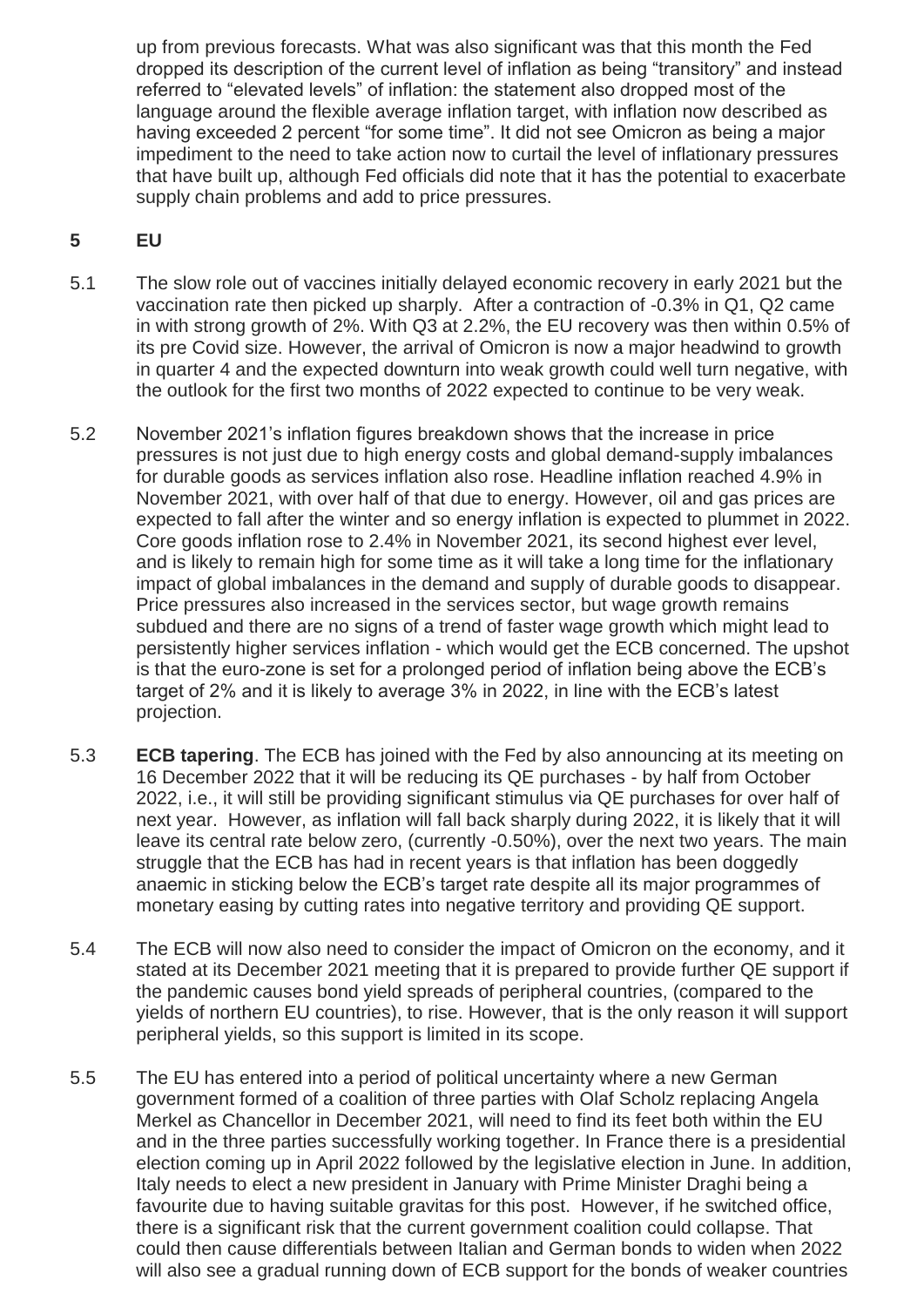within the EU. These political uncertainties could have repercussions on economies and on Brexit issues.

# **6 China**

- 6.1 After a concerted effort to get on top of the virus outbreak in Q1 2020, economic recovery was strong in the rest of 2020; this enabled China to recover all the initial contraction. During 2020, policy makers both quashed the virus and implemented a programme of monetary and fiscal support that was particularly effective at stimulating short-term growth. At the same time, China's economy benefited from the shift towards online spending by consumers in developed markets. These factors helped to explain its comparative outperformance compared to western economies during 2020 and earlier in 2021.
- 6.2 However, the pace of economic growth has now fallen back in 2021 after this initial surge of recovery from the pandemic and looks likely to be particularly weak in 2022. China has been struggling to contain the spread of the Delta variant through using sharp local lockdowns - which depress economic growth. Chinese consumers are also being very wary about leaving home and so spending money on services. However, with Omicron having now spread to China, and being much more easily transmissible, this strategy of sharp local lockdowns to stop the virus may not prove so successful in future. In addition, the current pace of providing boosters at 100 billion per month will leave much of the 1.4 billion population exposed to Omicron, and any further mutations, for a considerable time. The People's Bank of China made a start in December 2021 on cutting its key interest rate marginally so as to stimulate economic growth. However, after credit has already expanded by around 25% in just the last two years, it will probably leave the heavy lifting in supporting growth to fiscal stimulus by central and local government.
- 6.3 Supply shortages, especially of coal for power generation, were causing widespread power cuts to industry during the second half of 2021 and so a sharp disruptive impact on some sectors of the economy. In addition, recent regulatory actions motivated by a political agenda to channel activities into officially approved directions, are also likely to reduce the dynamism and long-term growth of the Chinese economy.

# **7 Japan**

- 7.1 2021 has been a patchy year in combating Covid. However, recent business surveys indicate that the economy has been rebounding rapidly in 2021 once the bulk of the population had been double vaccinated and new virus cases had plunged. However, Omicron could reverse this initial success in combating Covid.
- 7.2 The Bank of Japan is continuing its very loose monetary policy but with little prospect of getting inflation back above 1% towards its target of 2%, any time soon: indeed, inflation was actually negative in July 2021. New Prime Minister Kishida, having won the November 2021 general election, brought in a supplementary budget to boost growth, but it is unlikely to have a major effect.

# **8 World growth**

8.1 World growth was in recession in 2020 but recovered during 2021 until starting to lose momentum in the second half of the year, though overall growth for the year is expected to be about 6% and to be around 4-5% in 2022. Inflation has been rising due to increases in gas and electricity prices, shipping costs and supply shortages, although these should subside during 2022. While headline inflation will fall sharply, core inflation will probably not fall as quickly as central bankers would hope. It is likely that we are heading into a period where there will be a reversal of world globalisation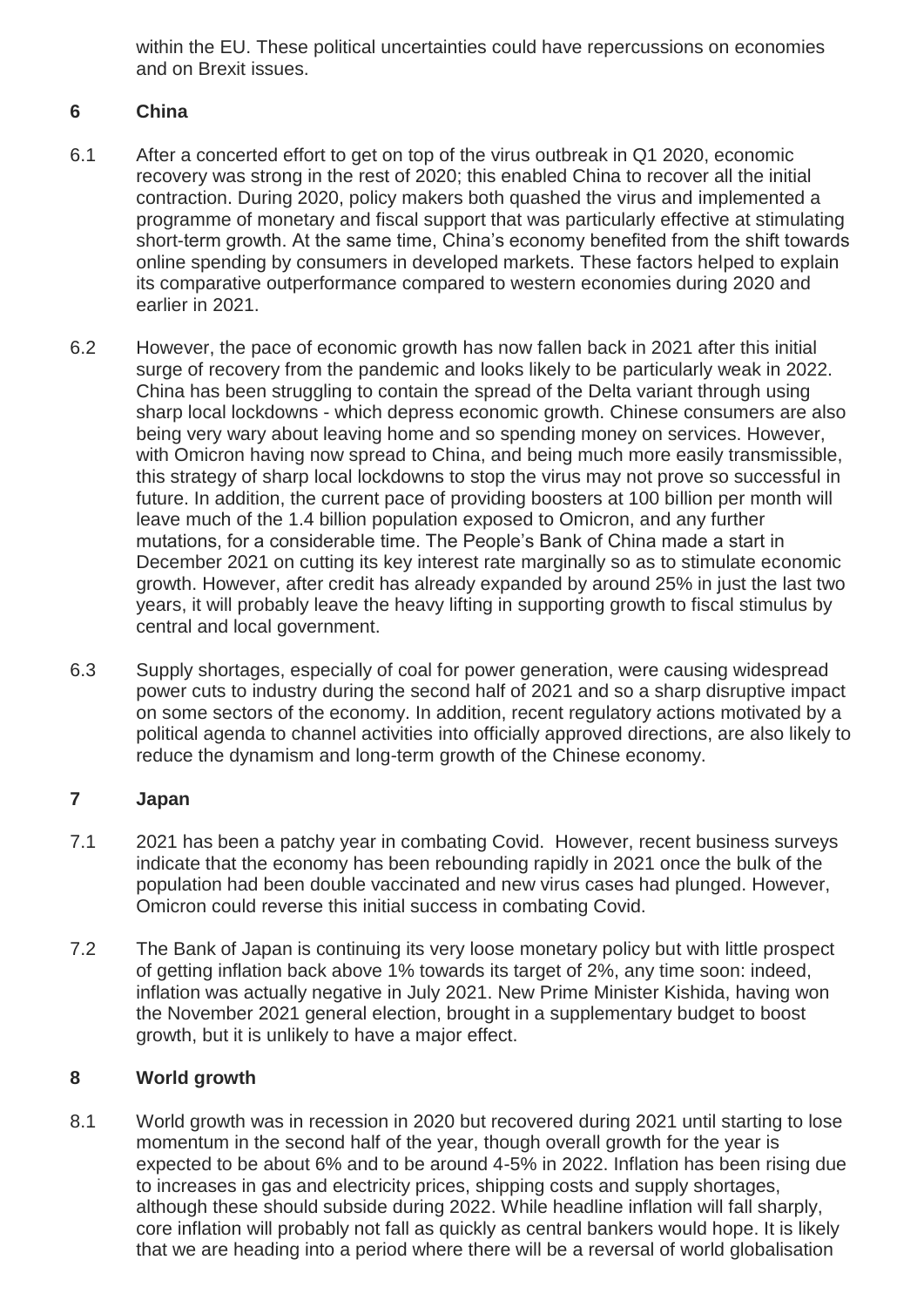and a decoupling of western countries from dependence on China to supply products, and vice versa. This is likely to reduce world growth rates from those in prior decades.

# **9 Supply shortages**

9.1 The pandemic and extreme weather events, followed by a major surge in demand after lockdowns ended, have been highly disruptive of extended worldwide supply chains. Major queues of ships unable to unload their goods at ports in New York, California and China built up rapidly during quarters 2 and 3 of 2021 but then halved during quarter 4. Such issues have led to a misdistribution of shipping containers around the world and have contributed to a huge increase in the cost of shipping. Combined with a shortage of semi-conductors, these issues have had a disruptive impact on production in many countries. The latest additional disruption has been a shortage of coal in China leading to power cuts focused primarily on producers (rather than consumers), i.e., this will further aggravate shortages in meeting demand for goods. Many western countries are also hitting up against a difficulty in filling job vacancies. It is expected that these issues will be gradually sorted out, but they are currently contributing to a spike upwards in inflation and shortages of materials and goods available to purchase.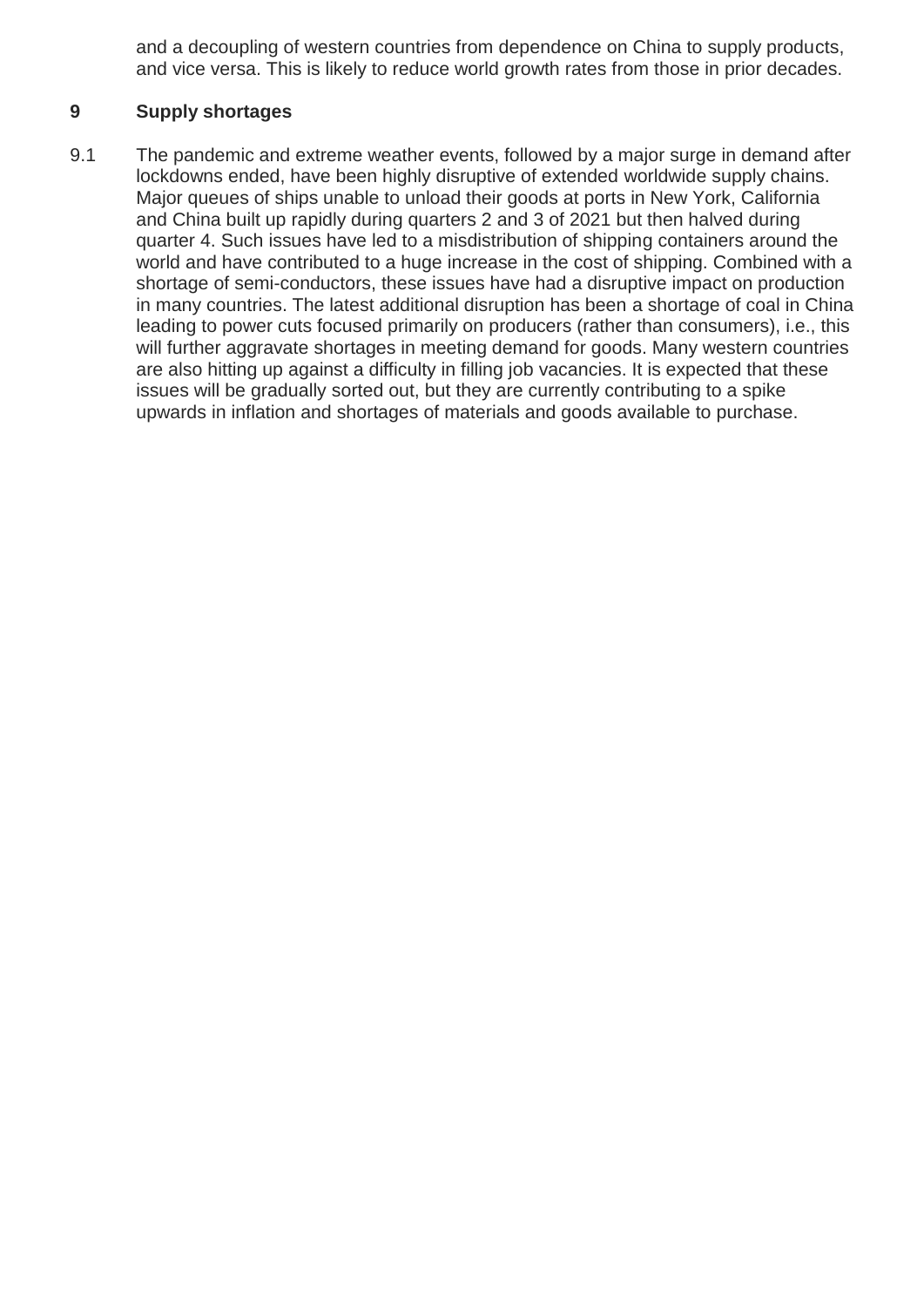# **APPENDIX D TREASURY MANAGEMENT PRACTICE (TMP1) – CREDIT AND COUNTERPARTY RISK MANAGEMENT**

- 1. **SPECIFIED INVESTMENTS:** All such investments will be sterling denominated, with **maturities up to a maximum of 1 year**, meeting the minimum 'high' quality criteria where applicable*.* (Non-specified investments which would be specified investments apart from originally being for a period longer than 12 months, will be classified as being specified once the remaining period to maturity falls to under twelve months.)
- 2 **NON-SPECIFIED INVESTMENTS**: These are any investments which do not meet the specified investment criteria. The Authority does not invest for periods longer than 1 year and therefore does not have any non-specified investments.
- 3 A variety of investment instruments will be used, subject to the credit quality of the institution, and depending on the type of investment made, it will fall into one of the above categories.
- 4 The criteria, time limits and monetary limits applying to institutions or investment vehicles are:

|                                                                                    | Minimum credit<br>criteria / colour<br>band | Max % of total<br>investments / £ limit<br>per institution | Max. maturity period                                                      |
|------------------------------------------------------------------------------------|---------------------------------------------|------------------------------------------------------------|---------------------------------------------------------------------------|
| Debt Management<br><b>Account Deposit Facility</b><br>$(DMADF) - UK$<br>Government | yellow                                      | 100%/ unlimited                                            | 6 months (max. is set<br>by the Debt<br><b>Management Office</b><br>(DMO) |
| <b>UK Government gilts</b>                                                         | yellow                                      | Not used                                                   | 5 years                                                                   |
| <b>UK Government Treasury</b><br>bills                                             | yellow                                      | Not used                                                   | 364 days (max. is set<br>by the DMO*)                                     |
| Bonds issued by<br>multilateral development<br>banks                               | yellow                                      | Not used                                                   | 5 years                                                                   |
| <b>Money Market Funds</b>                                                          | <b>AAA</b>                                  | 100%/ £25m                                                 | Liquid                                                                    |
| <b>Ultra-Short Dated Bond</b><br><b>Funds</b><br>with a credit score of 1.25       | <b>AAA</b>                                  | Not used                                                   | Liquid                                                                    |
| <b>Ultra-Short Dated Bond</b><br>Funds with a credit score<br>of 1.5               | <b>AAA</b>                                  | Not used                                                   | Liquid                                                                    |
| Local authorities                                                                  | yellow                                      | 100%/ £25m                                                 | 5 years                                                                   |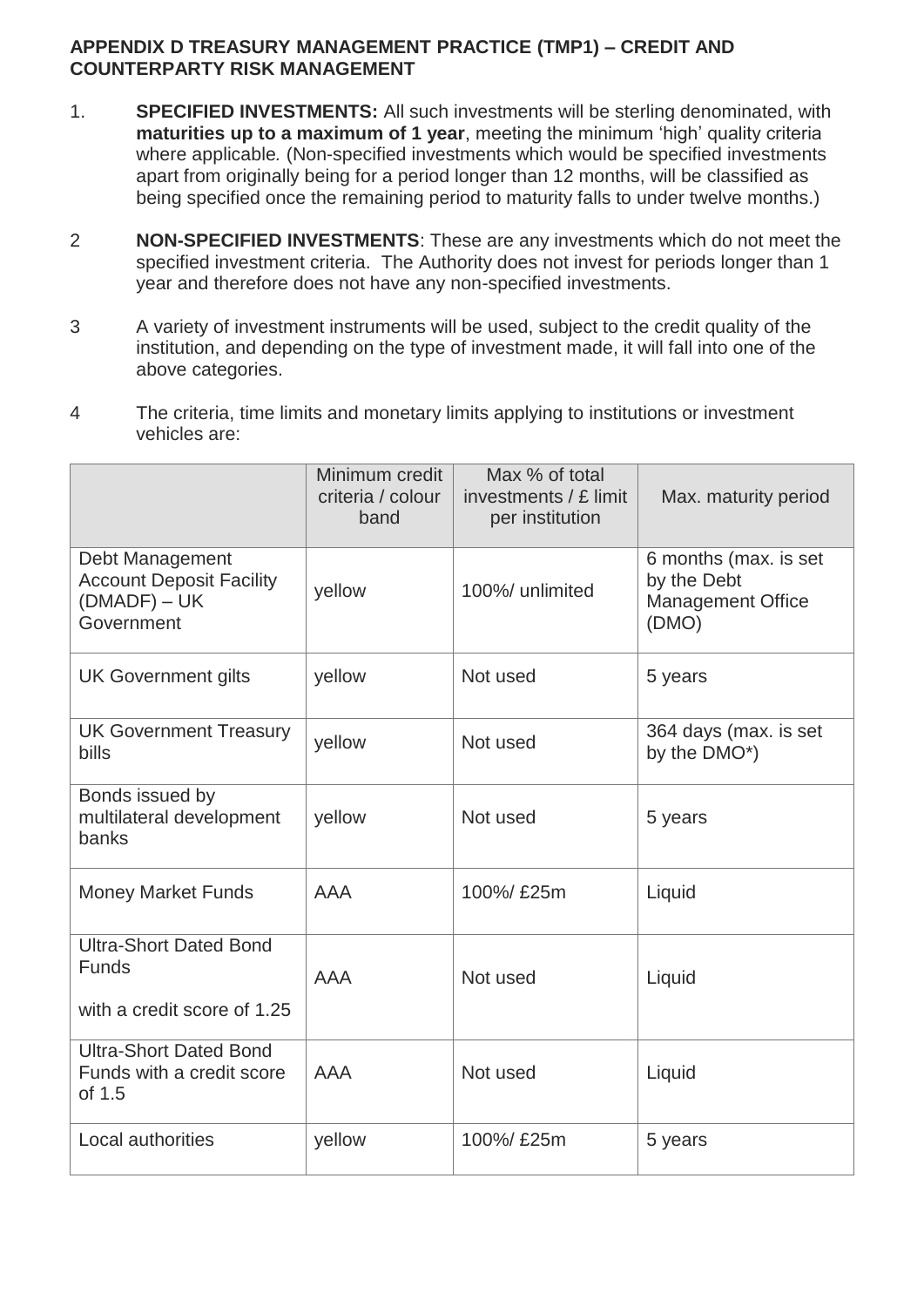|                                                    | <b>Blue</b>            |            | 12 months   |
|----------------------------------------------------|------------------------|------------|-------------|
|                                                    | Orange                 |            | 12 months   |
| Term deposits with<br>housing associations         | Red                    | Not used   | 6 months    |
|                                                    | Green                  |            | 100 days    |
|                                                    | No Colour              |            | Not for use |
|                                                    | <b>Blue</b>            |            | 12 months   |
|                                                    | Orange                 |            | 12 months   |
| Term deposits with banks<br>and building societies | Red                    | 100%/ £25m | 6 months    |
|                                                    | Green                  |            | 100 days    |
|                                                    | No Colour              |            | Not for use |
|                                                    | <b>Blue</b>            |            | 12 months   |
| CDs or corporate bonds                             | Orange                 |            | 12 months   |
| with banks and building<br>societies               | Red                    | 100%/ £25m | 6 months    |
|                                                    | Green                  |            | 100 days    |
|                                                    | No Colour              |            | Not for use |
| Gilt funds                                         | UK sovereign<br>rating | Not used   |             |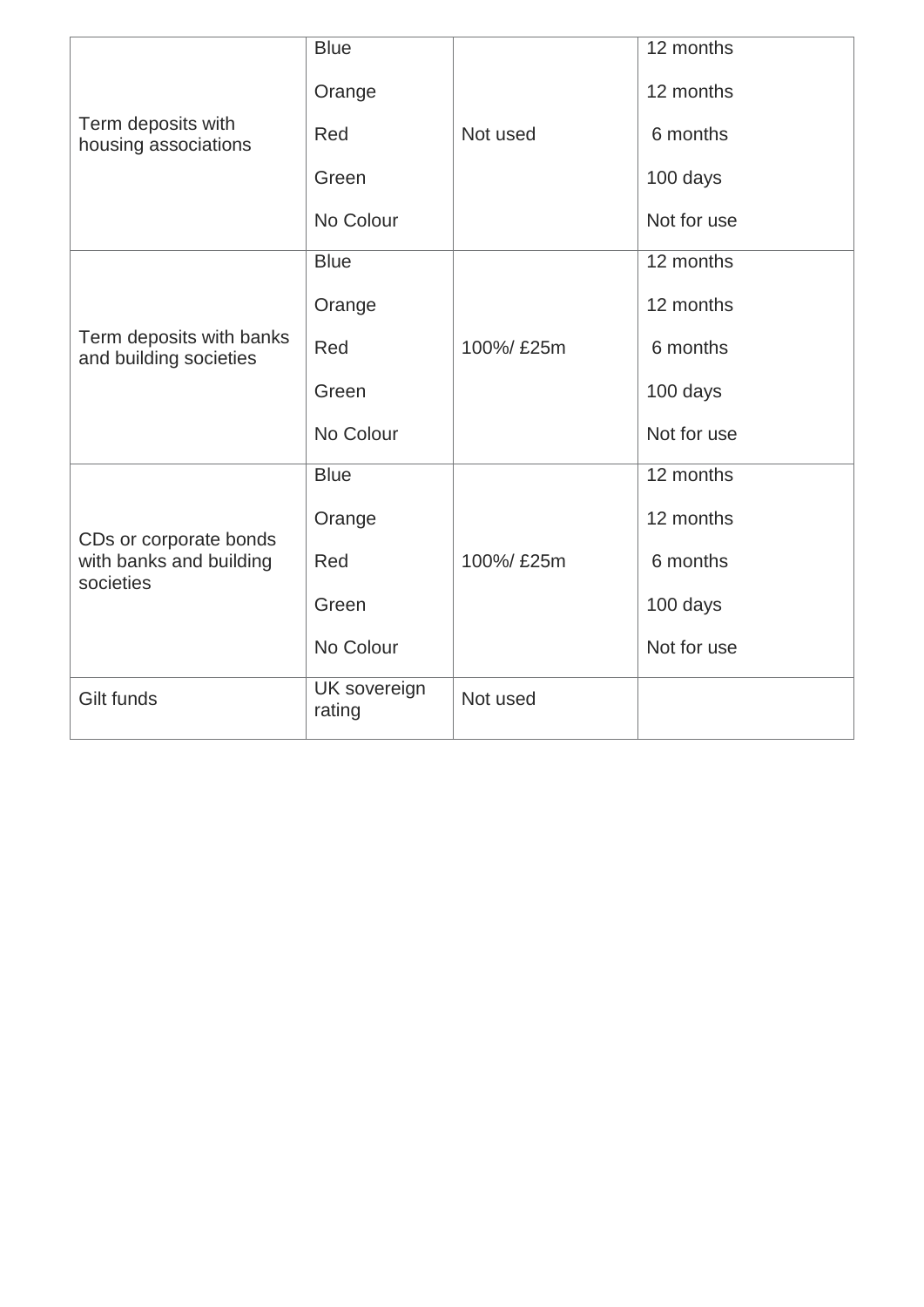# **APPENDIX E APPROVED COUNTRIES FOR INVESTMENTS**

This list is based on those countries which have sovereign ratings of AA- or higher, (we show the lowest rating from Fitch, Moody's and S&P) and also, (except - at the time of writing - for Hong Kong, Norway and Luxembourg), have banks operating in sterling markets which have credit ratings of green or above in the Link credit worthiness service.

Based on lowest available rating

AAA

- Australia
- Denmark
- Germany
- Luxembourg
- Netherlands
- Norway
- Singapore
- Sweden
- **Switzerland**

#### $AA+$

- Canada
- Finland
- $\cdot$  U.S.A.

AA

- Abu Dhabi (UAE)
- **France**

AA-

- Belgium
- Hong Kong
- Qatar
- U.K.
- 5.7 TREASURY MANAGEMENT SCHEME OF DELEGATION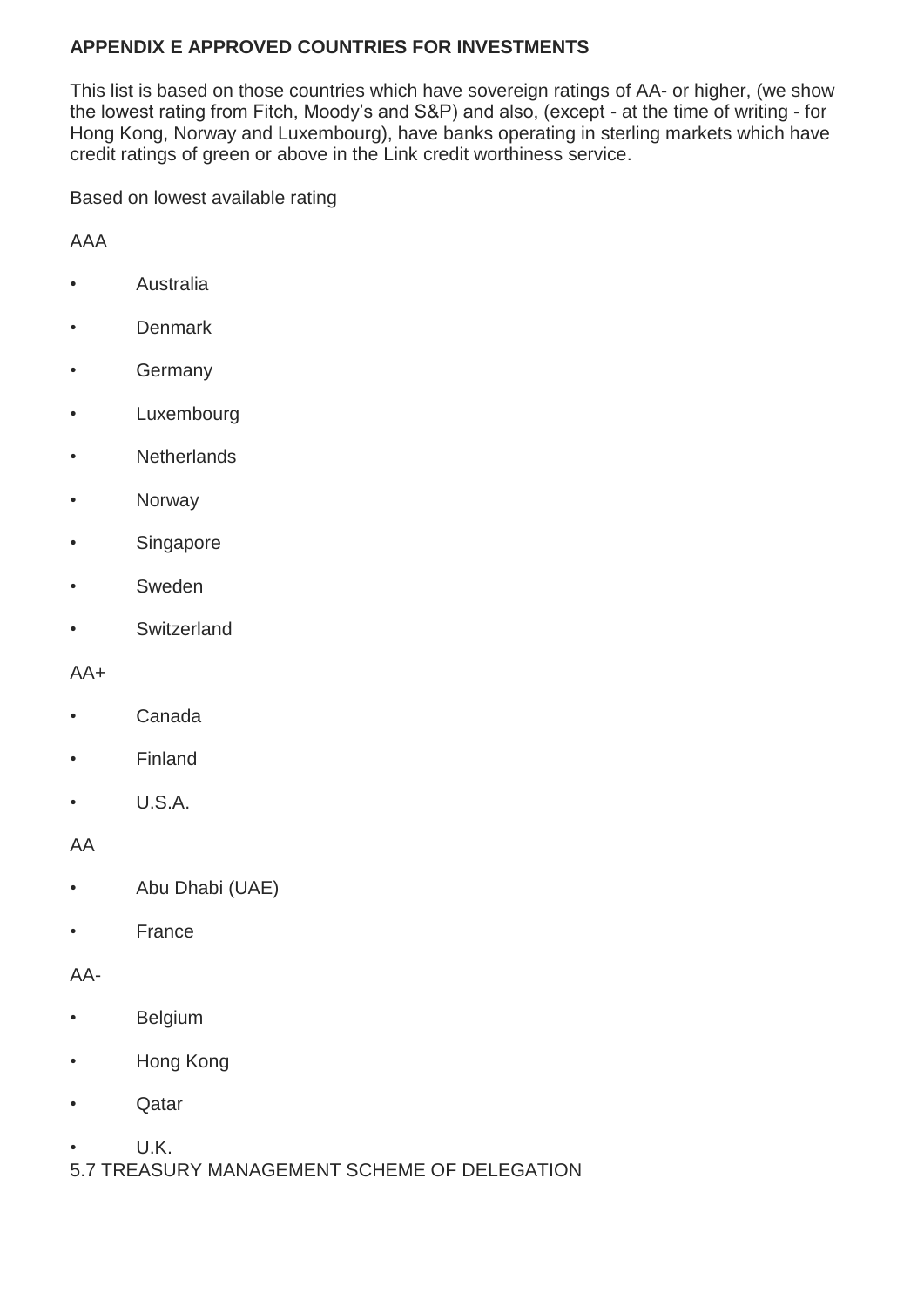# **APPENDIX F TREASURY MANAGEMENT SCHEME OF DELEGATION**

#### **1 Full Authority**

- a) receiving and reviewing reports on treasury management policies, practices and activities;
- b) approval of annual strategy.

# **2 Audit Committee**

- a) approval of/amendments to the organisation's adopted clauses, treasury management policy statement and treasury management practices;
- b) budget consideration and approval;
- c) approval of the division of responsibilities;
- d) receiving and reviewing regular monitoring reports and acting on recommendations;

#### **3 Treasurer**

a) reviewing the treasury management policy and procedures and making recommendations to the responsible body.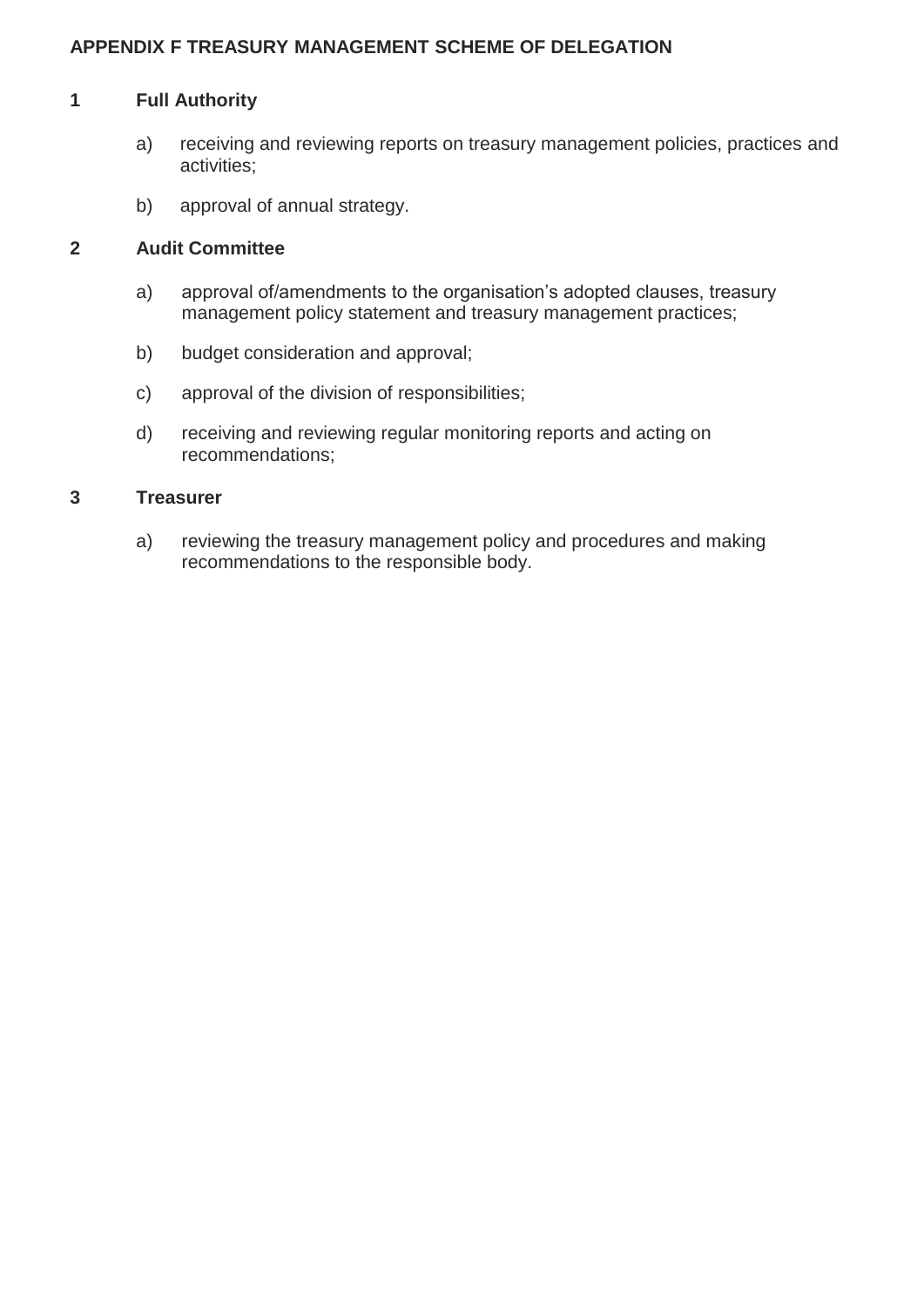# **APPENDIX G THE TREASURY MANAGEMENT ROLE OF THE SECTION 151 OFFICER**

The S151 (responsible) officer

- a) recommending clauses, treasury management policy/practices for approval, reviewing the same regularly, and monitoring compliance;
- b) submitting regular treasury management policy reports;
- c) submitting budgets and budget variations;
- d) receiving and reviewing management information reports;
- e) reviewing the performance of the treasury management function;
- f) ensuring the adequacy of treasury management resources and skills, and the effective division of responsibilities within the treasury management function;
- g) ensuring the adequacy of internal audit, and liaising with external audit;
- h) recommending the appointment of external service providers.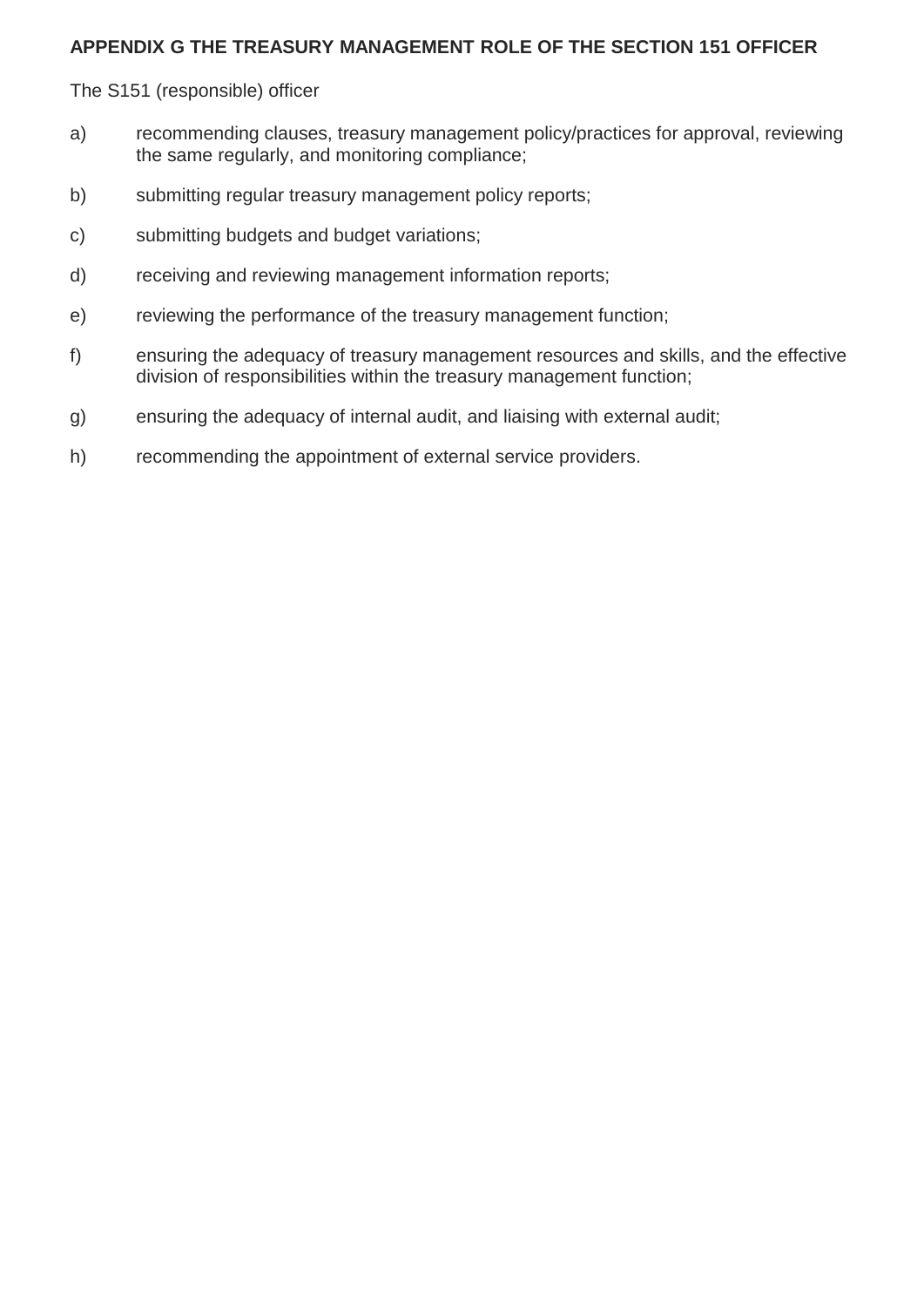# **Annex 1**

# **Greater Manchester Combined Authority - Audit Committee**

# **21st January 2022**

# **Proposed MRP Policy**

# **1. Minimum Revenue Provision (MRP)**

- 1.1. In accordance with the Local Government Act 2003, the Authority is required to pay off an element of accumulated General Fund capital expenditure each year through a revenue charge known as the Minimum Revenue Provision (MRP).
- 1.2. The Authority is required to determine a level of MRP it considers to be prudent, whilst having regard to the current MRP Guidance issued by MHCLG (now renamed DLUHC) in 2018. The Guidance gives four options for determining MRP which it considers to be prudent but does not rule out alternative approaches.
- 1.3. The overriding requirement of the Guidance is to set a prudent provision which ensures that debt is repaid over a period that is reasonably commensurate with that over which the capital expenditure provides benefits.
- 1.4. The Guidance requires that before the start of each financial year the Authority submits a statement of its policy on making MRP in respect of the forthcoming financial year to full Council for approval.
- 1.5. The government is currently consulting on changes to the 2003 MRP regulations to make explicit that (i) capital receipts may not be used in place of the revenue charge, and (ii) there should be no intentional exclusion of debt from the MRP determination because it relates to an investment asset or capital loan. The proposed changes are expected to be implemented from April 2023 onwards.

# **2. Proposed changes to MRP Policy**

- 2.1. A review of the Authority's MRP policy was recently undertaken by Link Group (Link). The objective of the review was to provide the Authority with an independent check that the MRP Strategy and Policy are fit for both the current and future spending plans. It also provides the necessary challenge to ensure that any potential options are not missed when considering the capital financing decisions for new capital expenditure ensuring that the provision remains prudent and compliant with statutory guidance.
- 2.2. The Authority's current MRP policy to calculate MRP is summarised in the following table:

|             | Method of MRP repayments                  |                                              |                         |  |  |  |  |
|-------------|-------------------------------------------|----------------------------------------------|-------------------------|--|--|--|--|
|             | Supported                                 | Unsupported                                  | <b>PFI</b>              |  |  |  |  |
| <b>GMCA</b> | 4% reducing balance, no<br>Adjustment A   | Annuity                                      | $\qquad \qquad$         |  |  |  |  |
| Police      | 4% reducing balance,<br>with Adjustment A | Straight line up to<br>2017/18, then annuity | Write down of liability |  |  |  |  |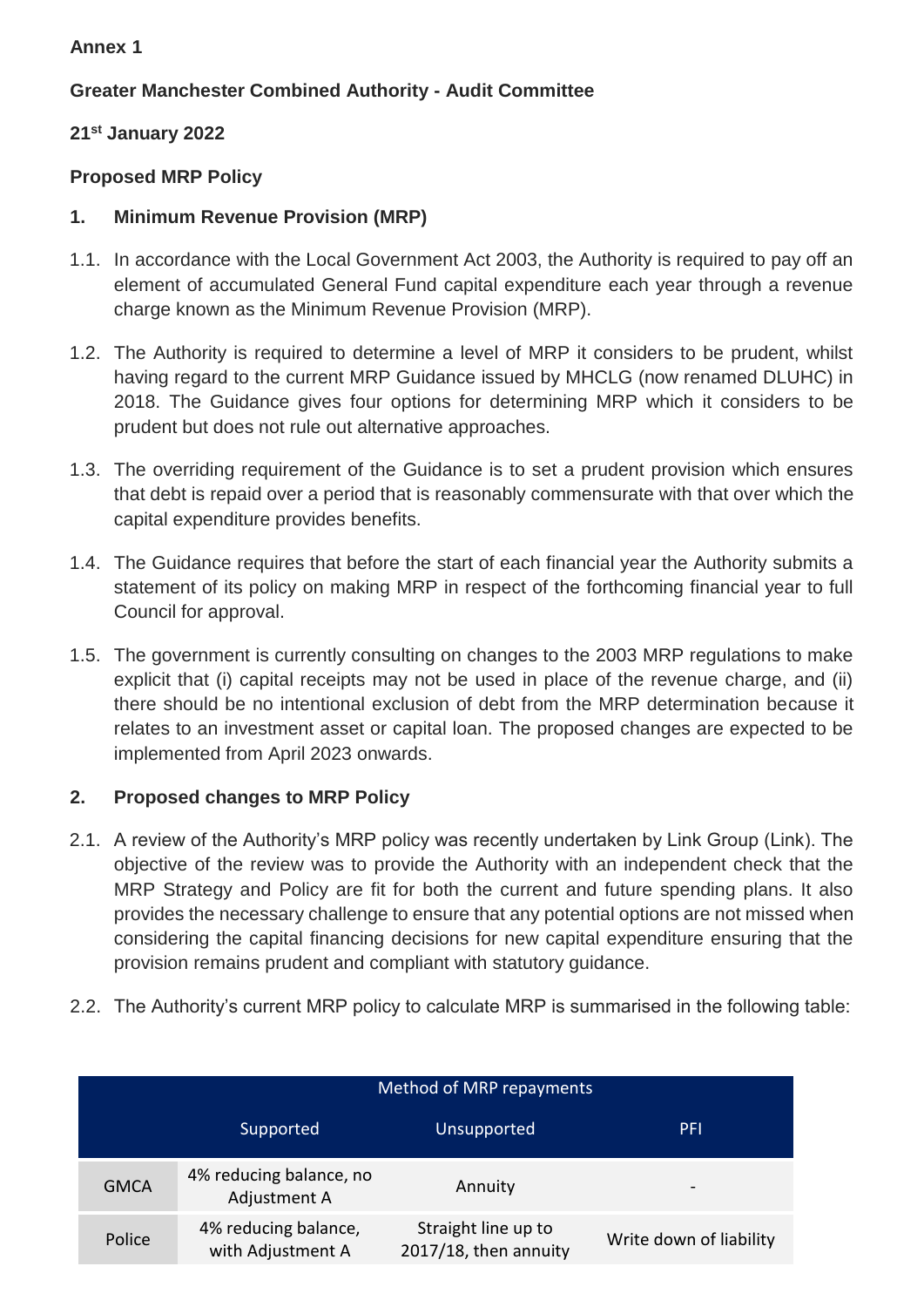| <b>Fire</b> | 4% reducing balance,<br>with Adjustment A | Straight line | Write down of liability |
|-------------|-------------------------------------------|---------------|-------------------------|
| Waste       | 4% reducing balance, no<br>Adjustment A   | Annuity       | $\blacksquare$          |

Alternative options have been identified for calculating the MRP as follows:

- 2.3. The first proposed change is to calculate MRP for supported borrowing using an annuity basis for calculating MRP over 50 years. A change to this method could be seen as being more prudent than the current method because the debt liability will be repaid in full in a much shorter time period. Under the current method which calculates MRP based on a 4% reducing balance method 13% of the current outstanding debt liability will remain outstanding in 50 years' time.
- 2.4. The MRP savings for the first 5 years is shown below:

| Annuity over 50 years @ 2.42%       | <b>GMCA</b>       | <b>Police</b>     | <b>Fire</b> | <b>TOTAL</b> |
|-------------------------------------|-------------------|-------------------|-------------|--------------|
| Year                                | <b>(Reduction</b> | <b>(Reduction</b> | (Reduction  | (Reduction   |
|                                     | / Increase        | / Increase        | / Increase  | / Increase   |
|                                     | £'000             | £'000             | £'000       | £'000        |
| 2021/22                             | (3, 427)          | (649)             | (524)       | (4,599)      |
| 2022/23                             | (3,212)           | (608)             | (491)       | (4, 310)     |
| 2023/24                             | (3,003)           | (568)             | (459)       | (4,030)      |
| 2024/25                             | (2,801)           | (530)             | (428)       | (3,759)      |
| 2025/26                             | (2,605)           | (493)             | (398)       | (3, 495)     |
| 5 year TOTAL                        | (15,046)          | (2,848)           | (2, 299)    | (20,193)     |
| <b>Whole life Net Present Value</b> | (15, 840)         | (2,998)           | (2, 420)    | (21, 258)    |

2.5. The second change is to calculate MRP for unsupported borrowing for Fire and Police on an annuity basis. The Authority is currently calculating MRP on unsupported borrowing on a straight-line basis for Fire projects and for Police projects the Authority calculates MRP on a straight-line basis for pre 2018/19 expenditure and on an annuity basis for expenditure in 2018/19 onwards.

This proposed change will bring the MRP calculations in line with GMCA and Waste which are currently using the annuity method for unsupported capital expenditure.

2.6. The MRP savings for the first 5 years is shown below:

| Annuity over asset life @ PWLB<br>annuity rate | <b>Fire</b>              | <b>Police</b>            | <b>TOTAL</b>             |
|------------------------------------------------|--------------------------|--------------------------|--------------------------|
| Year                                           | (Decrease)<br>/ Increase | (Decrease)<br>/ Increase | (Decrease)<br>/ Increase |
|                                                | £'000                    | £'000                    | £'000                    |
| 2021/22                                        | (44)                     | (959)                    | (1,003)                  |
| 2022/23                                        | (38)                     | (929)                    | (967)                    |
| 2023/24                                        | (32)                     | (919)                    | (950)                    |
| 2024/25                                        | (25)                     | (902)                    | (927)                    |
| 2025/26                                        | (18)                     | (884)                    | (902)                    |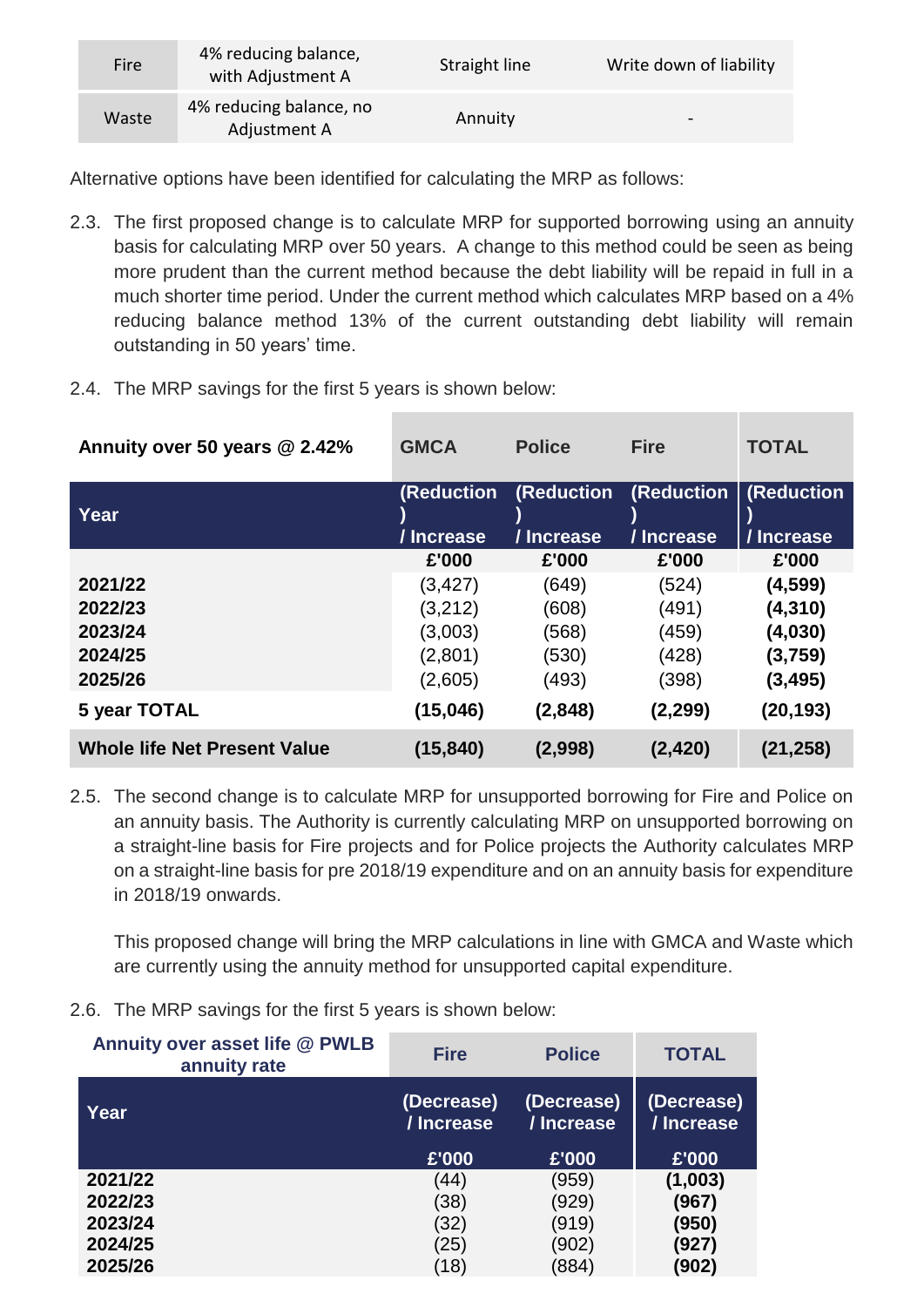| 5-year TOTAL                        | (157) | (4,592)  | (4,749)   |
|-------------------------------------|-------|----------|-----------|
| <b>Whole life Net Present Value</b> | (65)  | (12,080) | (12, 145) |

- 2.7 The third proposed change is to provide for MRP on an asset life annuity basis for PFI funded expenditure, in exactly the same way as all other capital expenditure financed by borrowing. The external borrowing of the Authority is not directly linked to capital expenditure. This is because an authority borrows at a corporate level and the timing and duration of the debt contracts vary and do not match the profiles of either the capital expenditure or the life of the assets acquired.
- 2.8 The impact over the first 5 years and the whole life NPV is summarised in the table below:

| <b>Asset life annuity basis</b>     | <b>Police</b><br><b>Stations</b><br>PFI |
|-------------------------------------|-----------------------------------------|
| Year                                | (Decrease)<br>/ Increase                |
|                                     | £'000                                   |
| 2021/22                             | (2,544)                                 |
| 2022/23                             | (2, 915)                                |
| 2023/24                             | (2, 456)                                |
| 2024/25                             | (3,232)                                 |
| 2025/26                             | (3,771)                                 |
| <b>5-year TOTAL</b>                 | (14, 917)                               |
|                                     |                                         |
| <b>Whole life Net Present Value</b> | (12, 589)                               |

2.9 Ordinarily, property assets would be expected to have an asset life of 40-50 years. Therefore, it would be reasonable for the Authority to provide for MRP financed by the PFI schemes over an asset life which related to the life of the asset and the use. The asset life of the PFI asset is 50 years which is longer than 25 years PFI contract.

The proposed change will calculate MRP on the remaining life of the asset which is 34 years.

- 2.10 It is recommended that Authority considers implementing these options set out above.
- 2.11 The main advantages of the changes in Policy are:
	- **MRP** on supported debt will be written off more quickly using a 50 year period. This is in line with one of the main MRP guidance principles, whilst achieving an overall faster level of debt redemption than would be provided under the existing 4% reducing balance method.
	- The annuity method of charging MRP can be seen as a more prudent basis for providing for capital expenditure. It provides a fairer charge than equal instalments as it takes account of the time value of money, whereby paying £100 in 10 years' time is less of a burden than paying £100 now.
	- The schedule of charges produced by the annuity method thus results in a consistent charge over an asset's life, taking into account the real value of the amounts when they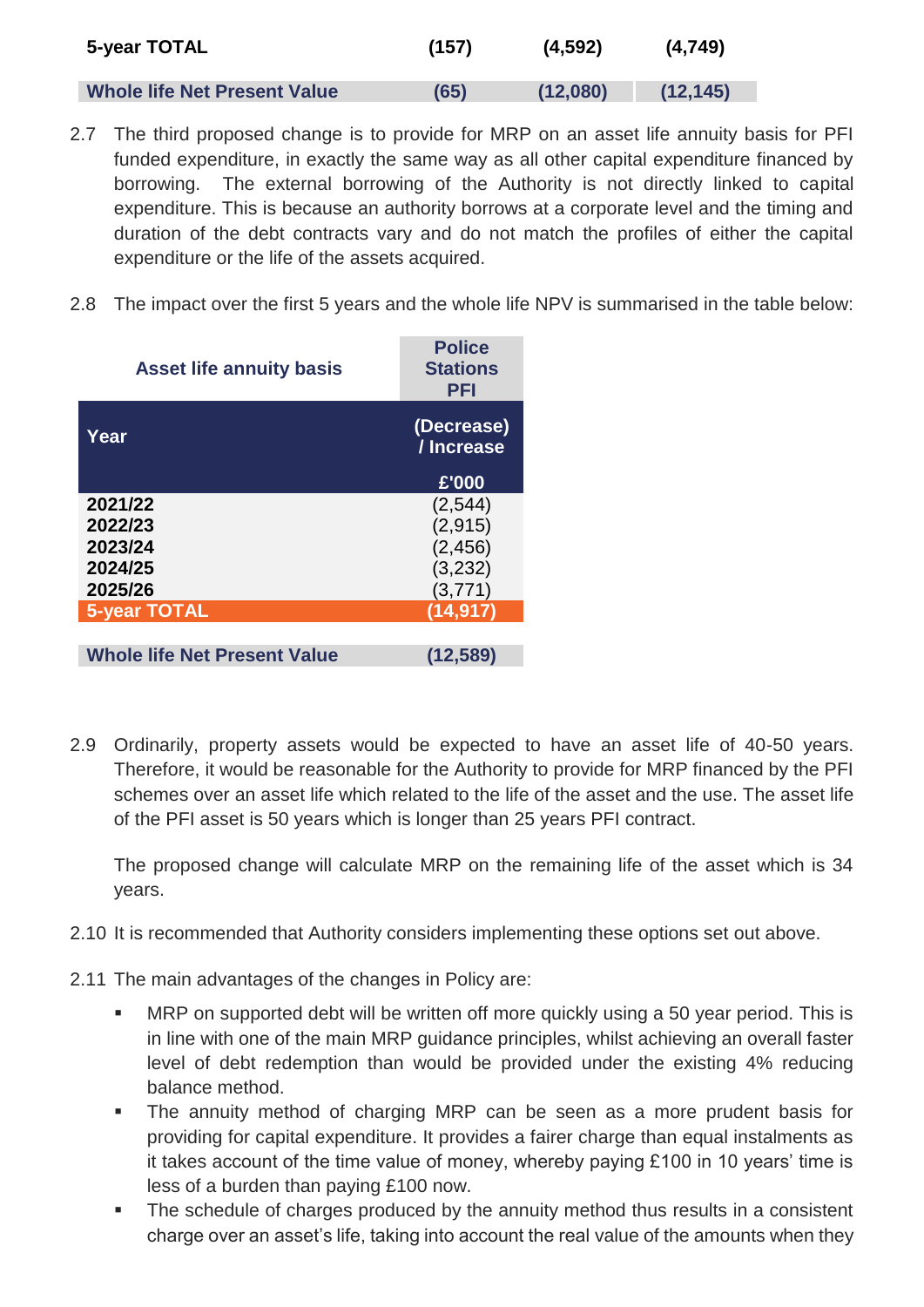fall due. The annuity method would then be a prudent basis for providing for assets that provide a steady flow of benefits over their useful life

- MRP on PFI funded expenditure will match the life of the assets associated with expenditure financed by borrowing rather than the repayment period of the debt contract. This approach is consistent with all other capital expenditure funded by borrowing
- 2.11 Main disadvantages of the changes in Policy:
	- A reduction to MRP charges in the short / medium term may lead to a higher Capital Financing Requirement (CFR) and borrowing requirement than under the Authority's current MRP policy, as assuming all other factors remain equal the Authority will have less cash than if no change was made. The cost for the Authority will depend on the Authority's treasury position and interest rates prevailing at the time.
- 2.12 The regulations and Guidance states:

*" .. the broad aim of prudent repayment is to require local authorities to put aside revenue over time to cover their CFR. In doing so local authorities should align the period over which they charge MRP to one that is commensurate with the period over which their capital expenditure provides benefits."*

2.13 The regulations allow the Authority to review its policy every year and set a policy that it considers prudent at that time. The impact of a revised MRP policy will be kept under regular review in order to ensure that the annual provision is prudent.

# **Minimum Revenue Provision (MRP) Policy Statement 2021-22 Amendment**

The GMCA is recommended to approve the following changes to the MRP policy for 2021/22:

- **a)** Change the calculation of MRP for supported borrowing from a 4% reducing balance method to an Asset life annuity basis over 50 years.
- **b)** Change the calculation of MRP for unsupported borrowing for Fire and Police to an Asset life annuity basis.
- **c)** Provide for MRP on an asset life annuity basis for PFI funded expenditure.